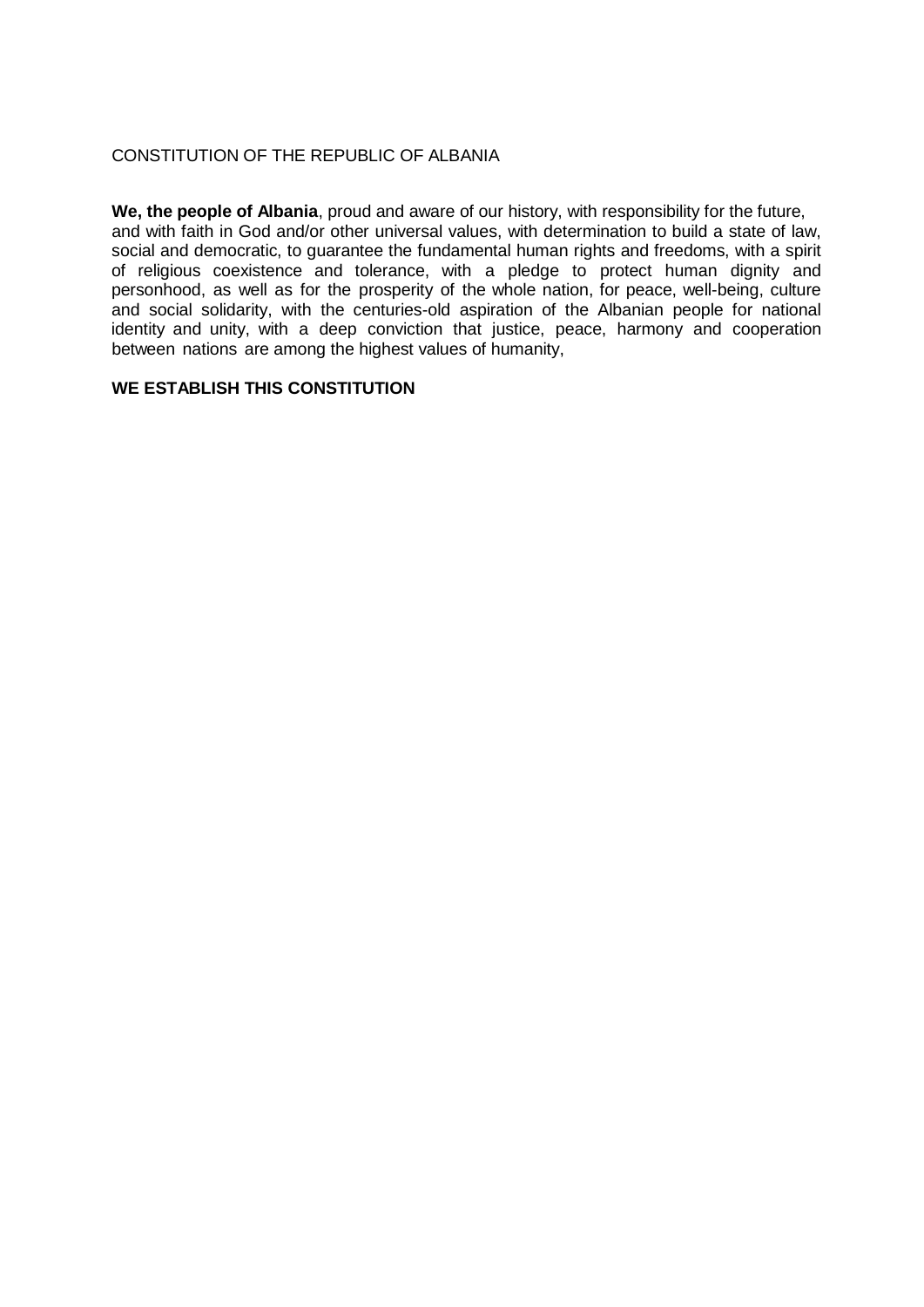## **PART ONE BASIC PRINCIPLES**

1. Albania is a parliamentary republic.

# **Article 1**

2. The Republic of Albania is a unitary and indivisible state.

3. Governance is based on a system of elections that are free, equal, general and periodic.

# **Article 2**

1. Sovereignty in the Republic of Albania belongs to the people.

2. The people exercise sovereignty through their representatives or directly.

3. For the maintenance of peace and national interests, the Republic of Albania may take part in a system of collective security, on the basis of a law approved by a majority of all the members of the Assembly.

# **Article 3**

The independence of the state and the integrity of its territory, dignity of the individual, human rights and freedoms, social justice, constitutional order, pluralism, national identity and inheritance, religious coexistence, as well as coexistence with, and understanding of Albanians for, minorities are the bases of this state, which has the duty of respecting and protecting them.

# **Article 4**

1. The law constitutes the basis and the boundaries of the activity of the state.

2. The Constitution is the highest law in the Republic of Albania.

3. The provisions of the Constitution are directly applicable, except when the Constitution provides otherwise.

## **Article 5**

The Republic of Albania applies international law that is binding upon it.

# **Article 6**

The organization and functioning of the bodies contemplated by this Constitution are regulated by their respective laws, except when this Constitution provides otherwise.

# **Article 6/1**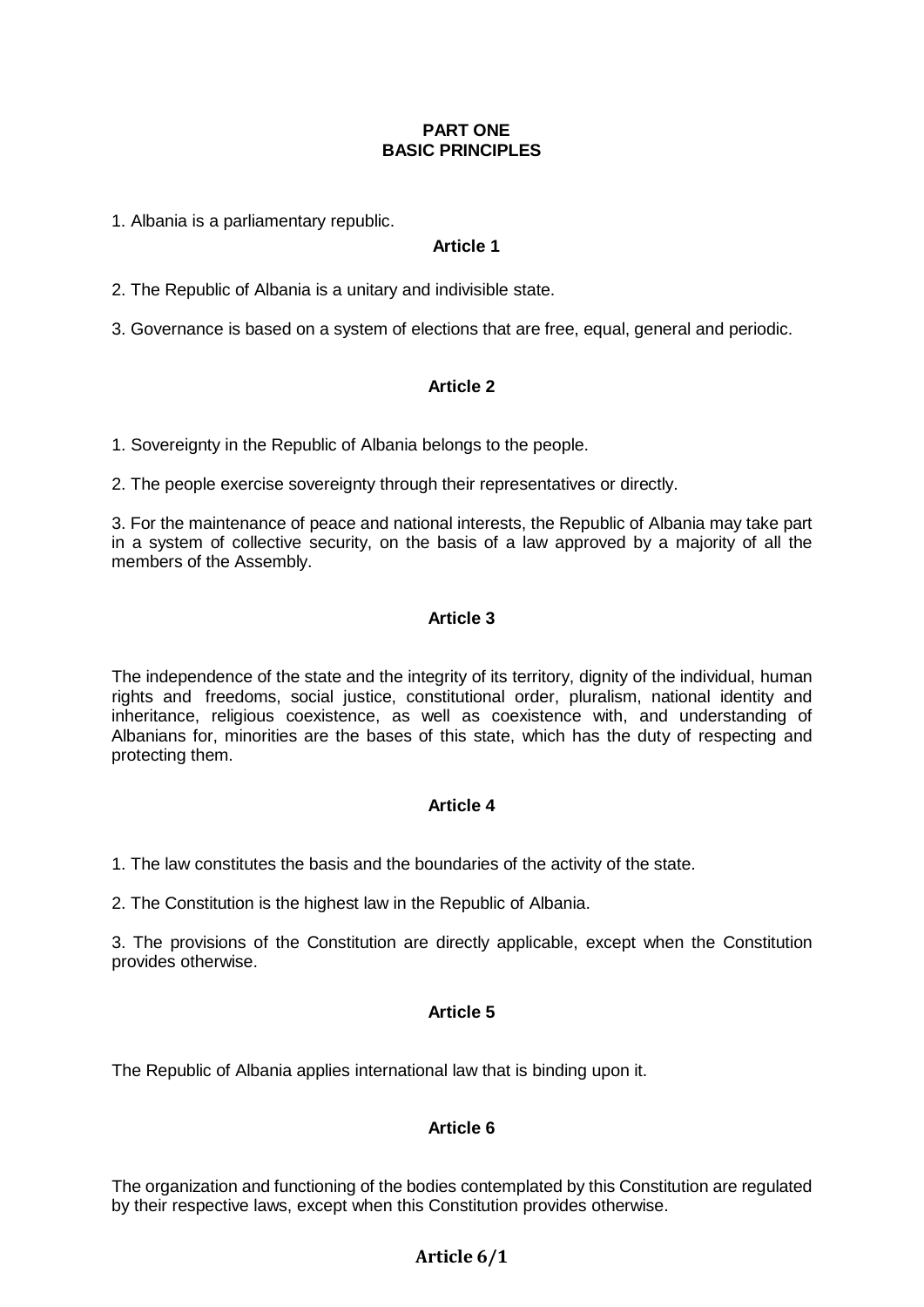The election or appointment to or assumption of a public function with one of the bodies foreseen in this Constitution or established by law, regardless of the regulation contained in other provisions of this Constitution, shall be prohibited, as long as circumstances are established impairing the integrity of the public functionary, under the conditions and rules provided for by law being approved by three fifth of the entire members of the Assembly."

## **Article 7**

The system of government in the Republic of Albania is based on the separation and balancing of legislative, executive and judicial powers.

## **Article 8**

1. The Republic of Albania protects the national rights of the Albanian people who live outside its borders.

2. The Republic of Albania protects the rights of its citizens with a temporary or permanent residence outside its borders.

3. The Republic of Albania assures assistance for Albanians who live and work abroad in order to preserve and develop their ties with the national cultural inheritance.

## **Article 9**

1. Political parties are created freely. Their organization shall conform with democratic principles.

2. Political parties and other organizations, whose programs and activity are based on totalitarian methods, that incite and support racial, religious, regional or ethnic hatred, that use violence to take power or influence state policies, as well as those with a secret character, are prohibited pursuant to the law.

3. The financial sources of parties as well as their expenses are always made public.

## **Article 10**

1. In the Republic of Albania there is no official religion.

2. The state is neutral in questions of belief and conscience, and also, it guarantees the freedom of their expression in public life.

3. The state recognizes the equality of religious communities.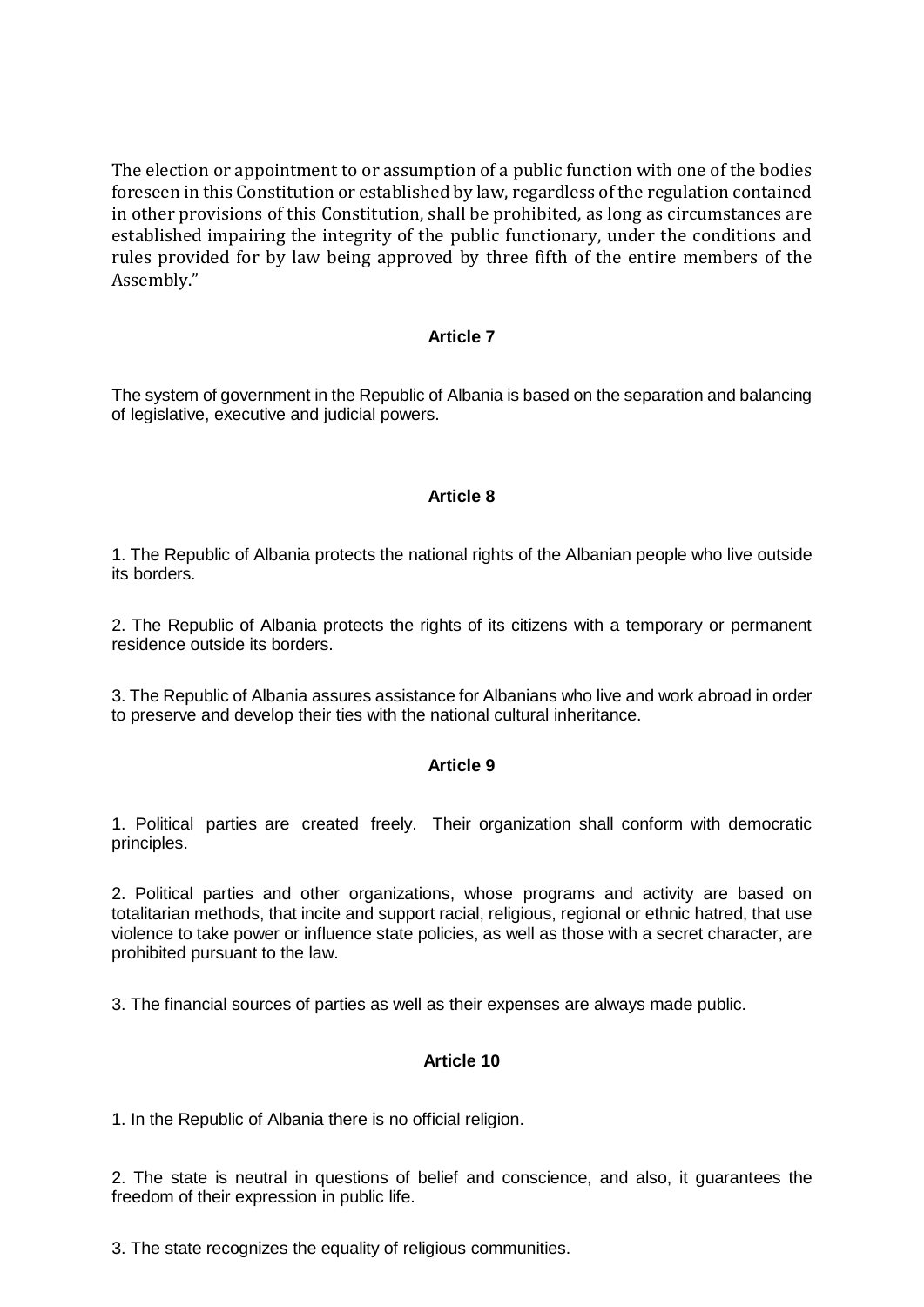4. The state and the religious communities mutually respect the independence of one another and work together for the good of each of them and for all.

5. Relations between the state and religious communities are regulated on the basis of agreements achieved between their representatives and the Council of Ministers. These agreements are ratified by the Assembly.

6. Religious communities are legal entities. They have independence in the administration of their properties according to their principles, rules and canons, to the extent that interests of third parties are not infringed.

## **Article 11**

1. The economic system of the Republic of Albania is based on private and public property, as well as on a market economy and on freedom of economic activity.

2. Private and public property are equally protected by law.

3. Limitations on the freedom of economic activity may be established only by law and for important public reasons.

#### **Article 12**

1. The armed forces secure the independence of the country, as well as protect its territorial integrity and constitutional order.

2. The armed forces maintain neutrality in political questions and are subject to civilian control.

3. No foreign military force may be situated in, or pass through, the Albanian territory, as well no Albanian military force may be sent abroad, except by a law approved by a majority of all members of the Assembly.

#### **Article 13**

Local government in the Republic of Albania is founded upon the basis of the principle of decentralization of power and is exercised according to the principle of local autonomy.

## **Article 14**

1. The official language in the Republic of Albania is Albanian.

2. The national flag is red with a two-headed black eagle in the centre.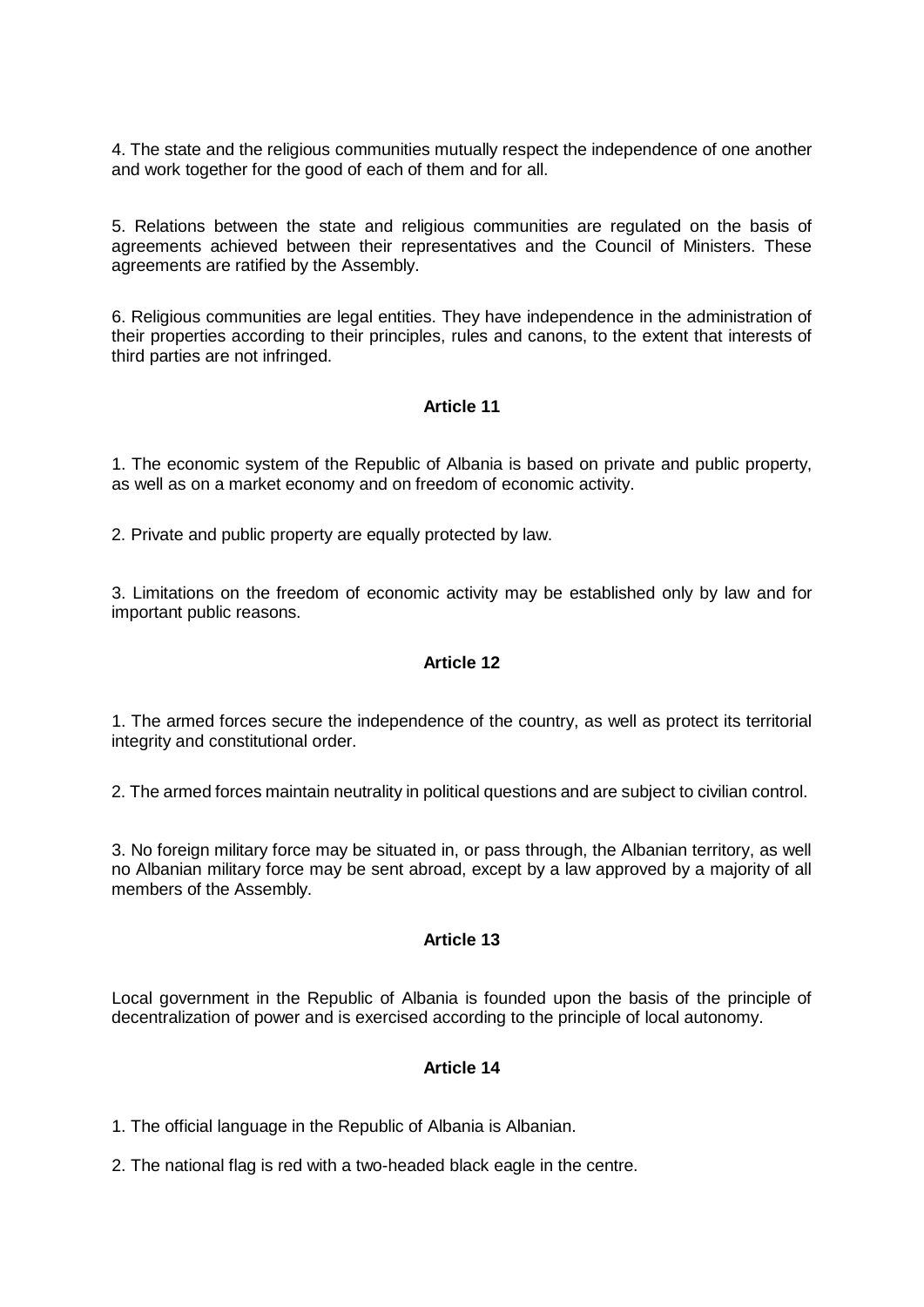3. The seal of the Republic of Albania presents a red shield with a black, two-headed eagle in the centre. At the top of the shield, in gold colour, is the helmet of Skanderbeg.

4. The national anthem is "United Around Our Flag."

5. The National Holiday of the Republic of Albania is the Flag Day, November 28.

6. The capital city of the Republic of Albania is Tirana.

7. The form and dimensions of the national symbols, the content of the text of the national anthem, and their use shall be regulated by law.

# **PART TWO THE FUNDAMENTAL HUMAN RIGHTS AND FREEDOMS**

## **CHAPTER I GENERAL PRINCIPLES**

## **Article 15**

1. The fundamental human rights and freedoms are indivisible, inalienable, and inviolable and stand at the basis of the entire juridical order.

2. The bodies of public power, in fulfilment of their duties, shall respect the fundamental rights and freedoms, as well as contribute to their realization.

## **Article 16**

1. The fundamental rights and freedoms and the duties contemplated in this Constitution for Albanian citizens are also valid for foreigners and stateless persons in the territory of the Republic of Albania, except for cases when the Constitution specifically attaches the exercise of particular rights and freedoms with Albanian citizenship.

2. The fundamental rights and freedoms and the duties contemplated in this Constitution are valid also for legal persons so long as they comport with the general purposes of these persons and with the core of these rights, freedoms and duties.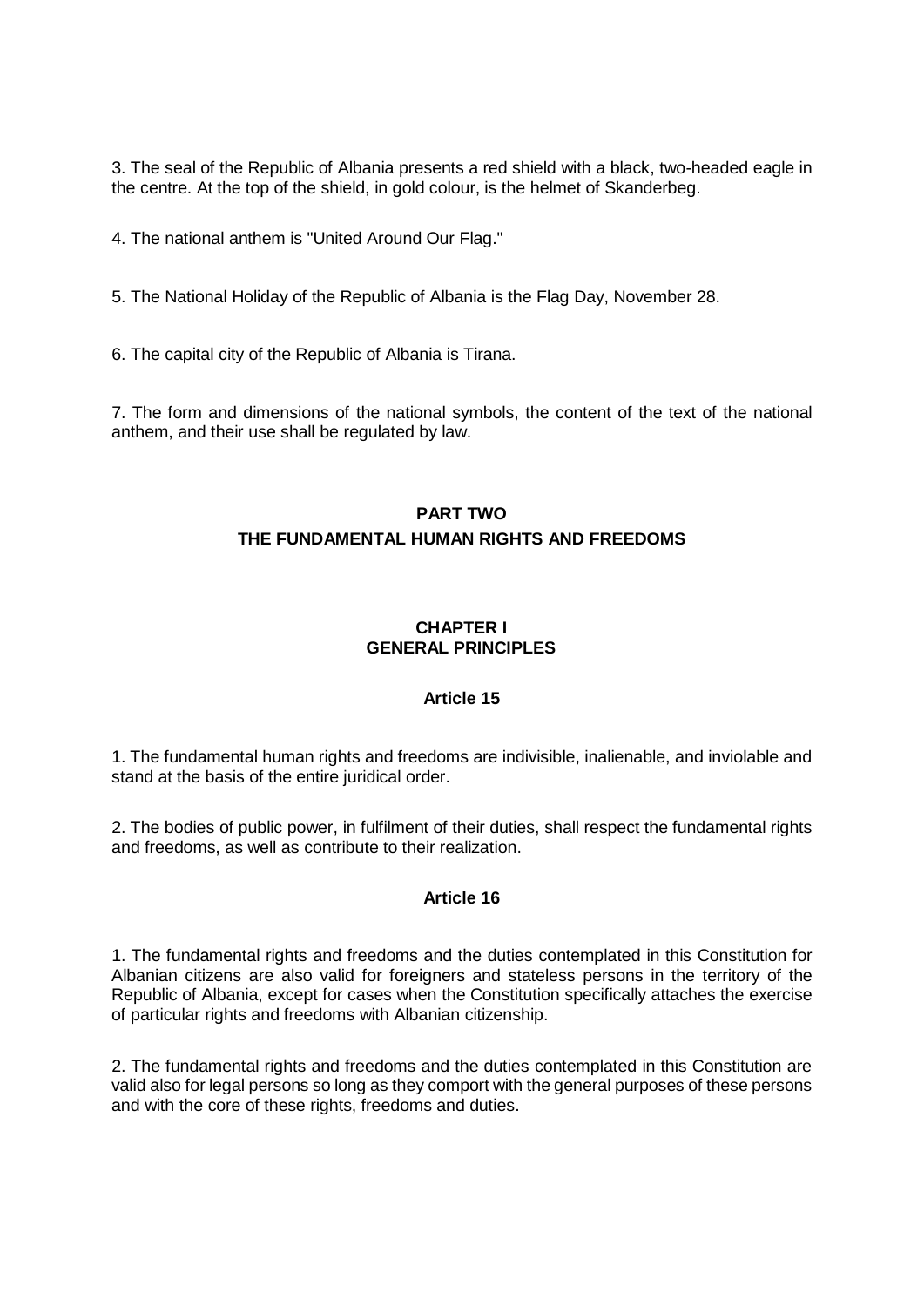1. The limitation of the rights and freedoms provided for in this Constitution may be established only by law for a public interest or for the protection of the rights of others. A limitation shall be in proportion with the situation that has dictated it.

2. These limitations may not infringe the essence of the rights and freedoms and in no case may exceed the limitations provided for in the European Convention on Human Rights.

#### **Article 18**

1. All are equal before the law.

2. No one may be unjustly discriminated against for reasons such as gender, race, religion, ethnicity, language, political, religious or philosophical beliefs, economic condition, education, social status, or ancestry.

3. No one may be discriminated against for reasons mentioned in paragraph 2 whether reasonable and objective legal grounds do not exist.

## **Article 19**

1. Everyone born of at least one parent with Albanian citizenship gains automatically Albanian citizenship. Albanian citizenship is gained also for other reasons provided by law.

2. An Albanian citizen may not lose his citizenship, except when he gives it up.

## **Article 20**

1. Persons who belong to national minorities exercise in full equality before the law the human rights and freedoms.

2. They have the right to freely express, without prohibition or compulsion, their ethnic, cultural, religious and linguistic belonging. They have the right to preserve and develop it, to study and to be taught in their mother tongue, as well as unite in organizations and associations for the protection of their interests and identity.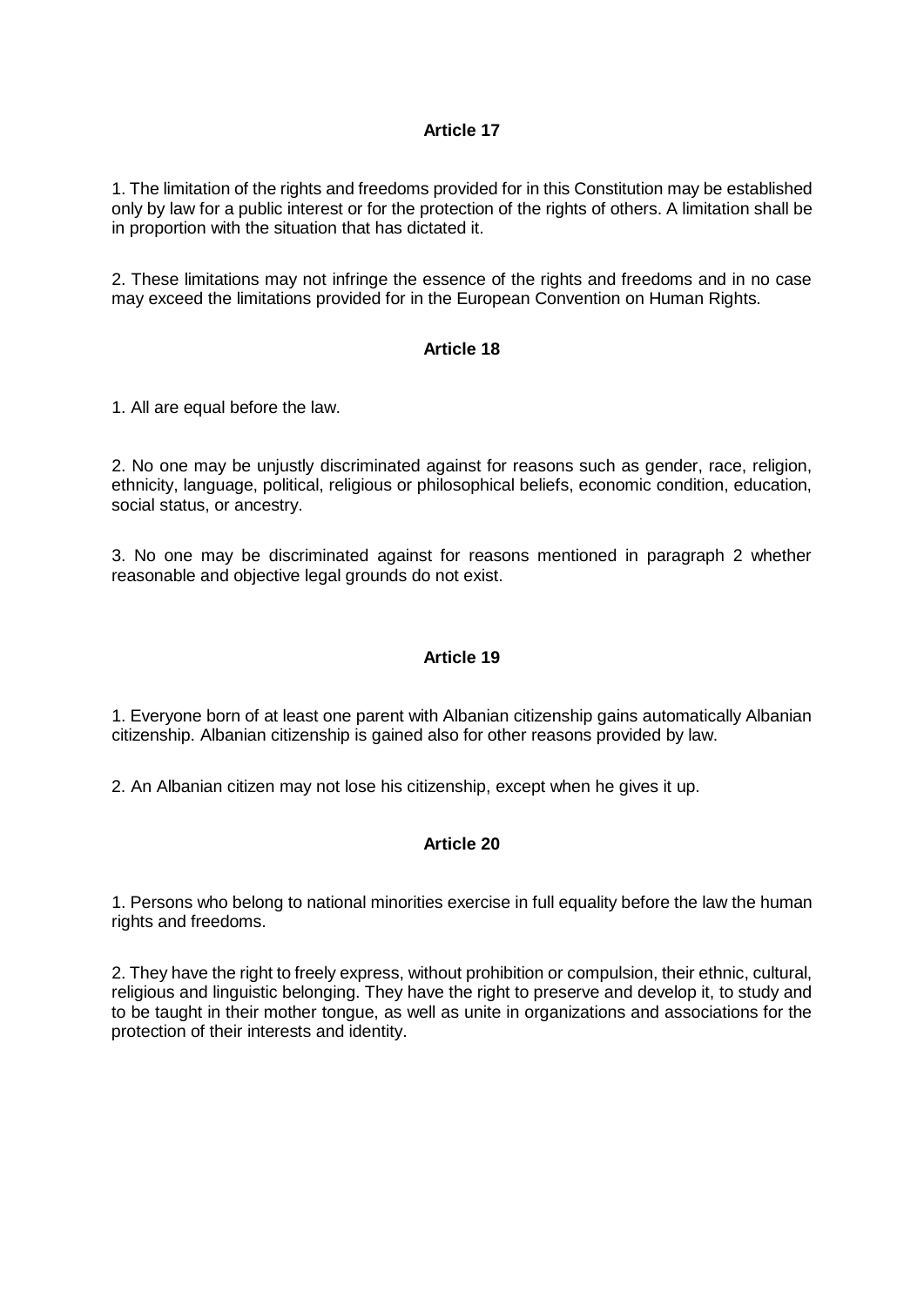# **CHAPTER II PERSONAL RIGHTS AND FREEDOMS**

# **Article 21**

The life of a person is protected by law.

# **Article 22**

1. Freedom of expression is guaranteed.

2. The freedom of the press, radio and television are guaranteed.

3. Prior censorship of a means of communication is prohibited.

4. The law may require the granting of authorization for the operation of radio or television stations.

# **Article 23**

1. The right to information is guaranteed.

2. Everyone has the right, in compliance with law, to get information about the activity of state organs, as well as of persons who exercise state functions.

3. Everybody is given the possibility to follow the meetings of elected collective bodies.

# **Article 24**

1. Freedom of conscience and of religion is guaranteed.

2. Everyone is free to choose or to change his religion or beliefs, as well as to express them individually or collectively, in public or private life, through cult, education, practices or the performance of rituals.

3. No one may be compelled or prohibited to take part in a religious community or in religious practices or to make his beliefs or faith public.

## **Article 25**

No one may be subjected to torture, cruel, inhuman or degrading punishment or treatment.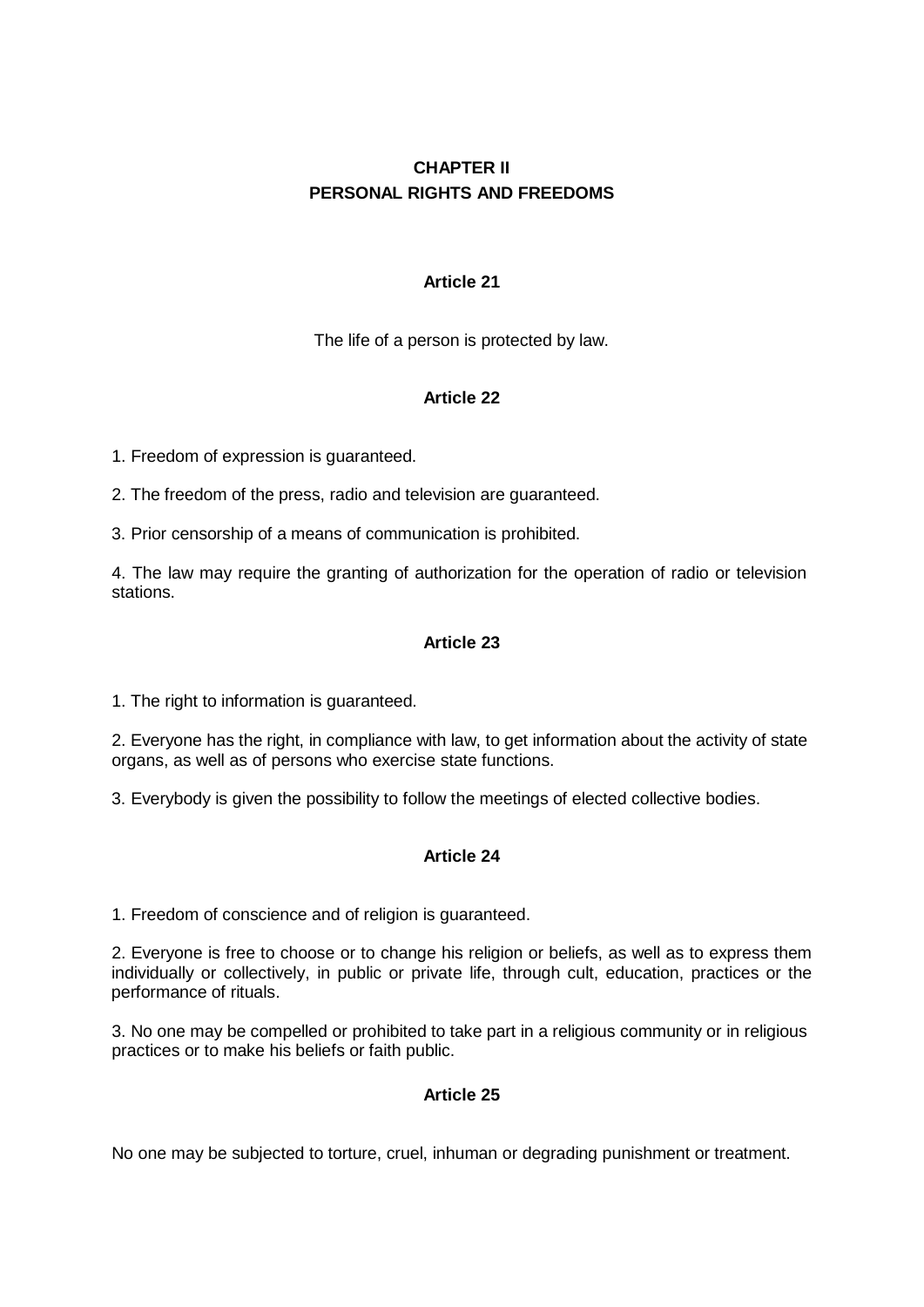No one may be required to perform forced labour, except in cases of the execution of a judicial decision, the performance of military service, or for a service that results from a state of emergency, war or natural disaster that threatens human life or health.

#### **Article 27**

1. No can be deprived of liberty except in the cases and according to the procedures provided by law.

2. Freedom of person may not be limited, except in the following cases:

a) when punished with imprisonment by a competent court;

b) for failure to comply with the lawful orders of the court or with an obligation set by law;

c) when there are reasonable suspicions that he has committed a criminal offense or to prevent the commission by him of a criminal offense or his escape after its commission;

ç) for the supervision of a minor for purposes of education or for escorting him to a competent organ;

d) when a person is the carrier of a contagious disease, mentally incompetent and dangerous to society;

dh) for illegal entry at state borders or in cases of deportation or extradition.

3. No one may be deprived of liberty just because of not being able to fulfil a contractual obligation.

## **Article 28**

1. Everyone who has been deprived of liberty has the right to be notified immediately, in a language that he understands, of the reasons for this measure, as well as of the charge made

against him. The person who has been deprived of liberty shall be informed that he has no obligation to make a declaration and has the right to communicate immediately with a lawyer, and he shall also be given the possibility to realize his rights.

2. The person who has been deprived of liberty, according to Article 27, paragraph 2, subparagraph c), must be sent within 48 hours before a judge, who shall decide upon his pretrial detention or release not later than 48 hours from the moment he receives the documents for review.

3. A person in pre-trial detention has the right to appeal the judge's decision. He has the right to be tried within a reasonable period of time or to be released on bail pursuant to law.

4. In all other cases, the person who has extra-judicially been deprived of liberty may address a judge at any time, who shall decide within 48 hours regarding the legality of this action.

5. Every person who has been deprived of liberty pursuant to Article 27, has the right to humane treatment and respect for his dignity.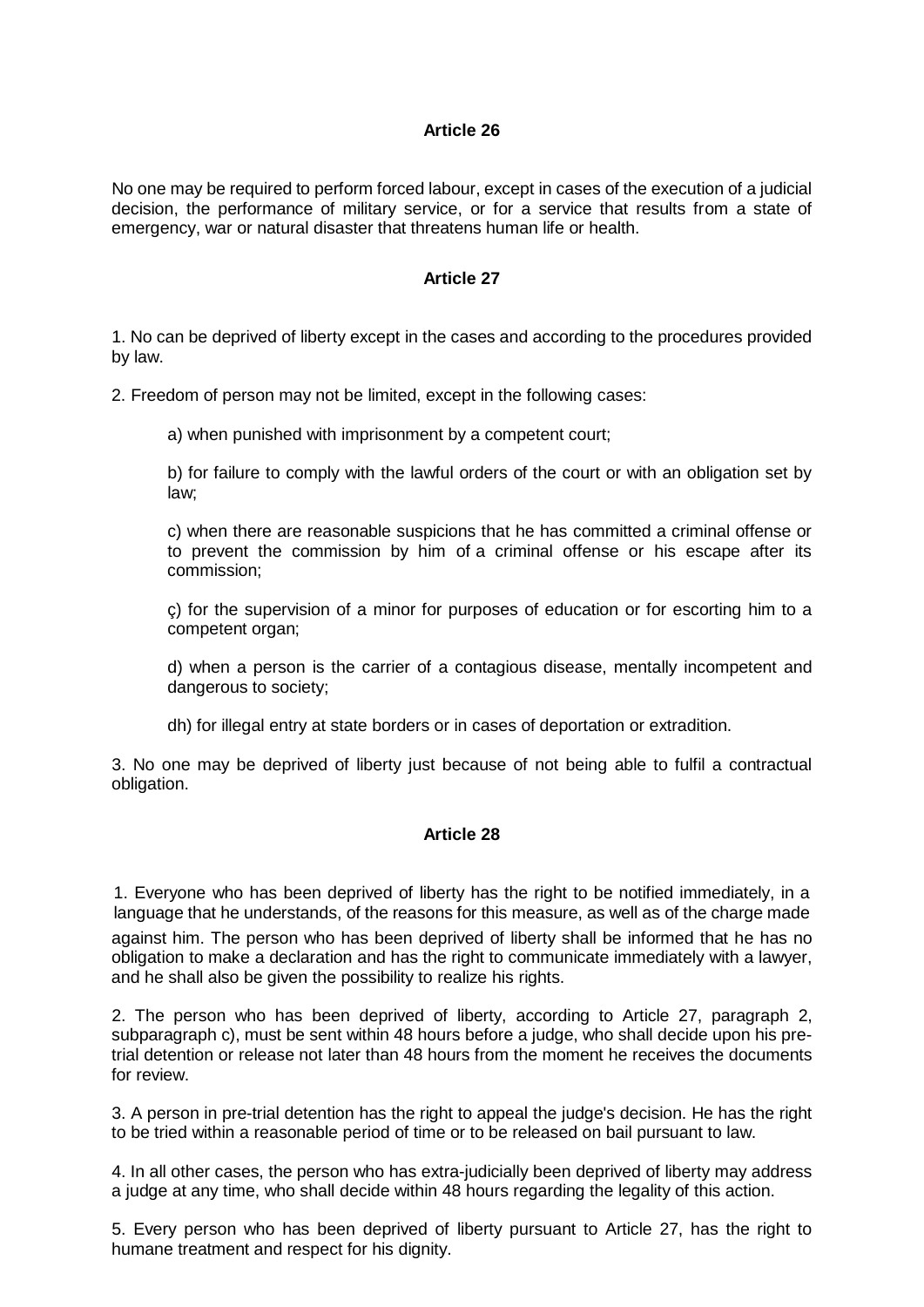1. No one may be charged or declared guilty of a criminal offence that was not considered as such by law at the time of its commission, with the exception of cases, that at the time of their commission, according to international law, constitute war crimes or crimes against humanity.

2. No punishment may be given that is more severe than that which was provided for by law at the time of commission of the criminal act.

3. The favourable criminal law has retroactive effect.

## **Article 30**

Everyone is considered innocent as long as his guilt is not proven by a final judicial decision.

## **Article 31**

During a criminal proceeding, everyone has the right:

a) to be notified immediately and in detail of the charge made against him, of his rights, as well as to have the possibility created to notify his family or those close to him;

b) to have the time and sufficient facilities to prepare his defence;

c) to have free of charge assistance of a translator, when he does not speak or understand the Albanian language;

ç) to be defended by himself or with the assistance of a defence lawyer chosen by him; to communicate freely and privately with him, as well as to be assured of free defence when he does not have sufficient means;

d) to ask witnesses who are present and to seek the presentation of witnesses, experts and other persons who can clarify the facts.

# **Article 32**

1. No one may be obliged to testify against himself or his family or to confess his guilt.

2. No one may be declared guilty on the basis of data collected in an unlawful manner.

## **Article 33**

1. Everyone has the right to be heard before being adjudicated.

2. A person who is hiding from justice may not take advantage of this right.

## **Article 34**

No one may be sentenced more than once for the same criminal act, nor be tried again, except for cases when the re-adjudication of the case is decided on by a higher court, in the manner specified by law.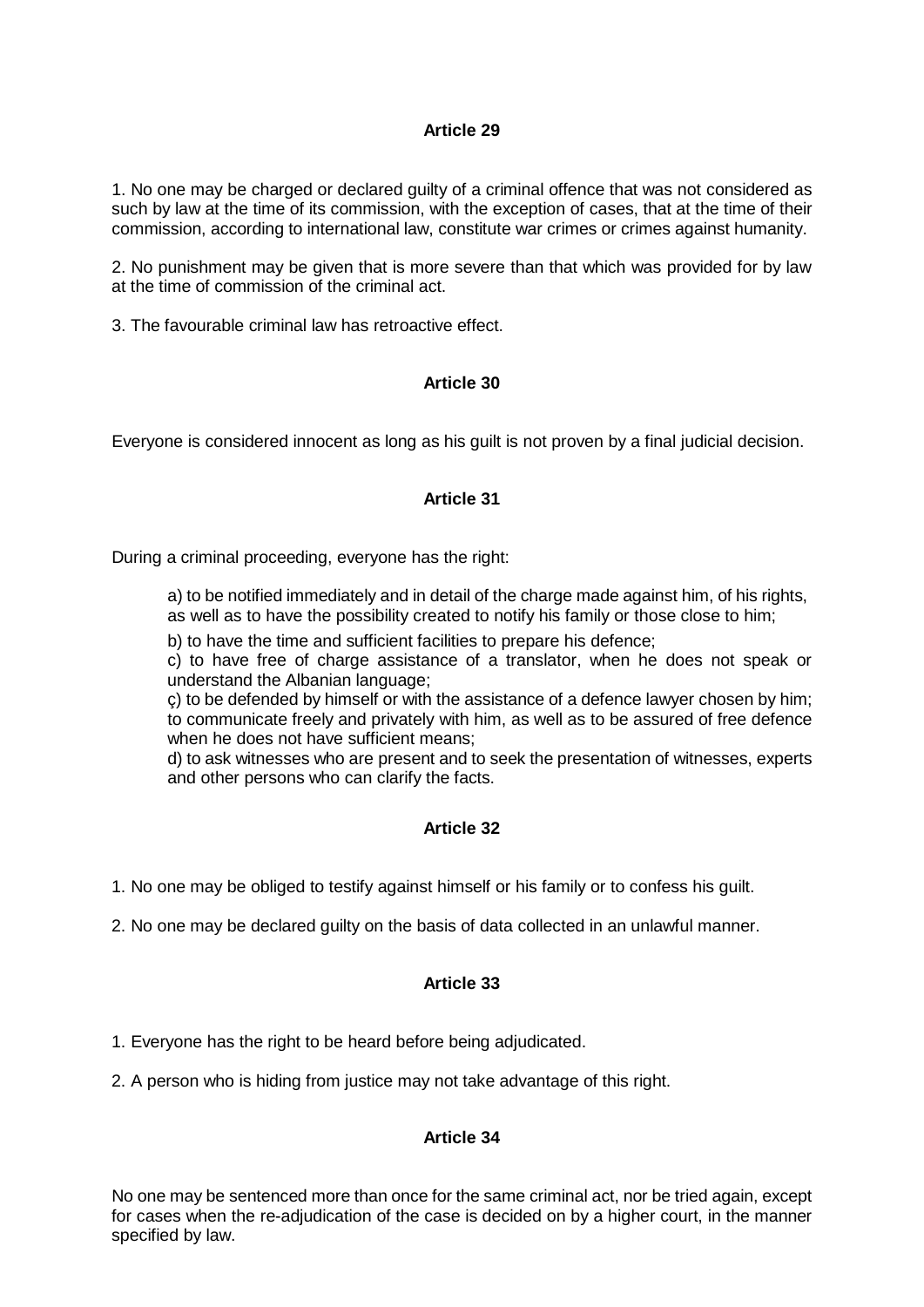1. No one may be obliged, except when the law requires it, to make public the data connected with his person.

2. The collection, use and making public of data about a person is done with his consent, except for the cases provided by law.

3. Everyone has the right to become acquainted with data collected about him, except for the cases provided by law.

4. Everyone has the right to request the correction or expunging of untrue or incomplete data or data collected in violation of law.

#### **Article 36**

The freedom and secrecy of correspondence or any other means of communication are guaranteed.

#### **Article 37**

1. The inviolability of the residence is guaranteed.

2. Searches of a residence, as well as the premises that are equivalent to it, may be done only in the cases and manner provided by law.

3. No one may be subjected to a personal search out of a criminal proceeding, with the exception of the cases of entry and exit of the territory of the state, or to avoid a risk that threatens public security.

#### **Article 38**

1. Everyone has the right to choose his place of residence and to move freely to any part of the territory of the state.

2. No one may be hindered to go freely out of the state.

#### **Article 39**

1. No Albanian citizen may be expelled from the territory of the state.

2. Extradition may be permitted only when it is expressly provided in international agreements, to which the Republic of Albania is a party, and only by judicial decision.

3. The collective expulsion of foreigners is prohibited. The expulsion of individuals is permitted under the conditions specified by law.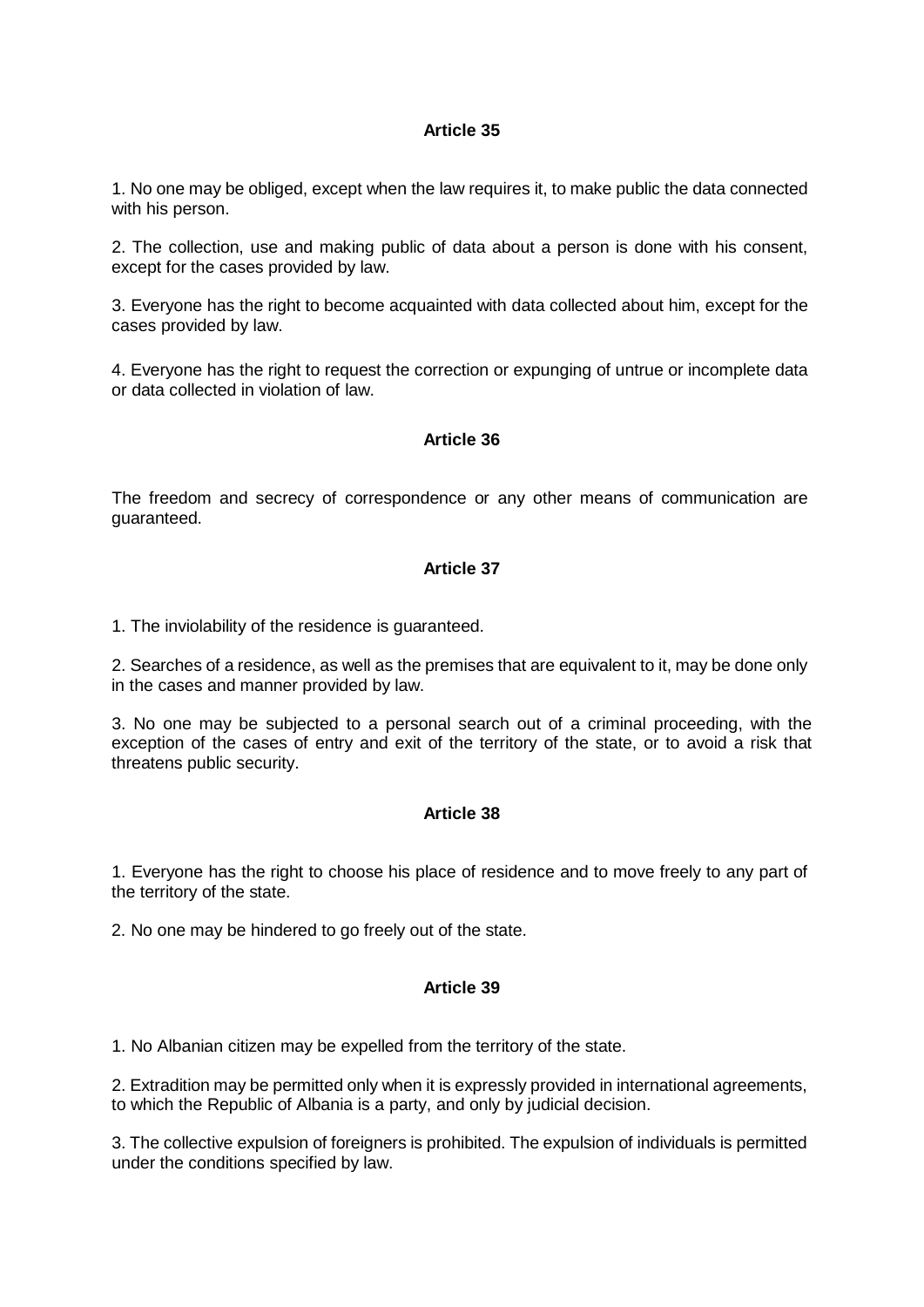Foreigners have the right of refuge in the Republic of Albania according to law.

### **Article 41**

1. The right of private property is guaranteed.

2. Property may be gained by gift, inheritance, purchase, or any other classical means provided by the Civil Code.

3. The law may provide for expropriations or limitations in the exercise of a property right only for public interests.

4. The expropriations or limitations of a property right that are equivalent to expropriation are permitted only against fair compensation.

5. For disagreements connected with the extent of the compensation, a complaint may be filed in court.

### **Article 42**

1. The freedom, property, and rights recognized in the Constitution and by law may not be infringed without due process.

2. Everyone, for the protection of his constitutional and legal rights, freedoms, and interests, or in the case of an accusation raised against him, has the right to a fair and public trial, within a reasonable time, by an independent and impartial court specified by law.

#### **Article 43**

Anyone shall be entitled to file an appeal against a judicial decision before a higher court, except if otherwise provided in the law for criminal offences of a minor character, for civil and administrative matters of minor importance or value, according to the conditions provided in articles 17 of the Constitution.

#### **Article 44**

Everyone has the right to be rehabilitated and/or indemnified in compliance with law if he is damaged because of an act, unlawful act or omission from state bodies.

# **CHAPTER III POLITICAL RIGHTS AND FREEDOMS**

## **Article 45**

1. Every citizen who has attained the age of 18, even on the date of the elections, has the right to elect and be elected.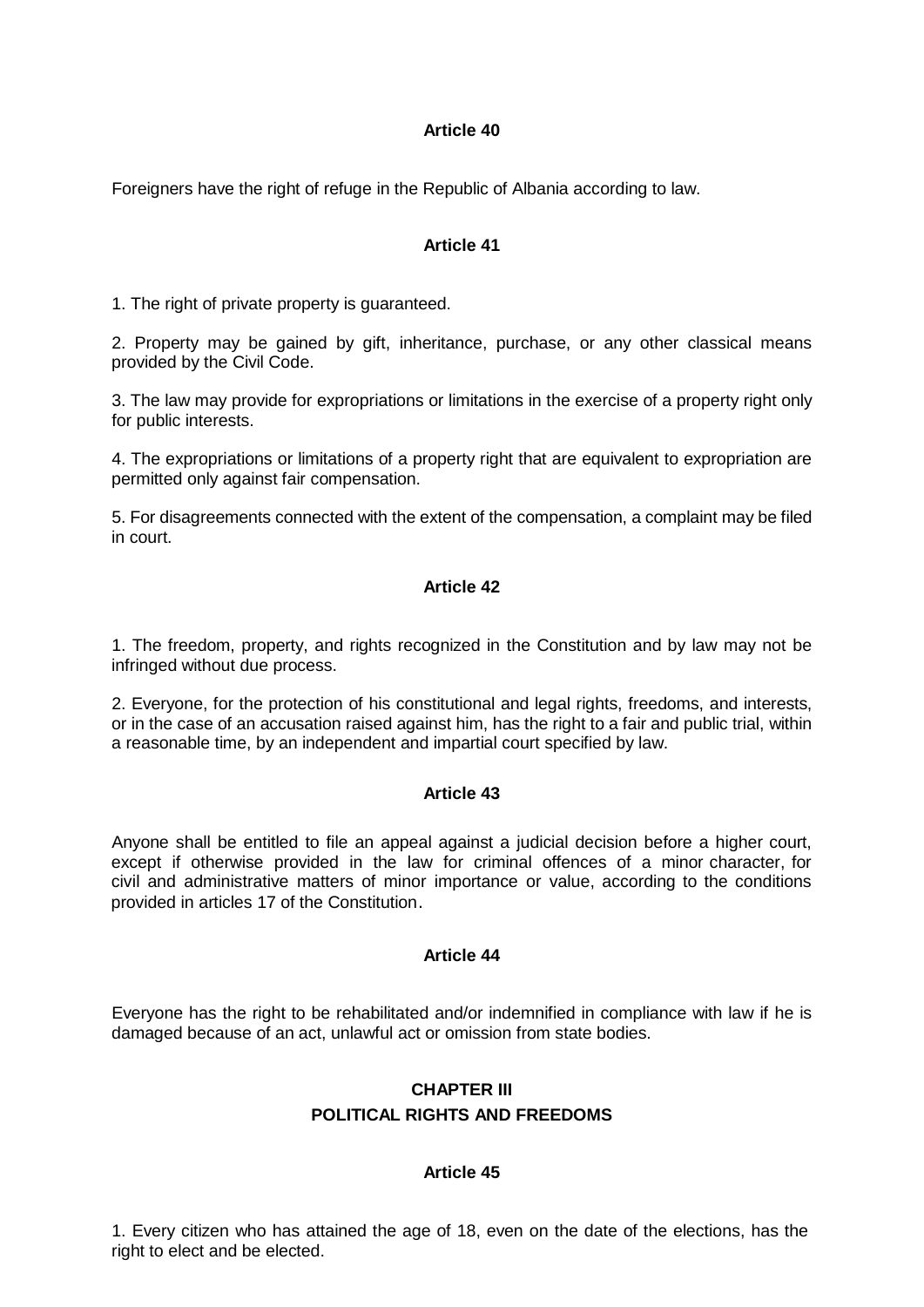2. Citizens who have been declared mentally incompetent by a final court decision are excluded from the right of election.

3. Exempted from the right to be elected shall be the citizens being sentenced to imprisonment upon a formally and substantially final decision, in connection with the commission of a crime, under the rules set out in a law being approved by three fifth of all the members of the Parliament. In exceptional and justified cases, the law may provide for restrictions of the election right for citizens serving an imprisonment sentence or the right to be elected prior to a final decision being rendered, or the citizens having been deported in connection with a crime or very serious and grave breach of public security.

4. The vote is personal, equal, free and secret.

## **Article 46**

1. Everyone has the right to organize collectively for any lawful purpose.

2. The registration of organizations or associations in court is done according to the procedure provided by law.

3. Organizations or associations that pursue unconstitutional purposes are prohibited pursuant to law.

## **Article 47**

1. Freedom and unarmed participation in peaceful gatherings is guaranteed.

2. Peaceful gatherings in public squares and places are held in conformity with the law.

## **Article 48**

Everyone, by himself or together with others, may direct requests, complaints or comments to the public bodies, which are obliged to reply within the time limits and conditions set by law.

#### **CHAPTER IV**

#### **ECONOMIC, SOCIAL AND CULTURAL RIGHTS AND FREEDOMS**

## **Article 49**

1. Everyone has the right to earn the means of living by lawful work chosen or accepted by himself. He is free to choose his profession, place of work, as well as his own system of professional qualification.

2. Employees have the right to social insurance of work.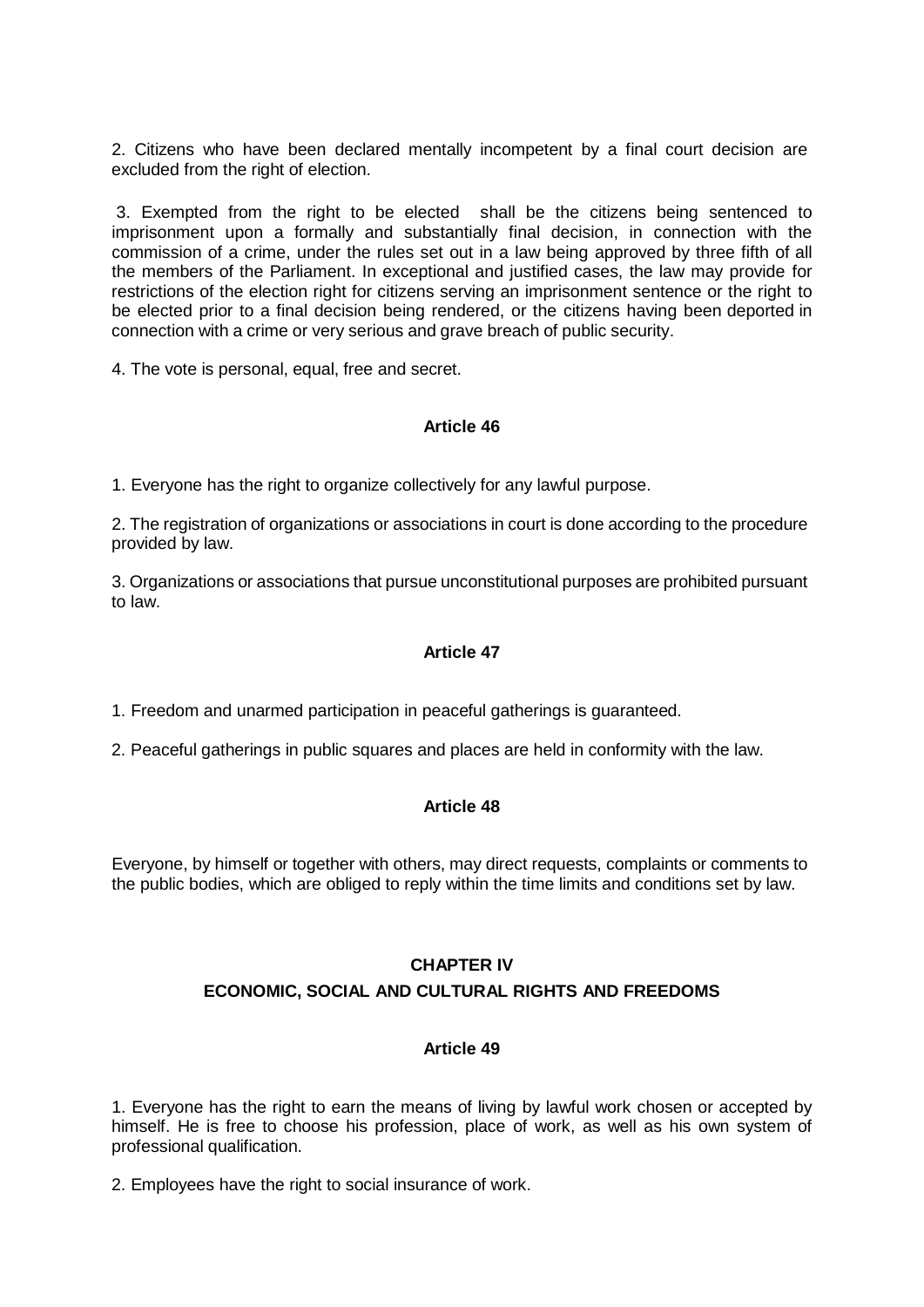Employees have the right to unite freely in labour unions for the defence of their work interests.

# **Article 51**

1. The right of an employee to strike in connection with work relations is guaranteed.

2. Limitations on particular categories of employees may be established by law to ensure required services to the society.

# **Article 52**

1. Everyone has the right to social insurance in old age or when he is unable to work, according to a system set by law.

2. Everyone, who remains jobless for reasons independent of his/her volition, and has no other means of support, has the right to assistance under the conditions provided by law.

# **Article 53**

1. Everyone has the right to get married and have a family.

2. Marriage and family enjoy special protection of the state.

3. The entering into and dissolution of marriage are regulated by law.

# **Article 54**

1. Children, the young, pregnant women and new mothers have the right to special protection by the state.

2. Children born out of wedlock have equal rights with those born within marriage.

3. Every child has the right to be protected from violence, ill treatment, exploitation and use for work, especially under the minimum age for work, which could damage their health and morals or endanger their life or normal development.

# **Article 55**

1. Citizens enjoy in an equal manner the right to health care from the state.

2. Everyone has the right to health insurance pursuant to the procedure provided by law.

# **Article 56**

Everyone has the right to be informed about the status of the environment and its protection.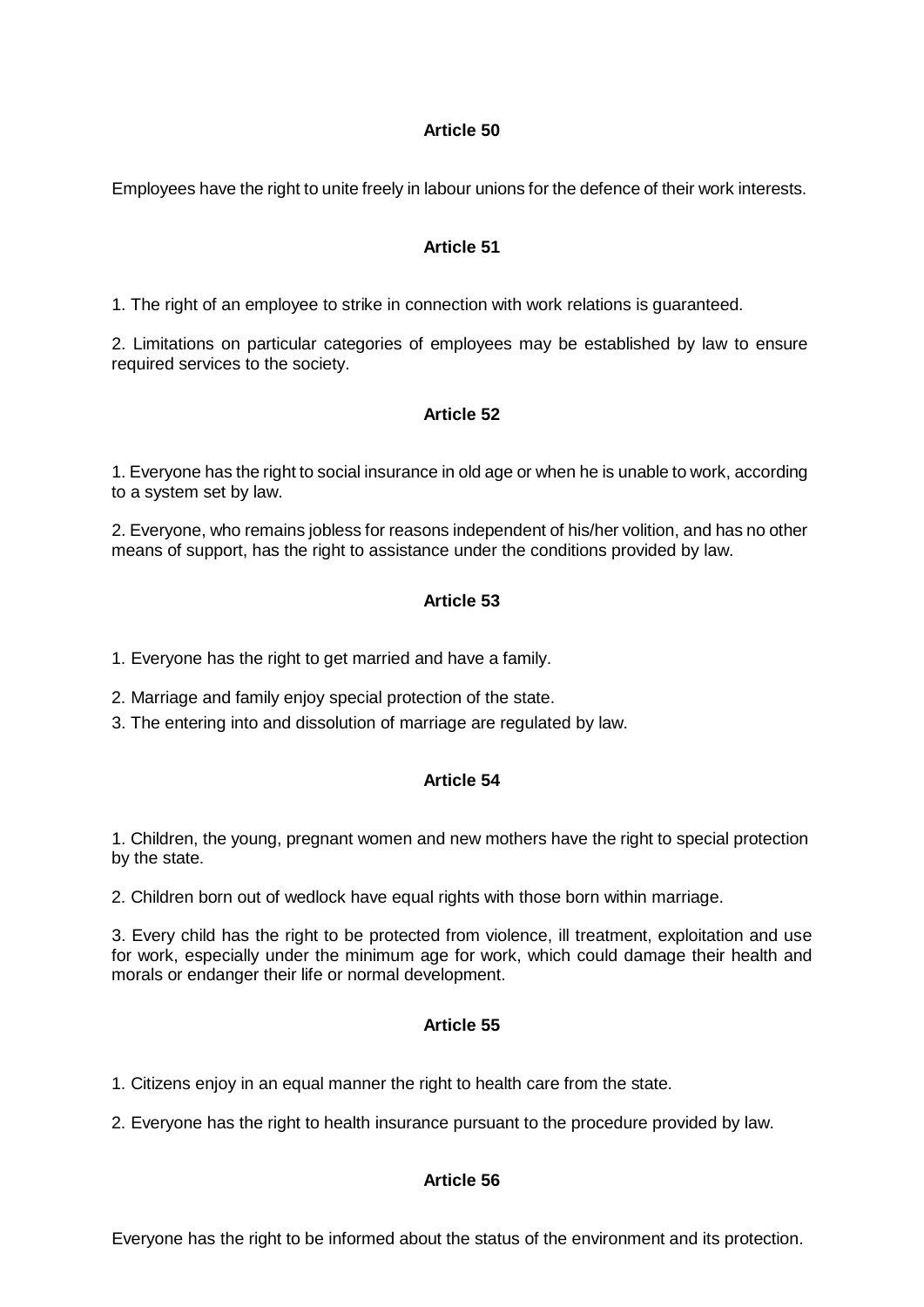1. Everyone has the right to education.

2. Mandatory school education is determined by law.

3. Public general high school education is open for all.

4. Professional high school education and higher education can be conditioned only on criteria of abilities.

5. Mandatory education and general high school education in public schools are free.

6. Pupils and students may also be educated in private schools of all levels, which are created and operated according to the law.

7. The autonomy and academic freedom of higher education institutions are guaranteed by law.

# **Article 58**

1. Freedom of artistic creation and scientific research, the use and profits deriving from them are guaranteed for all.

2. Copyright is protected by law.

# **CHAPTER V SOCIAL OBJECTIVES**

## **Article 59**

1. The state, within its constitutional powers and the means at its disposal, aims to supplement private initiative and responsibility with:

a) employment under suitable conditions for all persons who are able to work;

b) fulfilment of the housing needs of its citizens;

c) the highest health, physical and mental standards possible;

ç) education and qualification according to ability of children and the young, as well as unemployed persons;

d) a healthy and ecologically adequate environment for the present and future generations;

dh) rational exploitation of forests, waters, pastures and other natural resources on the basis of the principle of sustainable development;

e) care and help for the aged, orphans and persons with disabilities;

ë) development of sports and recreation activities;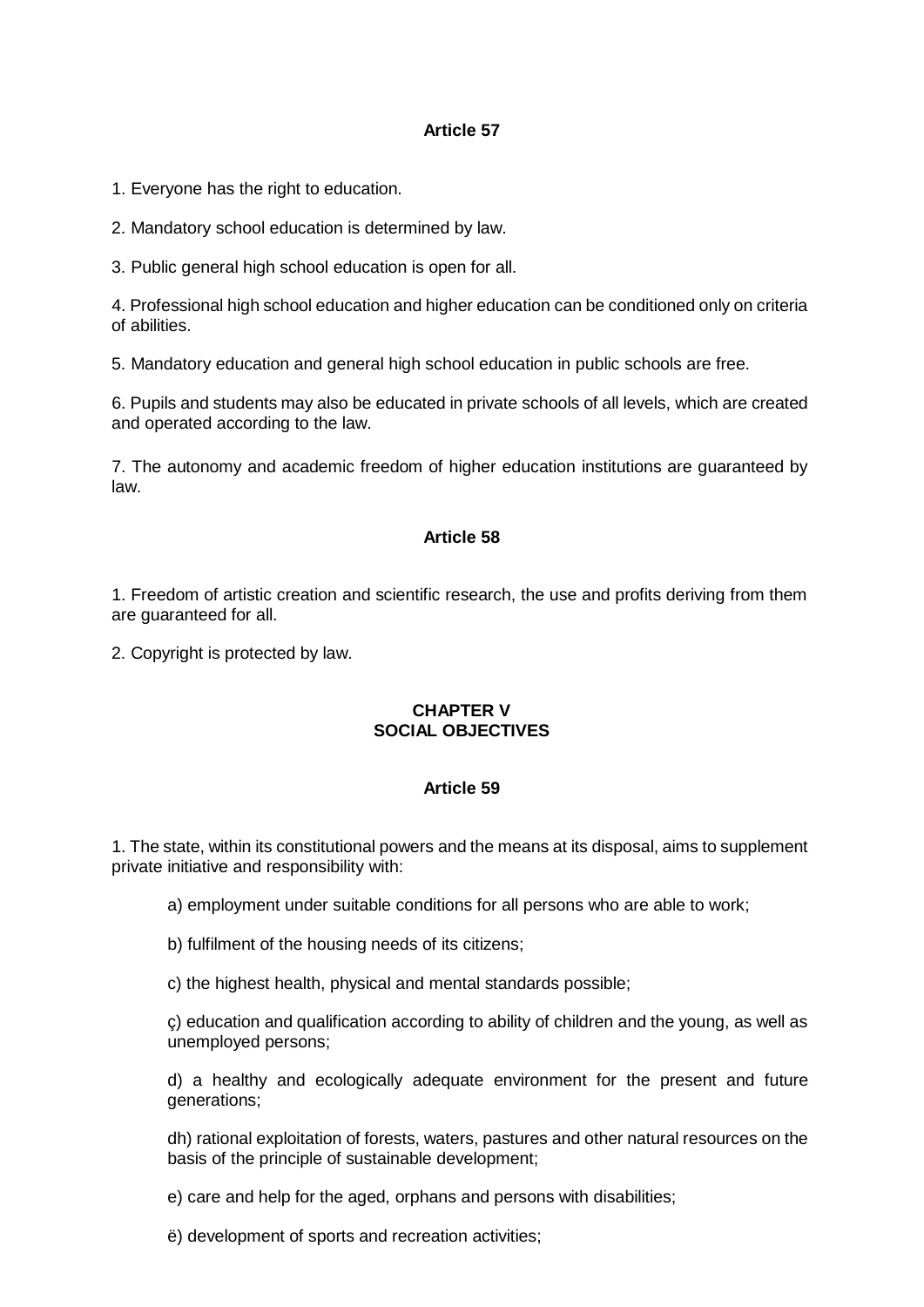f) health rehabilitation, specialized education and integration in society of disabled people, as well as continual improvement of their living conditions;

g) protection of national cultural heritage and particular care for the Albanian language.

2. Fulfillment of social objectives may not be claimed directly in court. The law defines the conditions and extent to which the realization of these objectives can be claimed.

### **CHAPTER VI PEOPLE'S ADVOCATE**

## **Article 60**

1. The People's Advocate defends the rights, freedoms and lawful interests of individuals from unlawful acts or omissions of public administration bodies.

2. The People's Advocate is independent in the exercise of his duties.

3. The People's Advocate has his own budget, which he administers by himself. He proposes the budget pursuant to law.

## **Article 61**

1. The People's Advocate is elected by three-fifths of all members of the Assembly for a fiveyear period, with the right for re-election.

2. Any Albanian citizen with higher education, and with recognized knowledge and recognized activity in the field of human rights and law may be the People's Advocate.

3. The People's Advocate enjoys the immunity of a judge of the High Court.

4. The People's Advocate may not take part in any political party, carry on any other political, state or professional activity, nor take part in the management organs of social, economic and commercial organizations.

## **Article 62**

1. The People's Advocate may be discharged only on grounded complaint of not less than one-third of the deputies.

2. In this case, the Assembly makes a decision with three-fifths of all its members.

## **Article 63**

1. The People's Advocate presents an annual report before the Assembly.

2. The People's Advocate reports before the Assembly when it is requested from the Assembly, and he may request the Assembly to hear him on matters he deems important.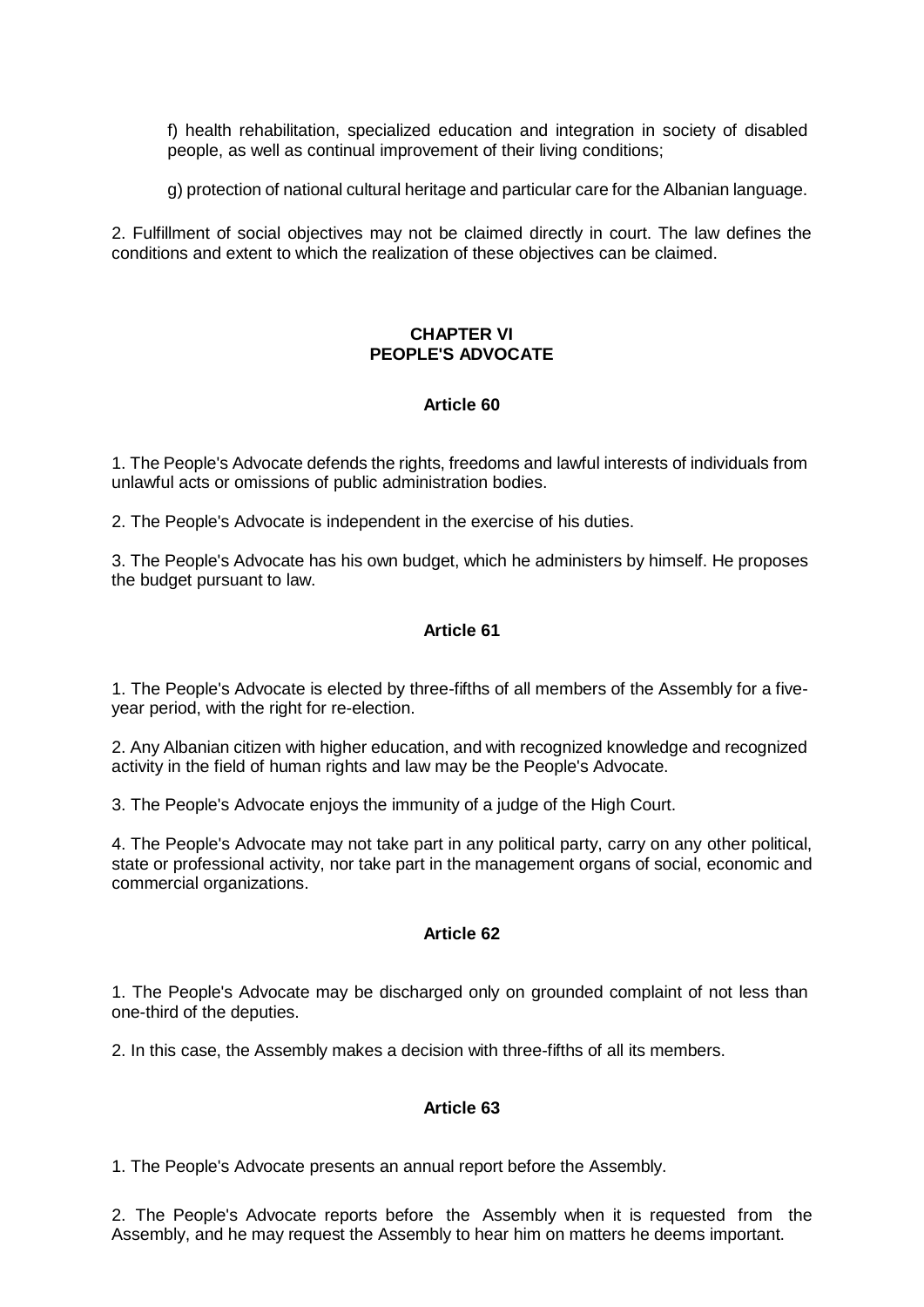3. The People's Advocate has the right to make recommendations and to propose measures when he observes violations of human rights and freedoms by the public administration.

4. Public bodies and officials are obligated to present to the People's Advocate all documents and information requested by him.

#### **PART THREE THE ASSEMBLY**

#### **CHAPTER I ELECTION AND TERM**

#### **Article 64**

1. Assembly is composed of 140 deputies, elected on proportional system with multinames electoral zones.

2.The multi-name electoral zone corresponds to the administrative division of one of the levels of the administrative-territorial organization.

3. Criteria and rules on the implementation of the proportional electoral system, on the determination of electoral zones and on the number of seats to be obtained in each electoral zone shall be defined by the law on elections.

### **Article 65**

1. The Assembly is elected every four years. The mandate of the Assembly starts with its first meeting after the elections and ends on the same date, of the same month of the fourth year from the date of the first meeting. In any case, the Assembly remains on duty until the first meeting of the newly elected Assembly.

2.Elections for the new Assembly are held in the nearest electoral period that precedes the date of the ending of the mandate of the Assembly. Electoral periods and the rules for holding the elections for the Assembly are determined by the law on elections.

3.If the Assembly is dissolved prior to the ending of its full mandate, elections are held no later than 45 days after its dissolution.

4. The Assembly may not approve laws during the period 60 days prior to the termination of its mandate until the first meeting of the new Assembly, except in cases when extraordinary measures have been imposed."

#### **Article 66**

The mandate of the Assembly is extended only in the case of war and for so long as it continues. When the Assembly is dissolved, it recalls itself.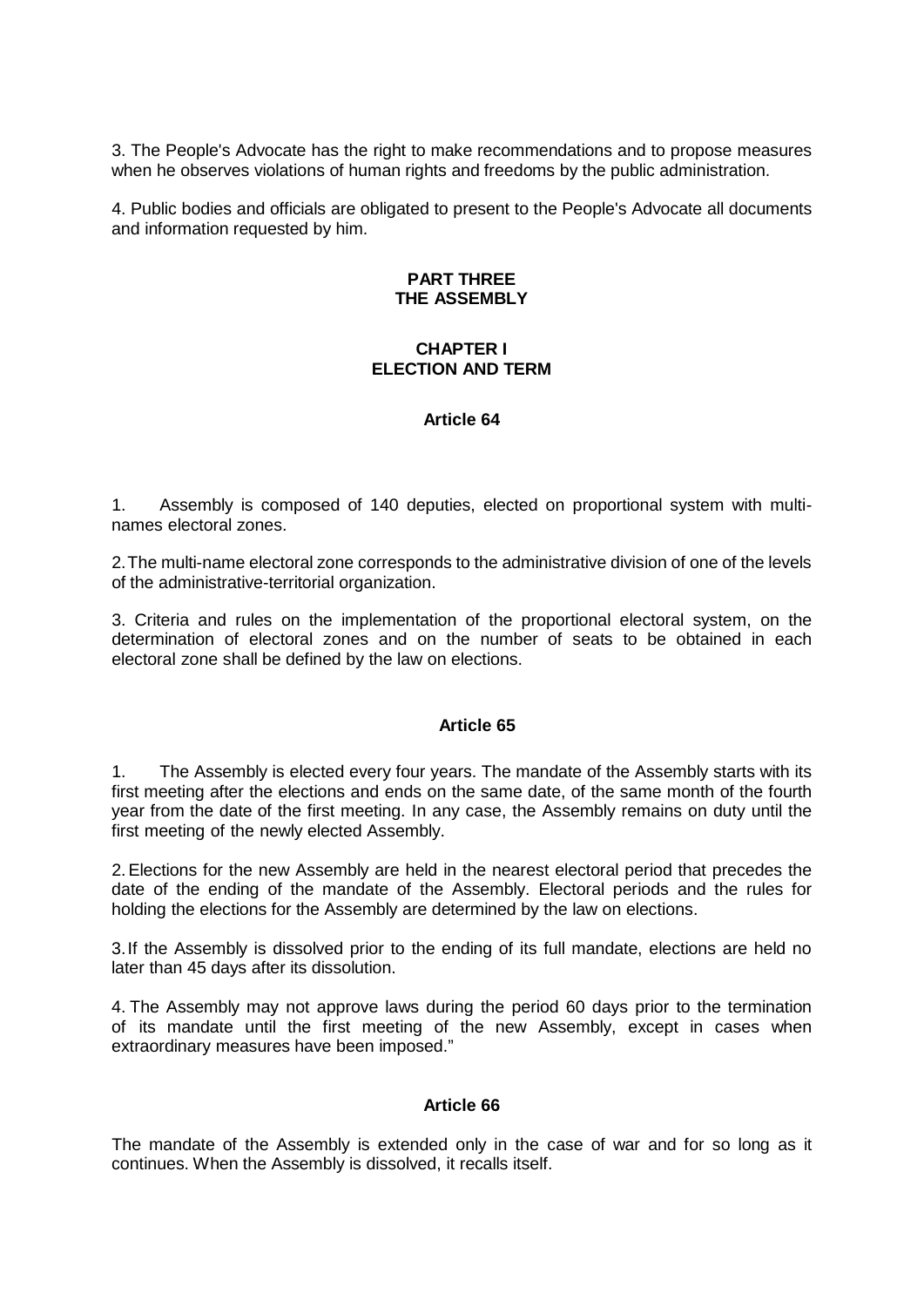1. The President of the Republic convenes the newly elected Assembly not earlier than the date of the termination of the mandate of the preceding Assembly, but no later than 10 days after such mandate has expired. If the preceding Assembly has been dissolved before the ending of its mandate, the President of the Republic convenes the new Assembly not later than 10 days since the announcement of the election results.

2.If the President of the Republic does not exercise such a competence, the Assembly convenes itself on the tenth day of the period of time provided in point 1 of this Article.

#### **CHAPTER II THE DEPUTIES**

#### **Article 68**

1. Candidates for deputies shall be presented at the level of the electoral zone by political parties, electoral coalitions of political parties as well as by voters. A candidate may be presented by only one of the proposing subjects according to this section. The ranking of the candidates in the multi-name lists may not be changed after the submission of the list to the respective electoral commission. The rules for the registration of the candidates for deputies are determined by the law on elections.

2.The law on elections shall also determine other necessary criteria and rules on the organization and conduct of elections, including those on registration of voters, conduct of electoral campaign, administration and validity of elections and declaration of their results.

#### **Article 69**

1. Without resigning from duty, the following may not run as candidates nor be elected deputies:

- a) judges, prosecutors;
- b) military servicemen on active duty;
- c) police and National Security employees;
- ç) diplomatic representatives;
- d) mayors and heads of communes as well as prefects in the places where they carry out their duties;
	- dh) chairmen and members of the electoral commissions;

e) the President of the Republic and the high officials of the State Administration AS as provided by law.

2. A mandate gained in violation of paragraph 1 of this article is invalid.

## **Article 70**

1. Deputies represent the people and are not bound by any obligatory mandate.

2. Deputies may not simultaneously exercise any other public duty with the exception of that of a member of the Council of Ministers. Other cases of incompatibility are specified by law.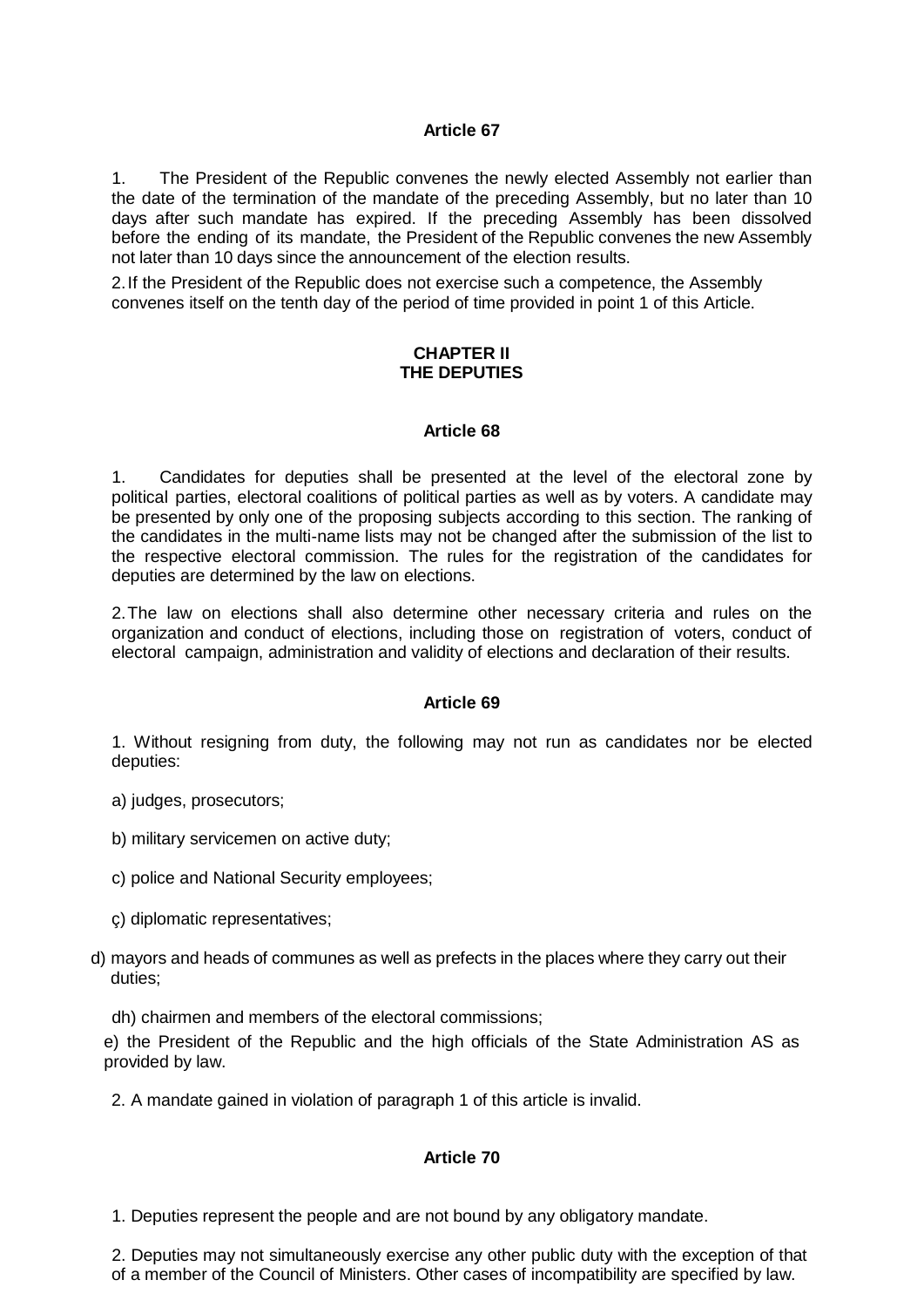3. Deputies may not carry out any profit-making activity that stems from the property of the state or of local government, nor may they profit from this property.

4. For every violation of paragraph 3 of this article, on the motion of the chairman of the Assembly or one-tenth of its members, the Assembly decides on sending the issue to the Constitutional Court, which determines the incompatibility.

#### **Article 71**

1. The mandate of the deputy begins on the day when he is declared elected by the respective electoral commission.

2. The mandate of the deputy ends or is invalid, as the case may be:

a) when he does not take the oath;

b) when he resigns from the mandate;

c) when one of the conditions of ineluctability provided for in articles 69, and 70, paragraphs 2 and 3 is ascertained;

ç) when the mandate of the Assembly ends;

d) when he is absent for more than six consecutive months in the Assembly without reason. dh) when he is convicted by a final court decision for commitment of a crime.

#### **Article 72**

Before beginning the exercise of the mandate, the deputies take the oath in the Assembly.

#### **Article 73**

1. The deputy is not held responsible for opinions expressed in the Assembly and votes cast by him in the exercise of the function. This provision is not applicable in the case of defamation.

2. A deputy cannot be arrested or deprive him of liberty in any form nor may a personal search or a search of the residence be exercised against him without the authorisation of the Assembly.

3. A deputy can be detained or arrested without authorisation when captured during or immediately after the commission of a crime. The General Prosecutor or the Chief Special Prosecutor immediately notifies the Assembly, which, when it finds that there is no room for proceedings, orders the lifting of the measure.

4. For the cases provided in paragraphs 2 and 3 of this article, the Assembly may hold discussions in closed sessions for reasons of data protection. The decision is taken by open voting.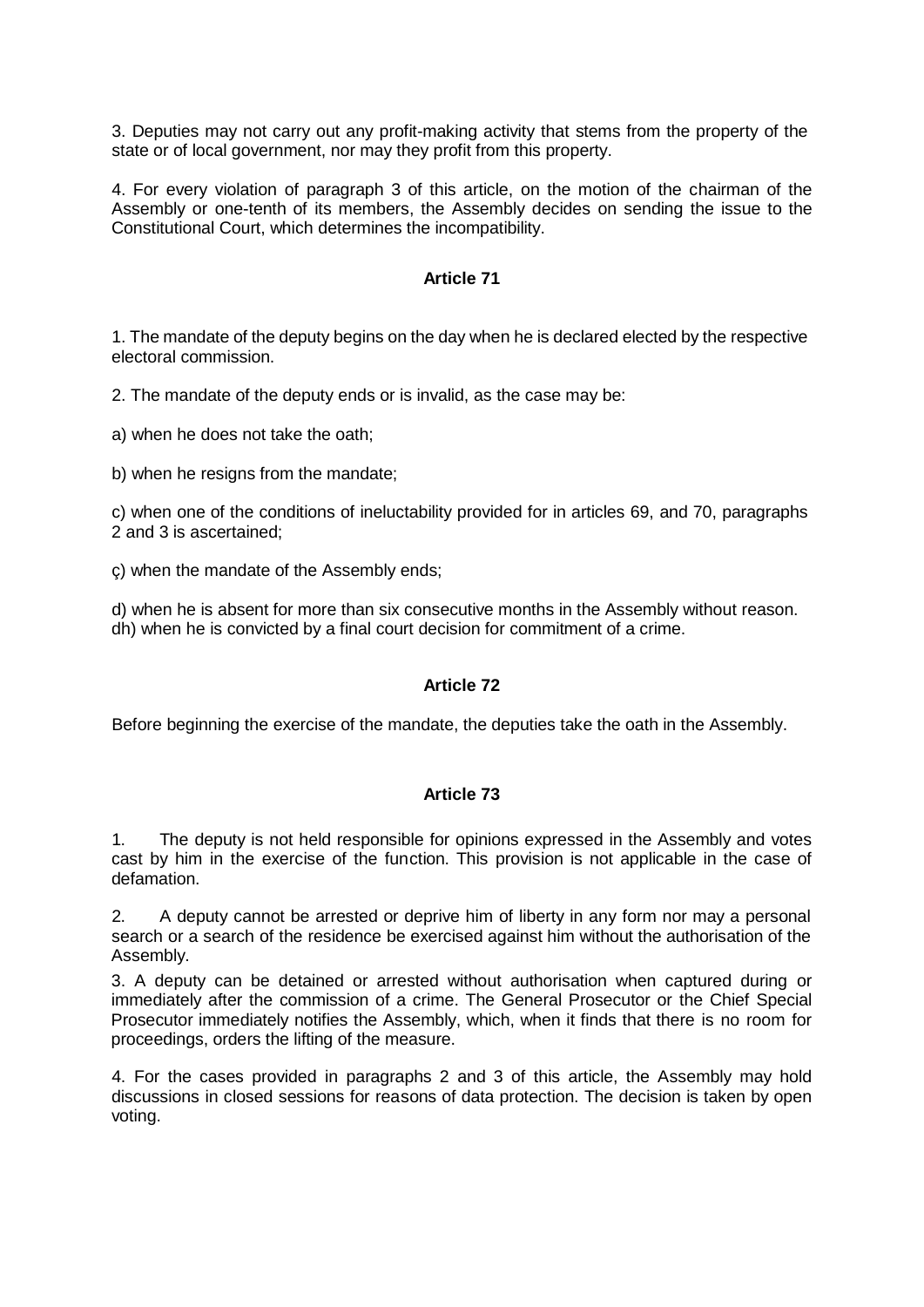#### **CHAPTER III ORGANIZATION AND FUNCTIONING**

# **Article 74**

1. The Assembly conducts its annual work in two sessions. The first session begins on the third Monday of January and the second session on the first Monday of September.

2. The Assembly meets in extraordinary session when it is requested by the President of the Republic, the Prime Minister or by one-fifth of all the deputies.

3. Extraordinary sessions are called by the Speaker of the Assembly on the basis of a determined agenda.

# **Article 75**

1. The Assembly elects and discharges its chairman.

2. The Assembly is organized and functions according to regulations approved by the majority of all the members.

## **Article 76**

1. The Chairman chairs debates, directs the work, assures respect for the rights of the Assembly and its members, as well as represents the Assembly in relations with others.

2. The highest civil employee of the Assembly is the General Secretary.

3. Other services necessary for the functioning of the Assembly are carried out by other employees, as specified in the internal regulation.

## **Article 77**

1. The Assembly elects standing committees from its ranks and may also establish special committees.

2. The Assembly has the right and, upon the request of one-fourth of its members is obliged, to designate investigation committees to review a particular issue. Its conclusions are not binding on the courts, but they may be made known to the office of the prosecutor, which evaluates them according to legal procedures.

3. Investigation committees operate according to the procedures set by law.

# **Article 78**

1. The Assembly decides with a majority of votes, in the presence of more than half of its members, except for the cases where the Constitution provides for a qualified majority.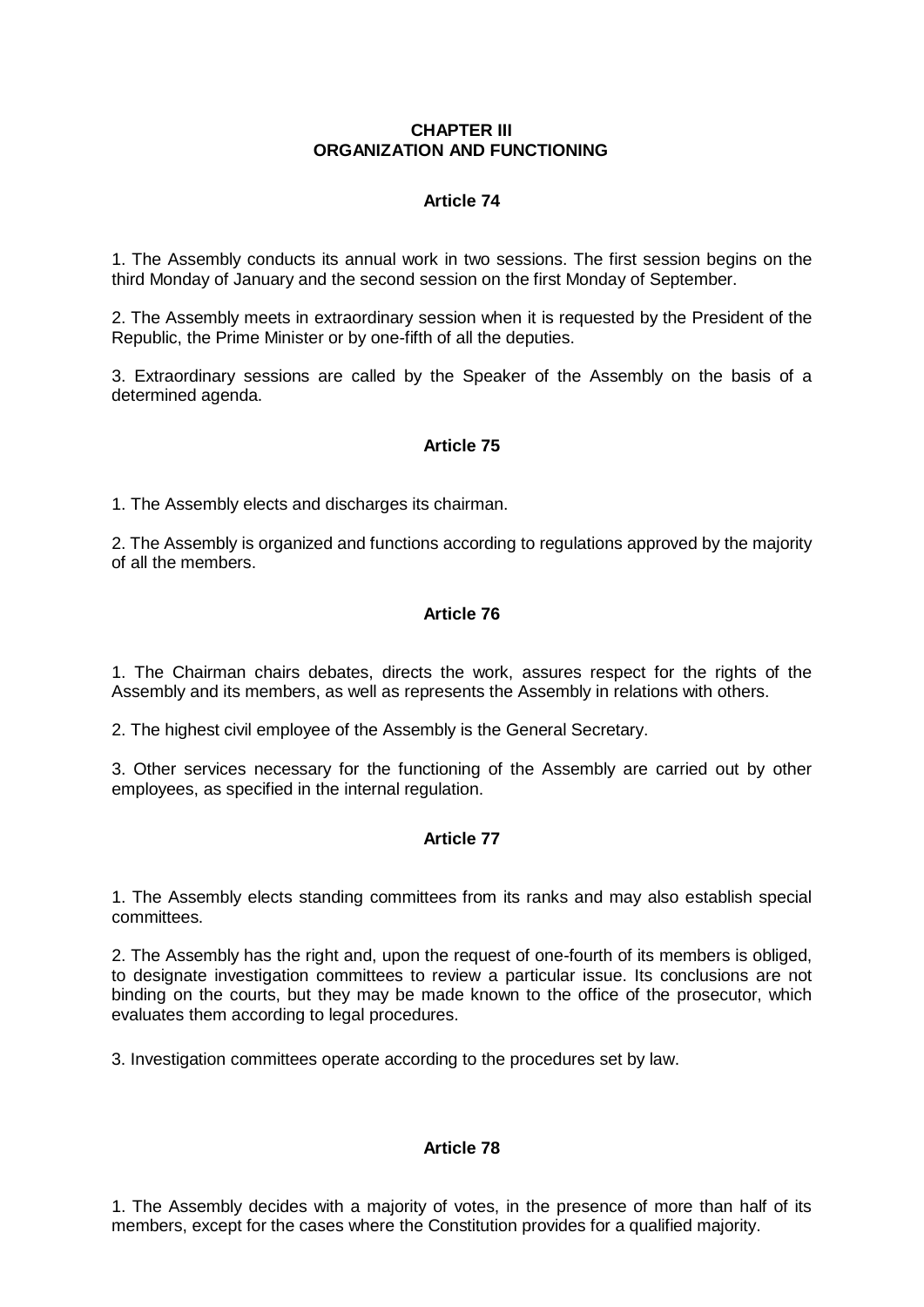2. Meetings of the deputies, which are convened without being called in accordance to the regulations, do not have any effect.

#### **Article 79**

1. Meetings of the Assembly are open.

2. At the request of the President of the Republic, the Prime Minister or one-fifth of the deputies, meetings of the Assembly may be closed, when a majority of all its members have voted in favor of it.

#### **Article 80**

1. The Prime Minister and any other member of the Council of Ministers is obligated to answer to interpellations and questions of the deputies within three weeks.

2. A member of the Council of Ministers has the right to take part in meetings of the Assembly or of its committees; he is given the floor whenever he requests it.

3. The heads of state institutions, on request of the parliamentary committees, give explanations and inform on specific issues of their activity to the extent that law permits.

# **CHAPTER IV THE LEGISLATIVE PROCESS**

#### **Article 81**

1. The Council of Ministers, every deputy, and 20,000 electors each have the right to propose laws.

2. The following are approved by three-fifths of all members of the Assembly:

a) the laws for the organization and operation of the institutions provided for in the Constitution;

- b) the law on citizenship;
- c) the law on general and local elections;
- ç) the law on referendum;
- d) the codes;
- dh) the law for the state of emergency;
- e) the law on the status of public functionaries;
- ë) the law on amnesty;
- f) the law on administrative divisions of the Republic.

#### **Article 82**

1. The proposal of laws, when this is the case, must always be accompanied by a report that justifies the financial expenses for its implementation.

2. No non-governmental draft law that brings about an increase in the expenses of the state budget or diminishes income can be approved without taking the opinion of the Council of Ministers, which must be given within 30 days from the date of receiving the draft law.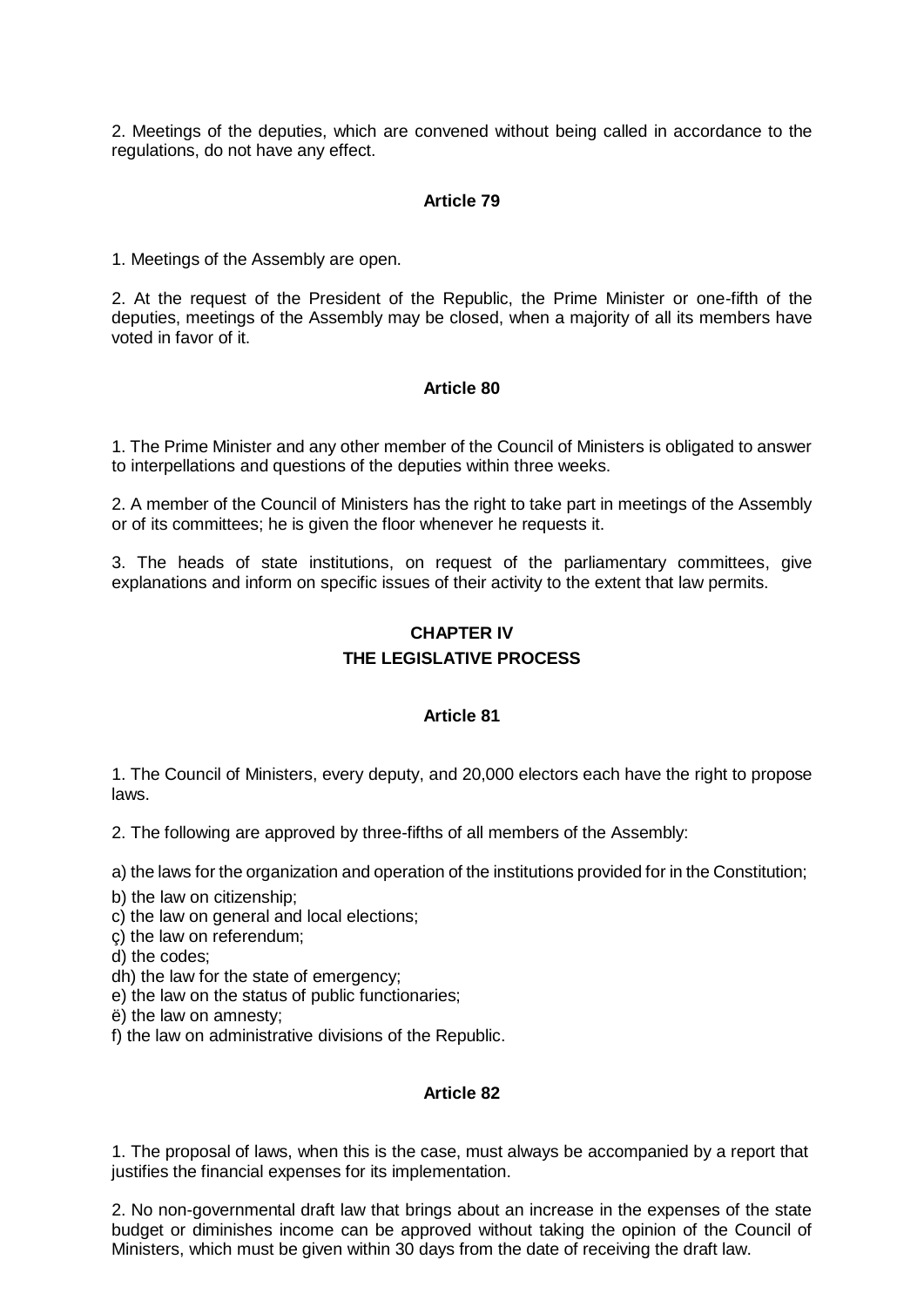3. If the Council of Ministers does not give an answer within the above term, the draft law passes for review according to the normal procedure.

## **Article 83**

1. A draft law is voted on three times: in principle, article by article, and in its entirety.

2. The Assembly may, at the request of the Council of Ministers or one-fifth of all the deputies, review and approve a draft law with an expedited procedure, but not sooner than one week from the beginning of the procedure of review.

3. The expedited procedure is not permitted for the review of the draft laws provided for in Article 81, paragraph 2, with the exception of subparagrapha.

#### **Article 84**

1. President of the Republic promulgates the approved law within 20 days from its presentation.

2. The law shall be considered as promulgated, if the President does not assume the entitlements provided for in paragraph 1 of this Article and in paragraph 1 of Article 85.

3. The law shall enter into effect not earlier than 15 days since its publication in the Official Journal.

4. In the event of the extraordinary measures, as well as in case of need and emergency, the law shall enter into effect immediately, after being announced publicly. The law shall be published in the upcoming edition of the Official Journal.

#### **Article 85**

1. The President of the Republic has the right to return a law for review only once.

2. The decree of the President for the review of a law loses its effect when a majority of all the members of the Assembly vote against it.

### **PART FOUR**

## **THE PRESIDENT OF THE REPUBLIC**

#### **Article 86**

1. The President of the Republic is the Head of State and represents the unity of the people.

2. Only an Albanian citizen by birth who has been a resident in Albania for not less than the past 10 years and who has reached the age of 40 may be elected President.

#### **Article 87**

1. The candidate for President is proposed to the Assembly by a group of not less than 20 MPs. One MP is not allowed to propose more than one candidate at the same time.

2.The President of the Republic is elected by secret vote and without debate by the Assembly. The Assembly conducts up to five voting rounds for the election of the President.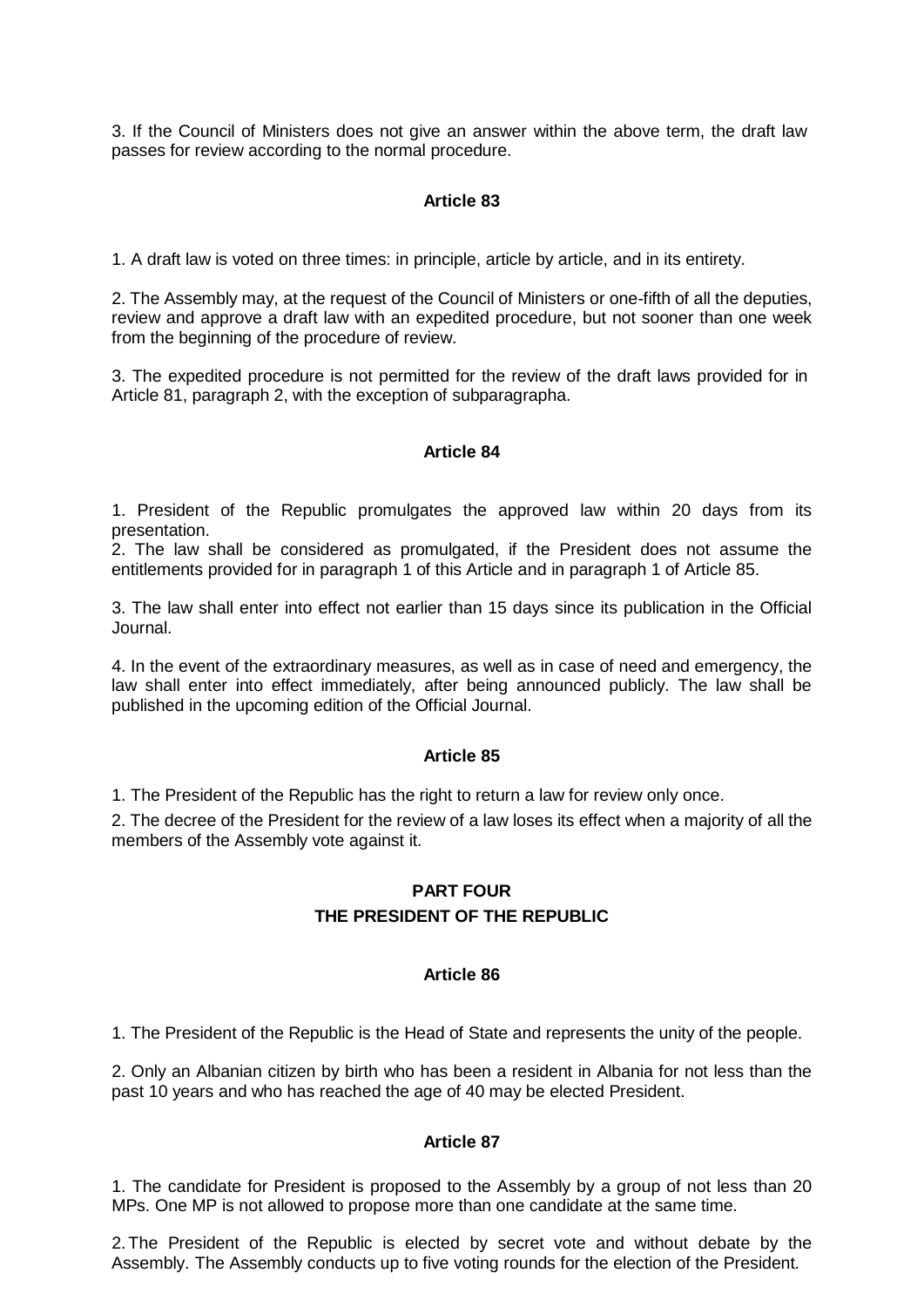The first voting takes place not later than seven days from the beginning of the procedure for the election of the President. Each of the other voting takes place not later than seven days from the unsuccessful completion of the preceding voting. A voting is deemed as completed even when no candidates are running in the competition. New candidates may run in the second, third and fourth voting, in accordance with the conditions of point 1 of this article.

3. The President is elected in the first, second or third voting when one candidate receives not less than three fifths of the votes of all the members of the Assembly. In the fourth and fifth voting, the candidate that receives more than half of the votes of all the members of the Assembly is elected President.

4.The fifth voting takes place when none of the candidates receive the required majority of votes in the fourth voting. The fifth voting takes place only between the two candidates who have received the highest number of votes in the fourth voting. If there are more than two candidates with the same number of votes, the candidate who will run in the voting shall be determined by lot.

If, after the fourth voting, there are no candidates left to compete, new candidates may run in this voting in accordance with the conditions of point 1 of this article. If more than two candidates are proposed to run, the voting takes place between the two candidates that have ensured the highest number of the proposing MPs.

5. If, even after the fifth voting none of the candidates has received the required majority of votes, or if after the unsuccessful completion of the fourth voting no new candidates are proposed, the Assembly is dissolved. The new elections take place within 45 days from its dissolution.

6.The subsequent Assembly elects the President of the Republic by a majority of all its members."

## **Article 88**

1. The President of the Republic is in every case elected for 5 years, with the right of reelection only once.

2. The mandate expires on the same date of the same month of the fifth year from the date the President of the Republic takes his oath. The mandate of the President is extended only in case of war, and for as long as the war continues.

2/1. The procedure for the election of the President begins not later than 60 days before the termination of the preceding presidential mandate. When the presidential mandate ends during the six months preceding the end of the mandate of the existing Assembly, the procedure for the election of the President starts no later than 60 days prior to the ending of the mandate of the Assembly.

3. The President begins his duties after he takes the oath before the Assembly, but not before the mandate of the President who is leaving has been completed. The President swears as follows:

"I swear that I will obey to the Constitution and laws of the country, that I will respect the rights and freedoms of citizens, protect the independence of the Republic, and I will serve the general interest and the progress of the Albanian People." The President may add: "So help me God!"

4. A President who resigns before the end of his mandate cannot be a candidate in the presidential election that takes place after his resignation.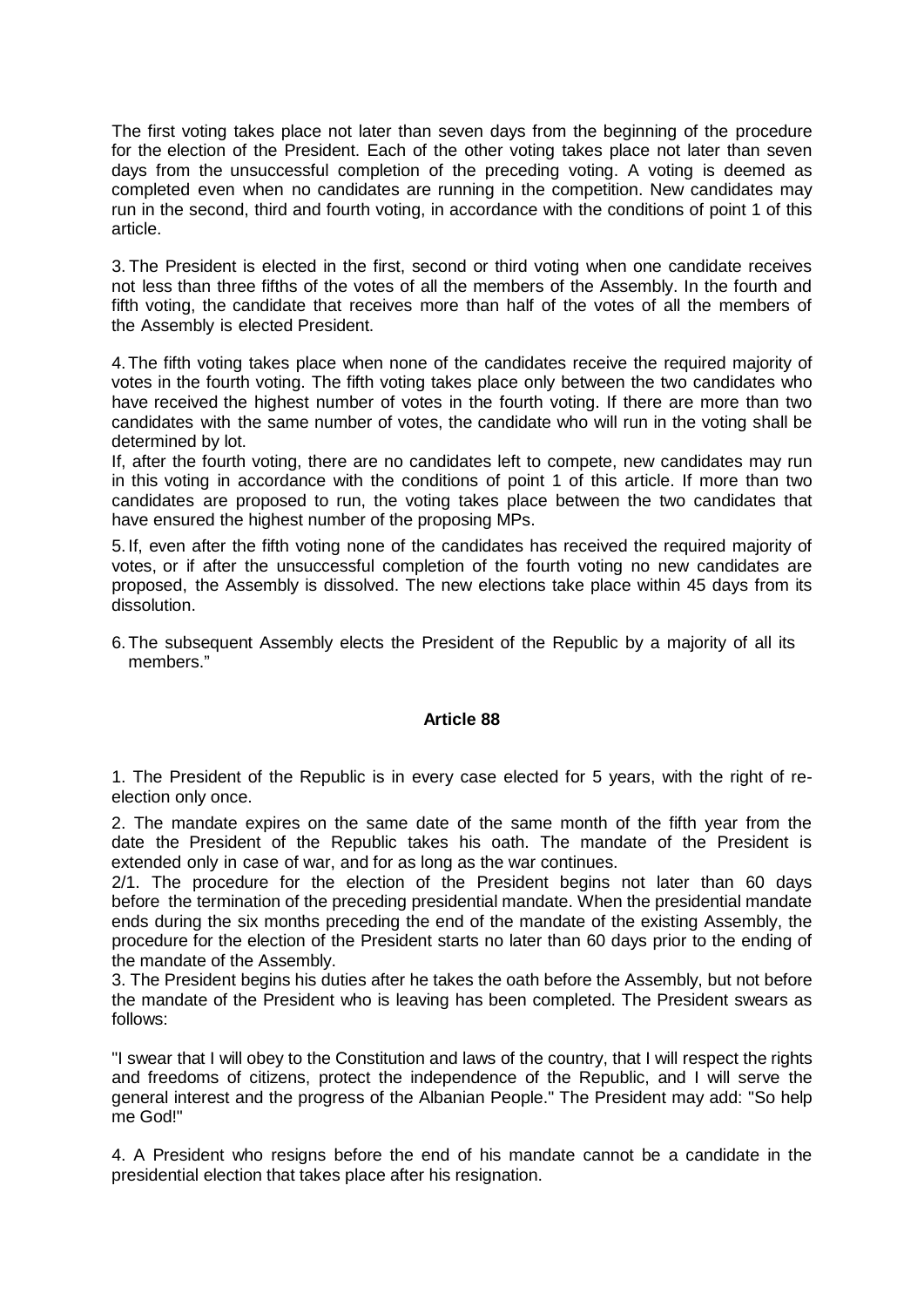The President of the Republic cannot hold any other public post, cannot be a member of a party or carry out other private activity.

#### **Article 90**

1. The President of the Republic is not held responsible for acts carried out in the exercise of his duty.

2. The President of the Republic may be discharged for serious violations of the Constitution and for the commission of a serious crime. In these cases, a proposal to discharge the President may be made by not less than one-fourth of the members of the Assembly and must be supported by not less than two-thirds of all its members.

3. The decision of the Assembly is sent to the Constitutional Court, which, when it proves the culpability of the President of the Republic, declares his discharge from duty.

## **Article 91**

1. When the President of the Republic is temporarily unable to exercise his functions or his post remains vacant, the Chairman of the Assembly takes his post and exercises his powers.

2. In case the President cannot exercise his duty for more than 60 days, the Assembly by twothirds of all its members decides on sending the issue to the Constitutional Court, which conclusively proves the fact of his incapacity. When the incapacity is proved, the post of the President remains vacant and the election of the new President begins within 10 days from the date the incapacity is proved.

## **Article 92**

The President also exercises these powers:

a) address messages to the Assembly;

b) exercise the right of pardon according to the law;

c) grant Albanian citizenship and permits it to be given up according to the law;

ç) gives decorations and titles of honour according to the law;

d) accord the highest military ranks according to the law;

dh) appoint and release plenipotentiary representatives of the Republic of Albania to other states and international organizations on the proposal of the Prime Minister;

e) accept letters of credentials and the withdrawal of diplomatic representatives of other states and international organizations accredited to the Republic of Albania;

ë) sign international agreements according to the law;

f), appoint the director of the State Intelligence Service upon proposal of the Prime Minister;

g) nominate the Chairman of the Academy of Sciences and the rectors of universities pursuant to law;

gj) set the date of the elections for the Assembly, local government bodies and the conduct of referendums;

h) request opinions and information in writing from the directors of State institutions for issues that have to do with their duties.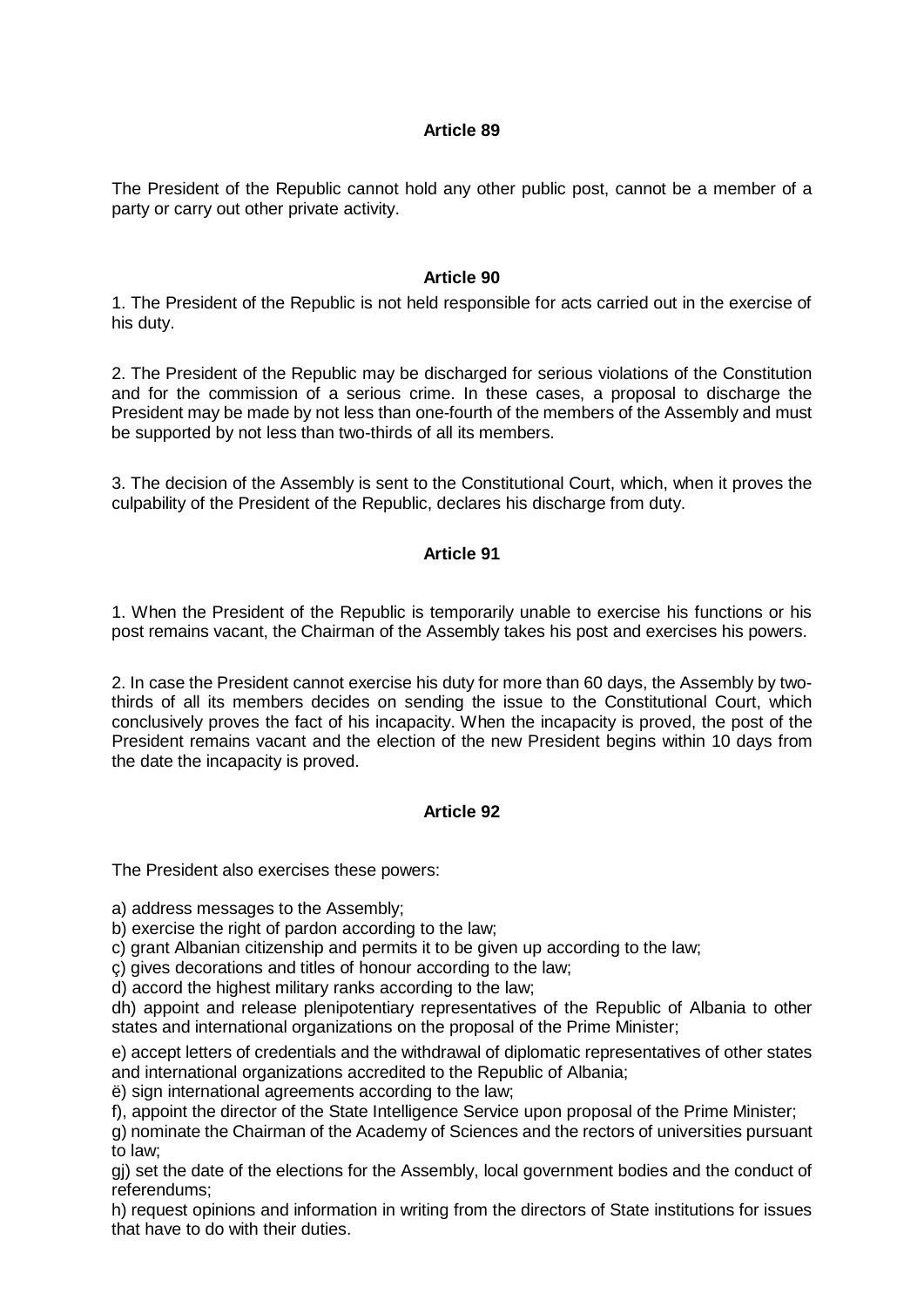The President of the Republic, in the exercise of his powers, issues decrees.

### **Article 94**

The President of the Republic cannot exercise other powers besides those recognized expressly in the Constitution and granted by laws issued in compliance with it.

# **PART FIVE THE COUNCIL OF MINISTERS**

#### **Article 95**

1. The Council of Ministers consists of the Prime Minister, deputy prime minister, and ministers.

2. The Council of Ministers exercises every state function that is not given to other bodies of State power or local government.

#### **Article 96**

1. The President of the Republic, at the beginning of the legislature, as well as when the post of the Prime Minister remains vacant, appoints the Prime Minister on the proposal of the party or coalition of parties that have the majority of seats in the Assembly.

2. When the appointed Prime Minister is not approved by the Assembly, the President appoints a new Prime Minister within 10 days.

3. When even the newly appointed Prime Minister is not approved by the Assembly, the Assembly elects another Prime Minister within 10 days. In this case, the President appoints the new Prime Minister.

4. If the Assembly fails to elect a new Prime Minister, the President of the Republic dissolves the Assembly.

#### **Article 97**

The Prime Minister appointed according to Article 96, Article 104 or Article 105 presents to the Assembly for approval, within 10 days, the policy program of the Council of Ministers together with its composition.

#### **Article 98**

1. A minister is appointed and dismissed by the President of the Republic, on the proposal of the Prime Minister, within 7 days.

2. The decree is reviewed by the Assembly within 10 days.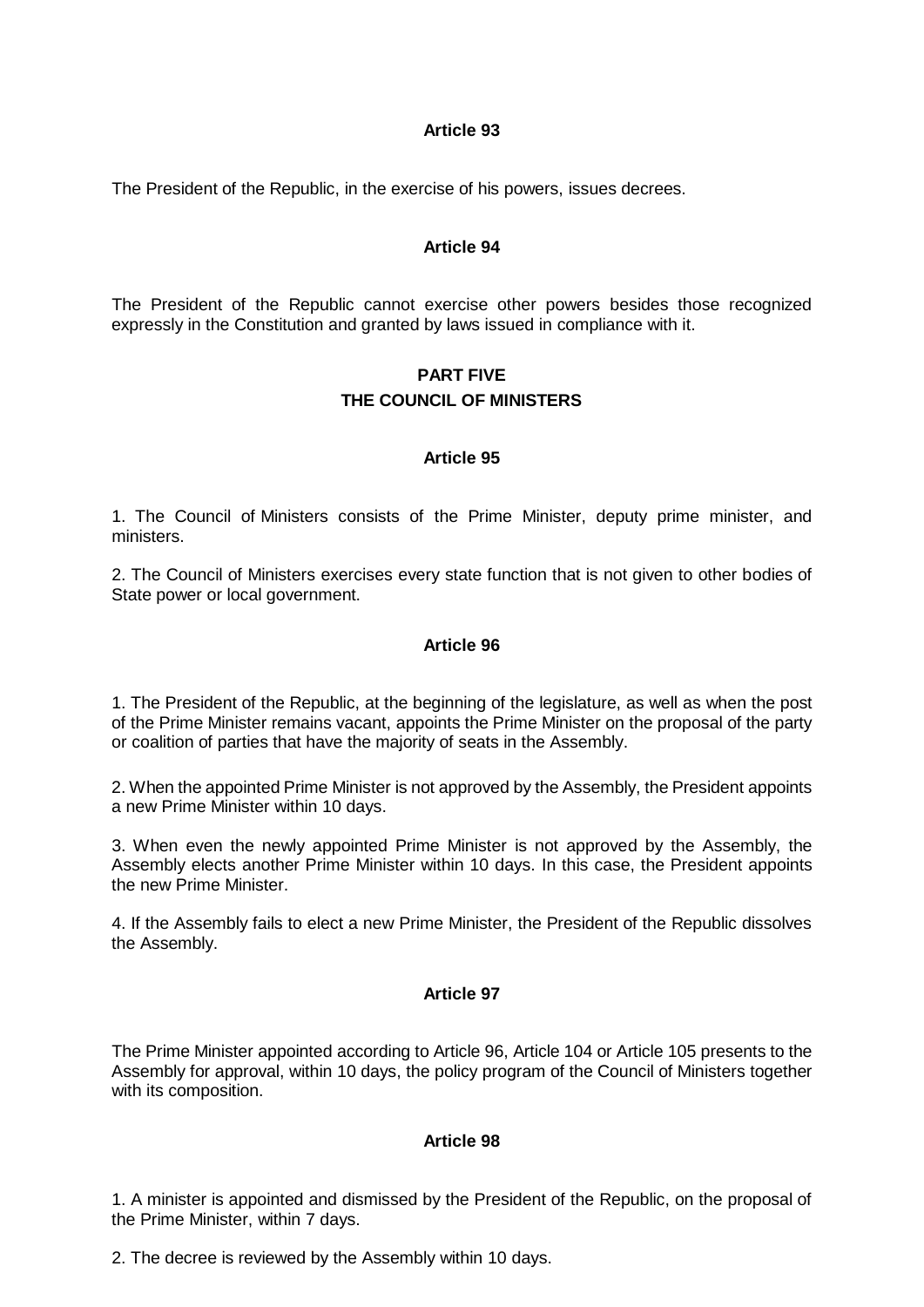Before the Prime Minister, deputy prime minister, and ministers take the office, they swear before the President of the Republic.

#### **Article 100**

1. The Council of Ministers determines the principal directions of the general state policy.

2. The Council of Ministers takes decisions upon the proposal of the Prime Minister or the respective minister.

3. Meetings of the Council of Ministers are closed.

4. Acts of the Council of Ministers are valid when signed by the Prime Minister and the proposing minister.

5. The Council of Ministers issues decisions and instructions.

### **Article 101**

The Council of Ministers, in cases of necessity and emergency, may issue, under its responsibility, normative acts having the force of law for taking temporary measures. These normative acts are immediately submitted to the Assembly, which is convened within 5 days if it is not in session. These acts lose force retroactively if they are not approved by the Assembly within 45 days.

## **Article 102**

1. The Prime Minister:

a) represents the Council of Ministers and chairs its meetings;

b) outlines and presents the principal directions of general state policy and is responsible for them;

c) assures the implementation of legislation and policies approved by the Council of Ministers;

ç) coordinates and supervises the work of the members of the Council of Minister and other institutions of the central state administration;

d) performs other duties prescribed in the Constitution and the laws.

2. The Prime Minister resolves disagreements between ministers.

3. The Prime Minister, in the exercise of his powers, issues orders.

4. The minister, within the principal directions of general state policy, directs, under his responsibility, actions for which he has powers. The minister, in the exercise of his powers, issues orders and instructions.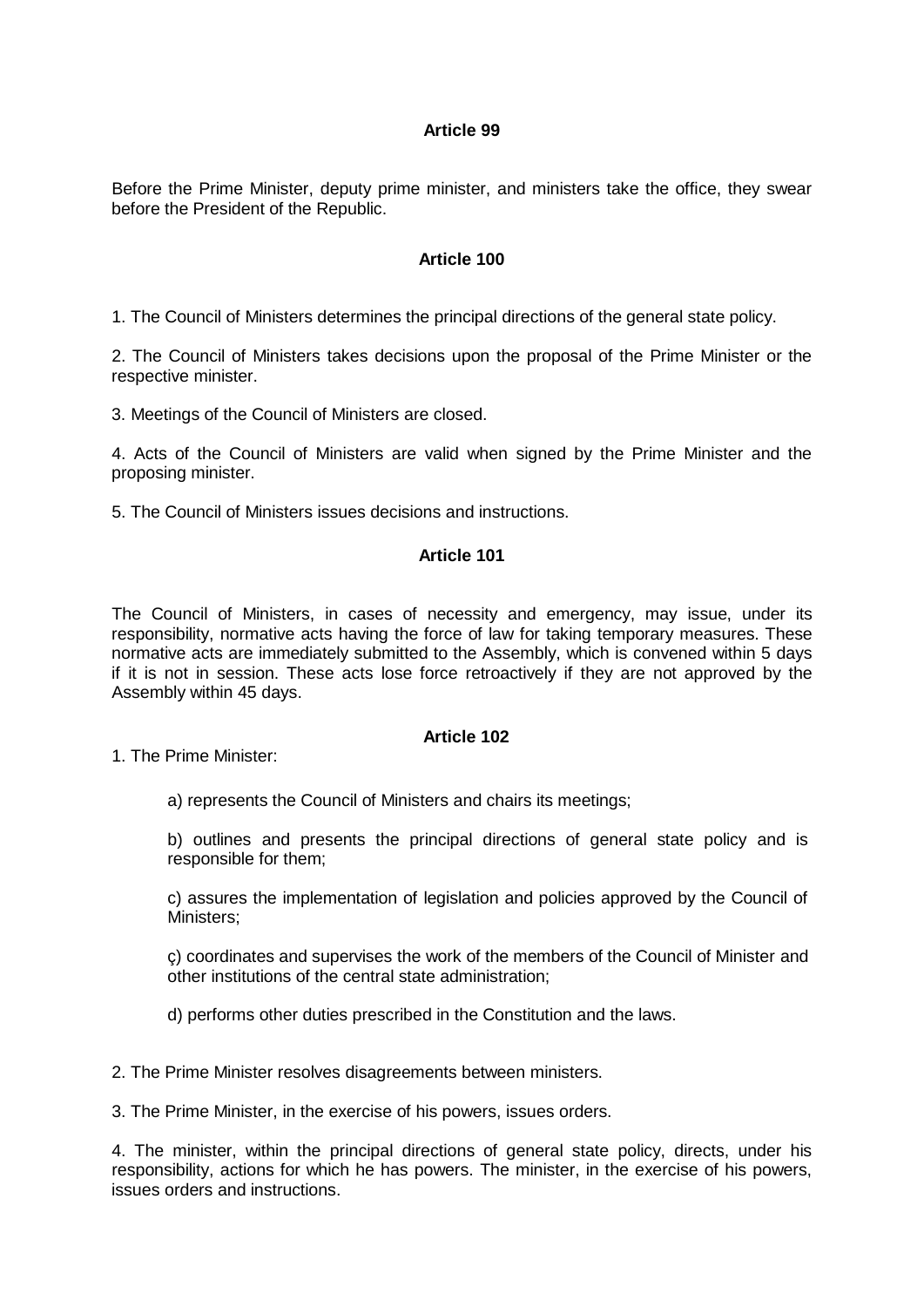1. Anyone who has the capacity to be a deputy may be appointed a minister.

2. A minister may not exercise any other state function nor be a director or member of the bodies of profit-making companies.

3. Members of the Council of Ministers enjoy the immunity of a deputy.

## **Article 104**

1. The Prime Minister is entitled to present to the Assembly a motion of confidence for the Council of Ministers. If the motion of confidence is voted by less than half of all the members of the Assembly, the Prime Minister, within 48 hours from the voting of the motion, requests the President of the Republic to dissolve the Assembly.

2.The President dissolves the Assembly within 10 days from the receipt of the request. A request for a motion of confidence may not be presented while a motion of no confidence is being examined according to article 105.

3.The voting of the motion may not take place unless three days have passed since its submission.

## **Article 105**

1. One-fifths of the Members of Parliament is entitled to present for voting to the Assembly a motion of no confidence towards the incumbent Prime Minister, by proposing a new Prime Minister.

2.The Assembly may vote a motion of no confidence towards the Prime Minister only by electing a new Prime Minister with the votes of more than half of all the members of the Assembly.

3. The President of the Republic decrees the dismissal of the incumbent Prime Minister and the appointment of the elected Prime Minister not later than 10 days from the voting of the motion at the Assembly.

#### **Article 106**

The Prime Minister and the ministers are obligated to stay in office until the appointment of the new Council of Ministers.

## **Article 107**

1. Public employees apply the law and are in the service of the people.

2. Employees in the public administration are selected through competition, except when the law provides otherwise.

3. Guarantees of tenure and legal treatment of public employees are regulated by law.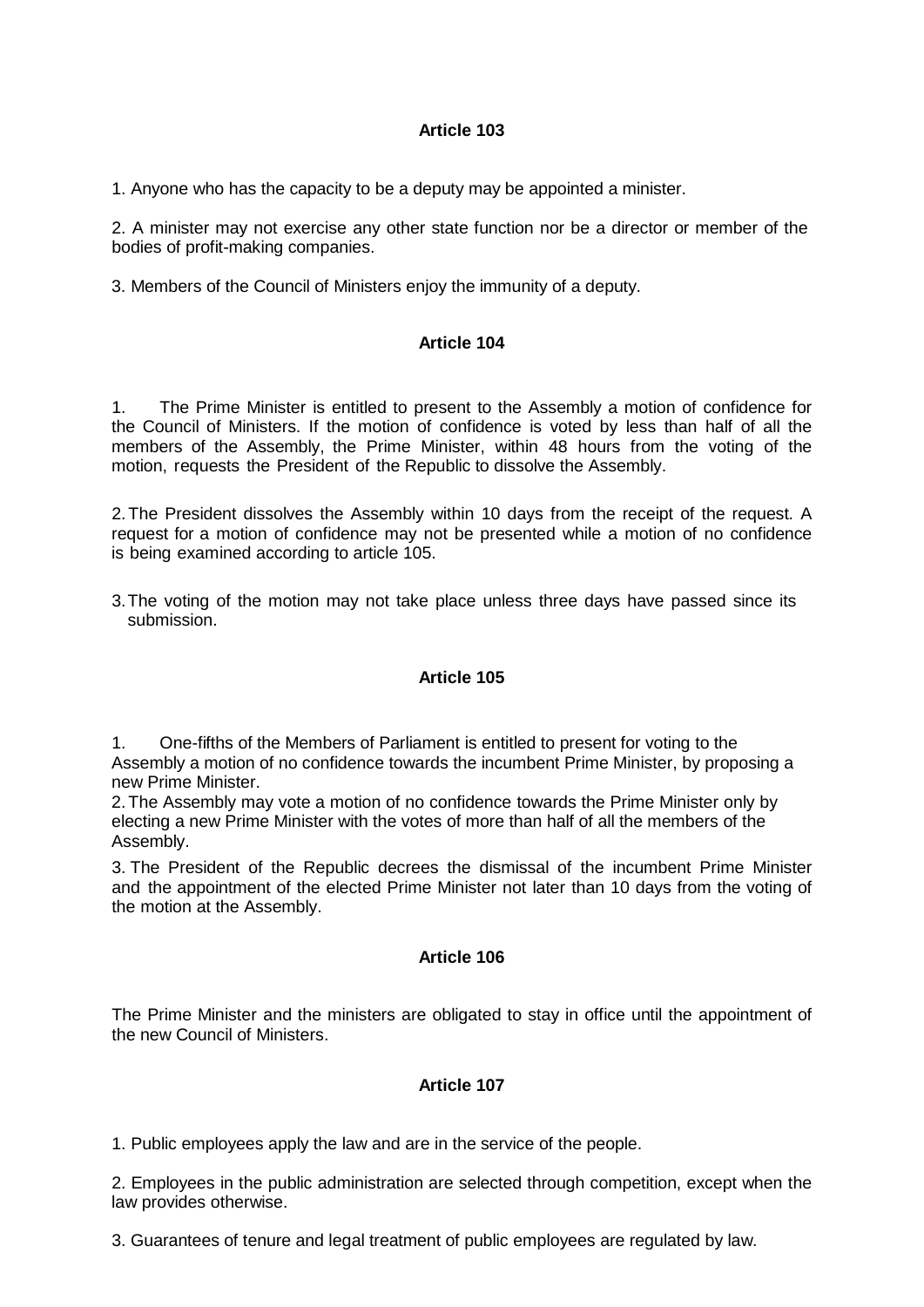### **PART SIX LOCAL GOVERNMENT**

## **Article 108**

1. The units of local government are communes or municipalities and regions. Other units of local government are regulated by law.

2. The territorial-administrative division of the units of local government are established by law on the basis of mutual economic needs and interests and historical tradition. Their borders may not be changed without first taking the opinion of the inhabitants.

3. Communes and municipalities are the basic units of local government. They perform all the duties of self-government, with the exception of those that the law gives to other units of local government.

4. Self-government in the local units is exercised through their representative organs and local referenda. The principles and procedures for the organization of local referenda are provided by law in accordance with article 151, paragraph 2.

# **Article 109**

1. The representative authorities of the basic local governance shall be the councils, which are elected in every four years, through general, direct and secret voting.

2. The executive organ of a municipality or commune is the Chairman, who is elected directly by the people in the manner provided for in paragraph 1 of this article.

3. Only citizens who have a permanent residence in the territory of the respective local entity have the right to be elected to the local councils and as chairman of the municipality or commune.

4. The organs of local government units have the right to form unions and joint institutions with one another for the representation of their interests, to cooperate with local units of other countries, and also to be represented in international organizations of local powers.

## **Article 110**

1. A region consists of several basic units of local government with traditional, economic and social ties and joint interests.

2. The region is the unit in which regional policies are constructed and implemented and where they are harmonized with state policy.

3. The representative organ of the region is the Regional Council. Municipalities and communes delegate members to the Regional Council in proportion to their population, but always at least one member. The chairmen of communes and municipalities are always members of the Regional Council. Other members are elected through proportional lists from among the municipal or communal councilors by their respective councils.

4. The Regional Council has the right to issue orders and decisions with general obligatory force for the region.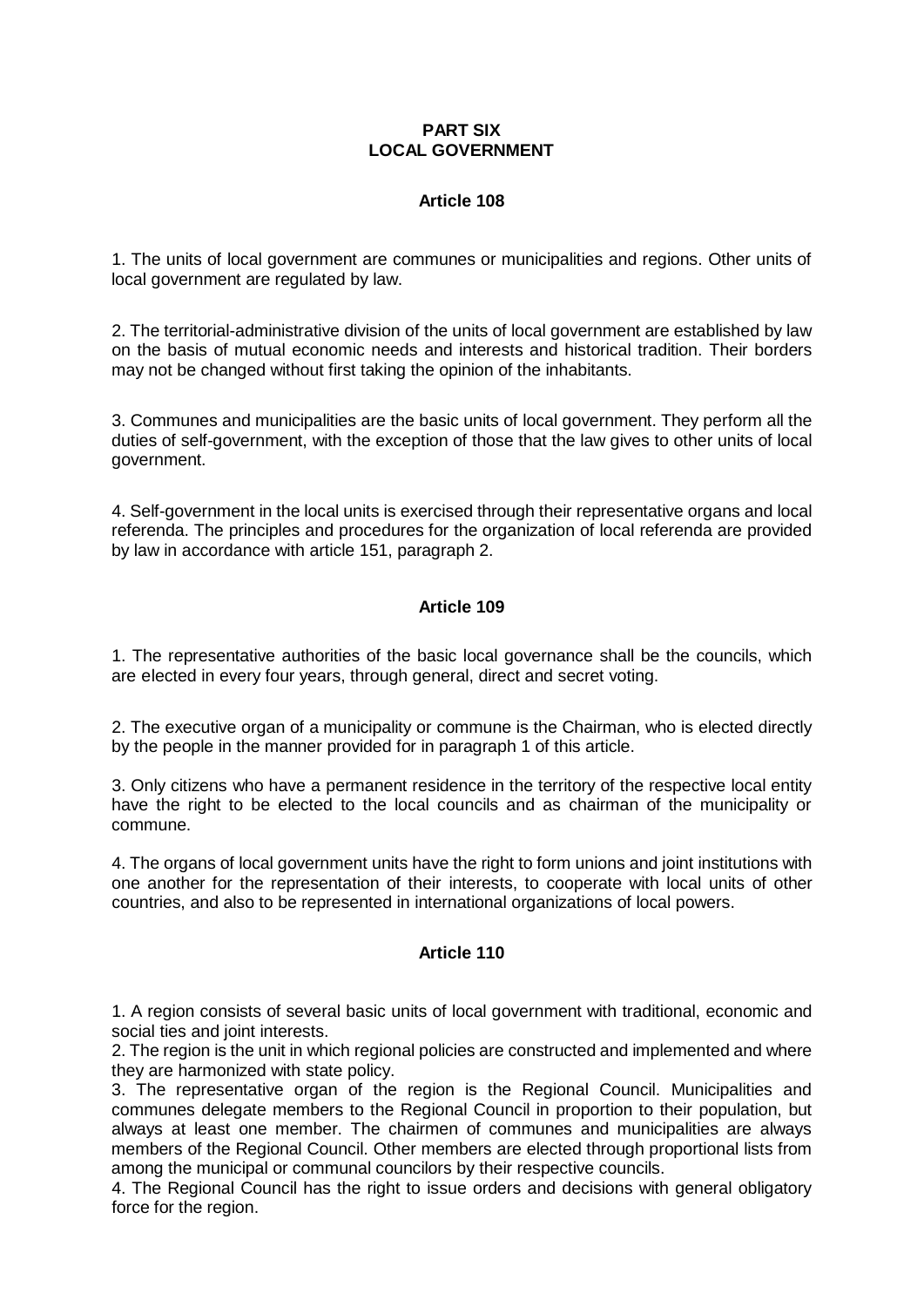1. The units of local government are legal entities.

2. The units of local government have an independent budget, which is created in the manner provided by law.

#### **Article 112**

1. Powers of state administration by law may be delegated to units of local government. Expenses that are incurred in the exercise of the delegation are covered by the state. 2. Bodies of local government are assigned duties only in compliance with law or according to agreements achieved by them. The expenses that are connected with the duties assigned by law to the bodies of local government are covered by the budget of the state.

#### **Article 113**

1. The councils of the communes, municipalities and regions:

a) regulate and administer in an independent manner local issues within their jurisdiction;

b) exercise the rights of ownership, administer in an independent manner the income created, and also have the right to exercise economic activity;

c) have the right to collect and spend the income that is necessary for the exercise of their functions;

ç) have the right, in compliance with law, to establish local taxes as well as their level;

d) establish rules for their organization and functioning in compliance with law;

dh) create symbols of local government as well as local titles of honour;

e) undertake initiatives for local issues before the bodies defined by law.

2. The bodies of local government issue directives, decisions and orders.

3. The rights of self-government of the units of local government are protected in court.

#### **Article 114**

The Council of Ministers appoints a prefect in every region as its representative. The powers of the prefect are defined by law.

## **Article 115**

1. A directly elected body of a local government unit may be dissolved or discharged by the Council of Ministers for serious violations of the Constitution or the laws.

2. The dissolved or discharged body has the right to complain, within 15 days, to the Constitutional Court, and in this case, the decision of the Council of Ministers is suspended.

3. If the right to complain is not exercised within 15 days, or when the Constitutional Court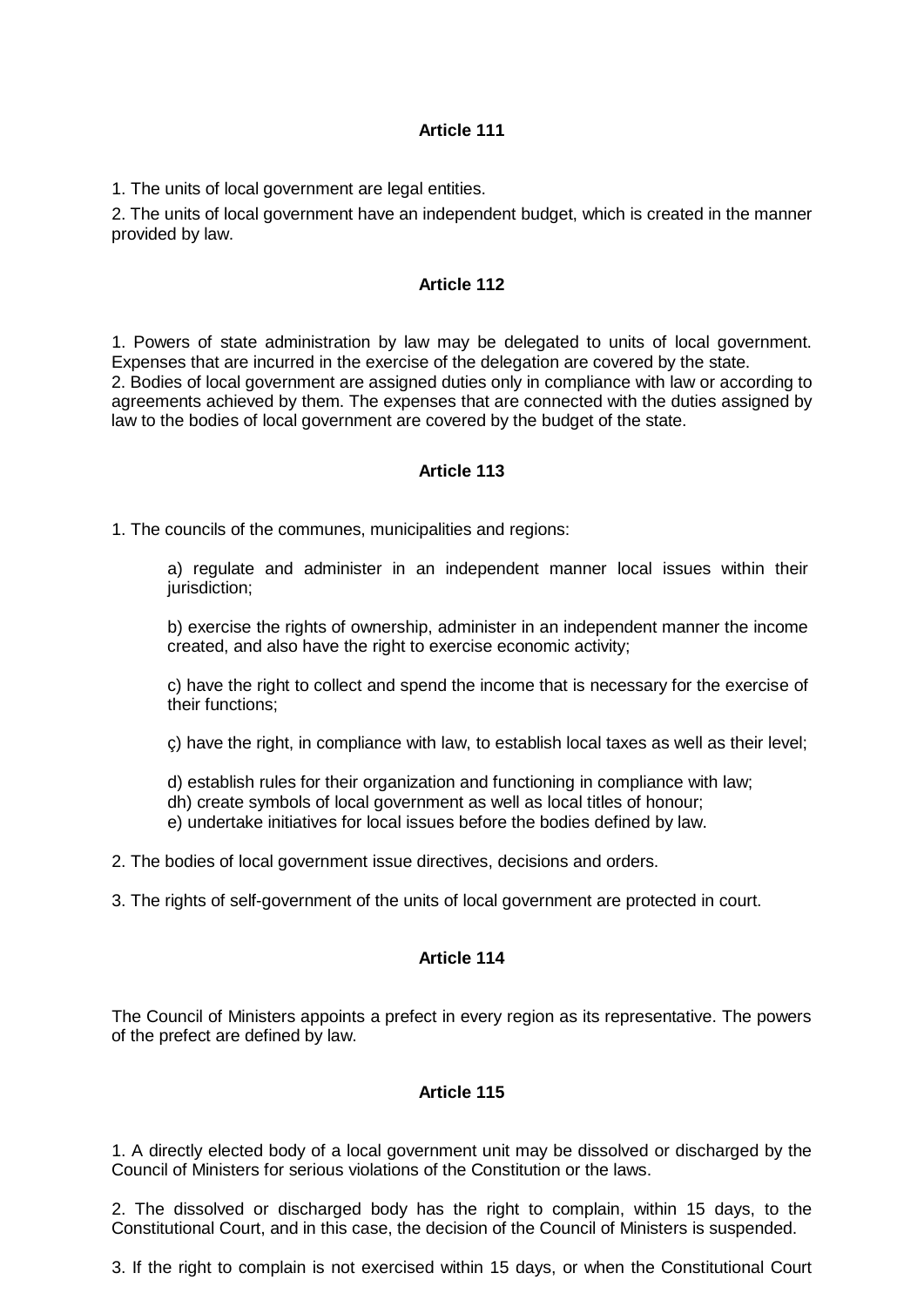upholds the decision of the Council of Ministers, the President of the Republic sets a date for holding of elections of the respective unit of local government.

# **PART SEVEN NORMATIVE ACTS AND INTERNATIONAL AGREEMENTS**

# **CHAPTER I NORMATIVE ACTS**

## **Article 116**

1. Normative acts that are effective in the entire territory of the Republic of Albania are:

- a) the Constitution;
- b) ratified international agreements;
- c) the laws;

ç) normative acts of the Council of Ministers.

2. Acts that are issued by the bodies of local government are effective only within the territorial jurisdiction exercised by these bodies.

3. Normative acts of ministers and steering bodies of other central institutions of the state are effective in the entire territory of the Republic of Albania within the sphere of their jurisdiction.

## **Article 117**

1. The laws, normative acts of the Council of Ministers, ministers, other central state institutions, acquire juridical force only after they are published in the Official Journal.

2. The promulgation and publication of other normative acts is done according to the manner provided by law.

3. International agreements that are ratified by law are promulgated and published according to the procedures that are provided for laws. The promulgation and publication of other international agreements is done according to law.

## **Article 118**

1. Sub-legal acts are issued on the basis of and for implementation of the laws by the bodies provided for in the Constitution.

2. A law must authorize the issuance of sub-legal acts, designate the competent body, the issues that are to be regulated, as well as the principles on the basis of which these sub-legal acts are issued.

3. The body authorized by law to issue sub-legal acts as specified in paragraph 2 of this article may not delegate its power to another body.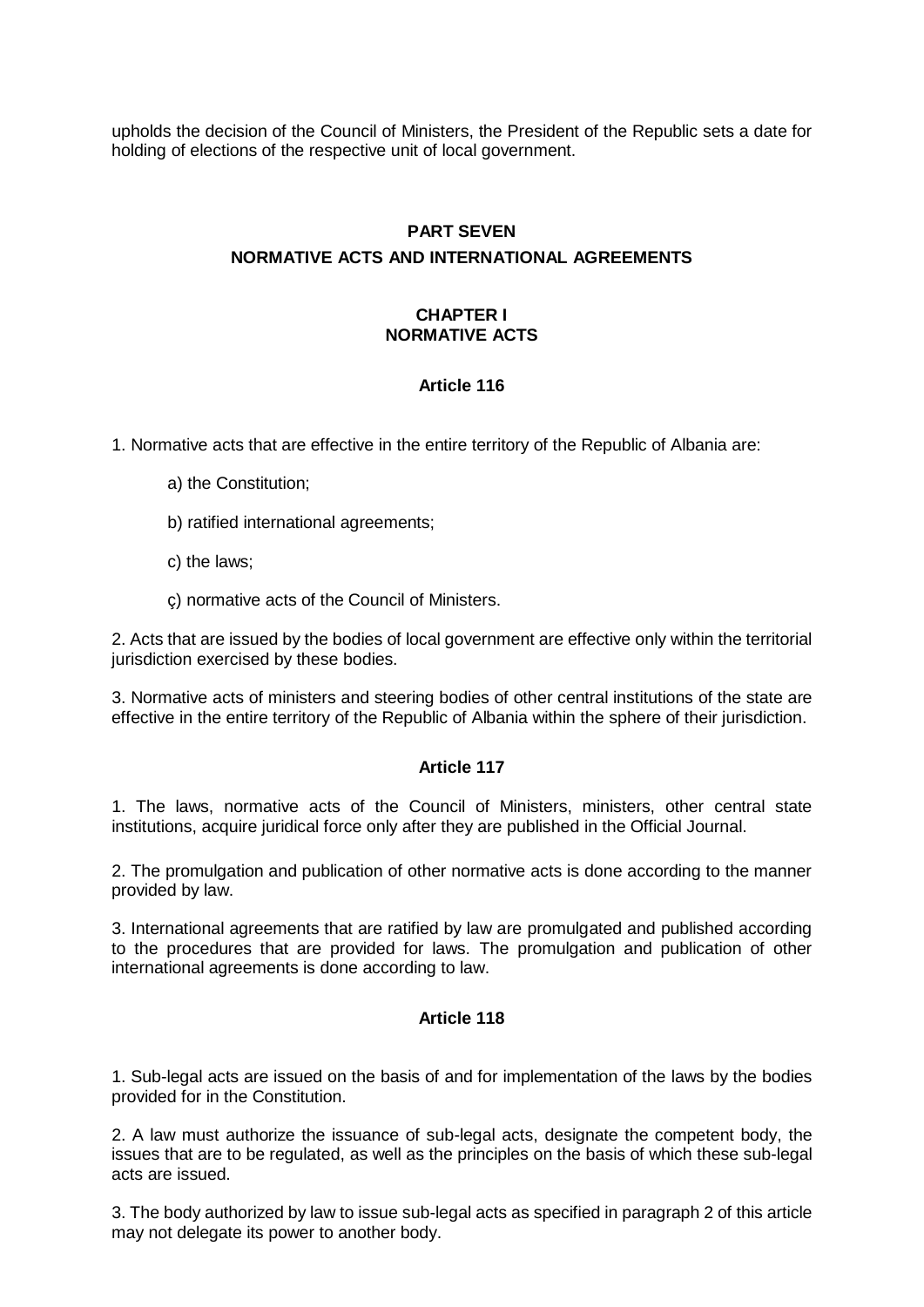1. The rules of the Council of Ministers, of the ministries and other central state institutions, as well as orders of the Prime Minister, of the ministers and heads of other central institutions, have an internal character and are binding only on the administrative entities that are subordinated to these bodies.

2. These acts are issued on the basis of law and may not serve as a basis for taking decisions connected with individuals and other subjects.

3. The rules and orders are issued on the basis of, and for implementation of, acts that have general juridical force.

## **Article 120**

The principles and procedures for the issuance of local juridical acts are provided by law.

## **CHAPTER II INTERNATIONAL AGREEMENTS**

## **Article 121**

1. The ratification and denunciation of international agreements by the Republic of Albania is done by law if they have to do with:

a) territory, peace, alliances, political and military issues;

b) freedoms, human rights and obligations of citizens as are provided in the Constitution;

- c) membership of the Republic of Albania in international organizations;
- ç) the undertaking of financial obligations by the Republic of Albania;
- d) the approval, amendment, supplementing or repeal of laws.

2. The Assembly may, with a majority of all its members, ratify other international agreements that are not provided for in paragraph 1 of this article.

3. The Prime Minister notifies the Assembly whenever the Council of Ministers signs an international agreement that is not ratified by law.

4. The principles and procedures for ratification and denunciation of international agreements are provided by law.

#### **Article 122**

1. Any international agreement that has been ratified constitutes part of the internal juridical system after it is published in the Official Journal of the Republic of Albania. It is implemented directly, except for cases when it is not self-executing and its implementation requires issuance of a law. The amendment, supplementation and repeal of laws approved by the majority of all members of the Assembly, for the effect of ratifying an international agreement, is done with the same majority.

2. An international agreement that has been ratified by law has superiority over laws of the country that are not compatible with it.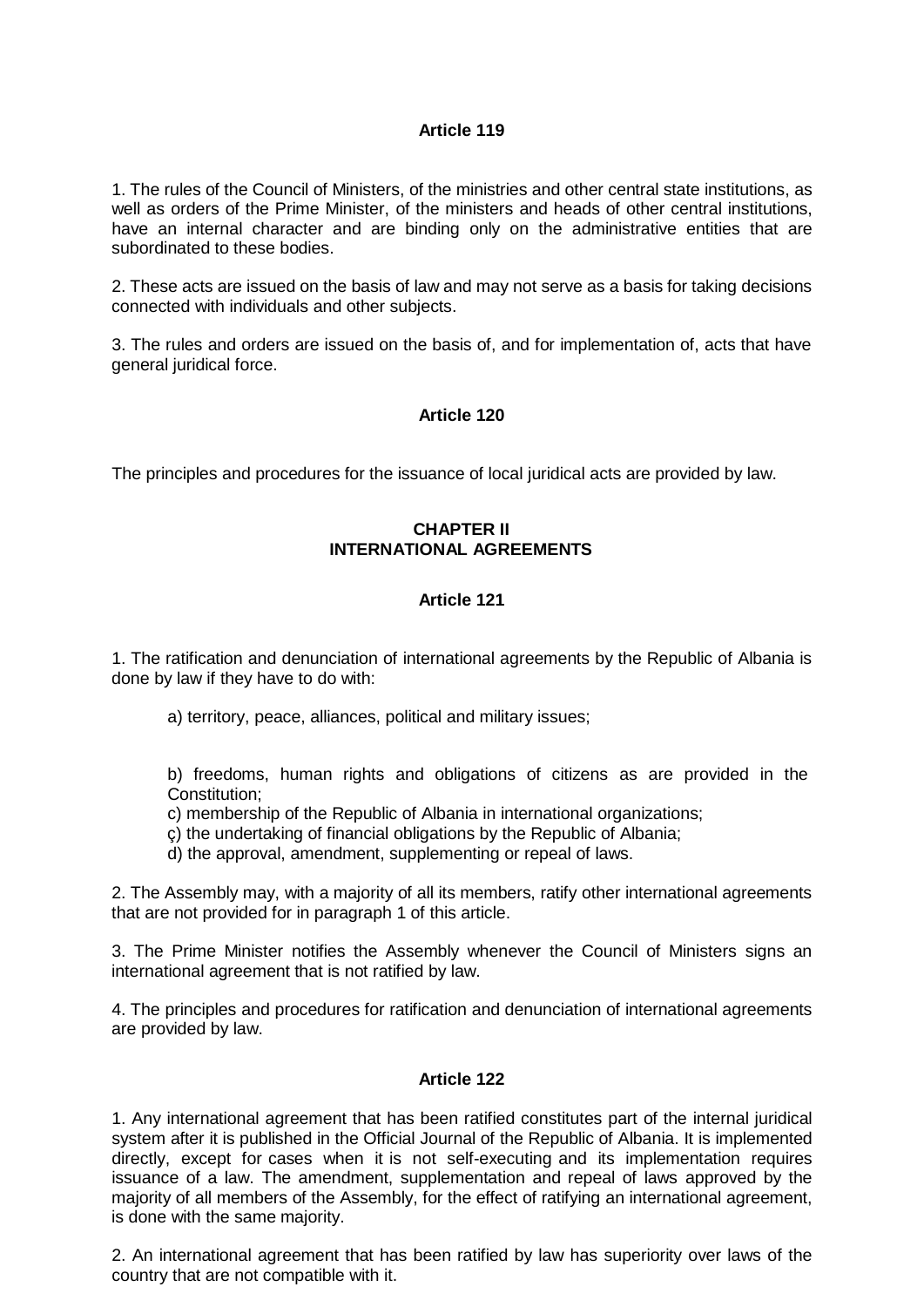3. The norms issued by an international organization have superiority, in case of conflict, on the laws of the country, when the agreement ratified by the Republic of Albania for its participation in this organization, expressly provide for the direct applicability of the norms issued by this organisation.

### **Article 123**

1. The Republic of Albania, on the basis of international agreements, delegates to international organizations state powers for specific issues.

2. The law that ratifies an international agreement as provided for in paragraph 1 of this article is approved by a majority of all members of the Assembly.

3. The Assembly may decide that the ratification of such an agreement be done through a referendum.

### **PART EIGHT CONSTITUTIONAL COURT**

## **Article 124**

1. The Constitutional Court settles constitutional disputes and makes the final interpretation of the Constitution.

2. The Constitutional Court is subject only to the Constitution.

3. The Constitutional Court shall have a separate budget, which it administers independently.

#### **Article 125**

1. The Constitutional Court shall consist of 9 (nine) members. Three members shall be appointed by the President of the Republic, three members shall be elected by the Assembly and three members shall be elected by the High Court. The members shall be selected among the three first ranked candidates by the Justice Appointments Council, in accordance with the law.

2. The Assembly shall elect the Constitutional Court judges by no less than three- fifth majority of its members. If the Assembly fails to elect the judge within 30 days of the submission of the list of candidates by the Justice Appointment Council, the first ranked candidate in the list shall be deemed appointed.

3. The judges of the Constitutional Court shall hold office for a 9 year mandate without the right to re-appointment.

4. The judges of the Constitutional Court shall have a law degree, at least 15 years of experience as judges, prosecutors, advocates, law professors or lectors, senior employees in the public administration, with a renowned activity in the constitutional, human rights or other areas of law.

5. The judge should not have held political posts in the public administration or leadership positions in a political party in the last past 10 years before running as a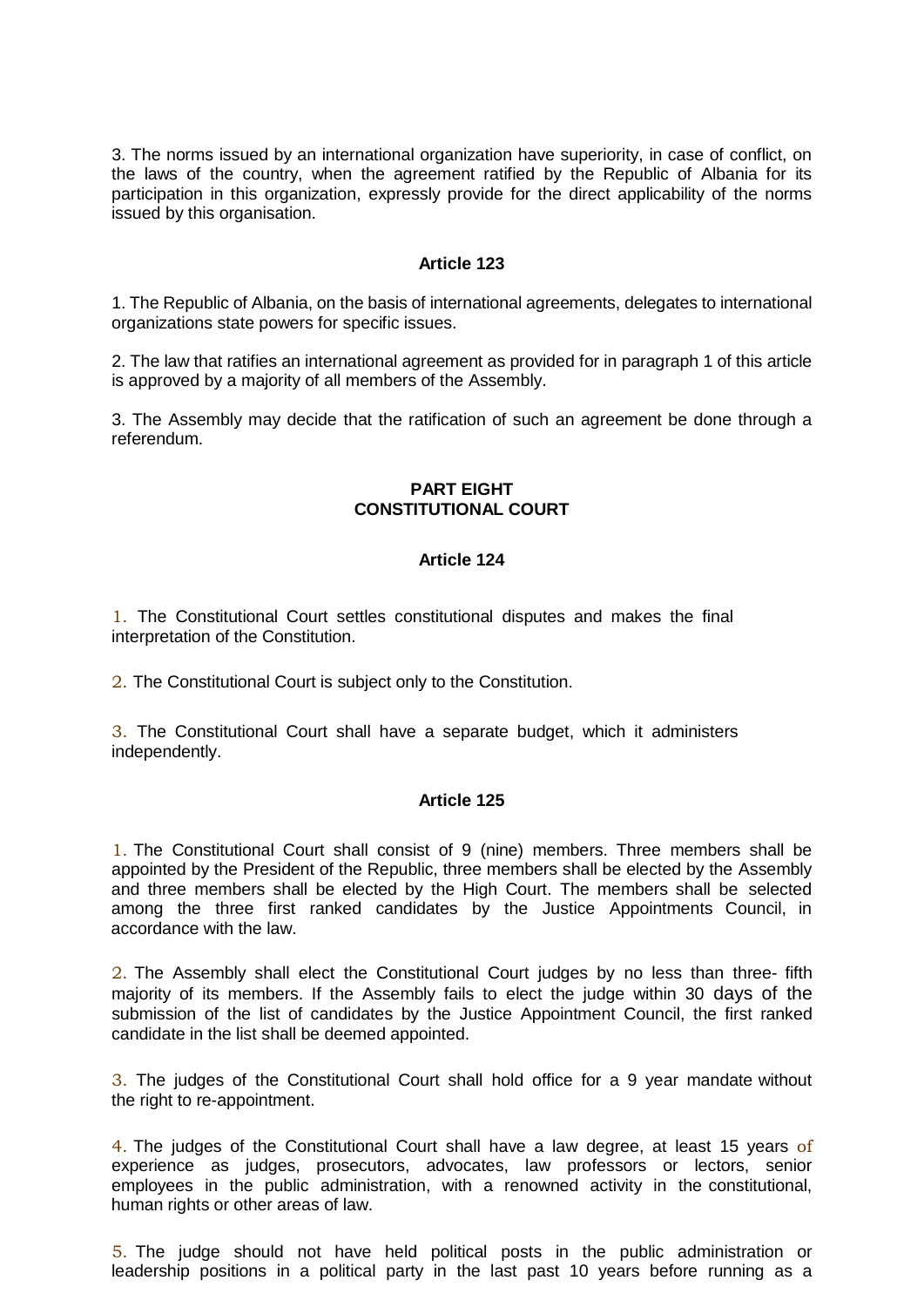candidate. Further criteria and the procedure for the appointment and election of judges of the Constitutional Court shall be regulated by law.

6. The composition of the Constitutional Court shall be renewed every 3 years to one- third thereof, in accordance with the procedure determined by law.

7. The Constitutional Court judge shall continue to stay in office until the appointment of the successor, except for the cases provided for in Article 127, paragraph 1, subparagraph c, ç), d), and dh).

#### **Article 126**

The Constitutional Court judge shall enjoy immunity in connection with the opinions expressed and the decisions made in the course of assuming the functions, except where the judge acts based upon personal interests or malice.

#### **Article 127**

1. The mandate of Constitutional Court judges shall end, when:

- a) Reaching the age of 70 years;
- b) The 9 year mandate expires;
- c) He/she resigns;

ç) Dismissed in accordance with the provisions of article 128 of the Constitution;

d) Establishing the conditions of inelectability and incompatibility in assuming the function;

dh) Establishing the fact of incapacity to exercise the duties;

2. The end of the mandate of the Constitutional Court judge shall be declared upon the decision of the Constitutional Court.

3. Where the position of a judge remains vacant, the appointing body shall appoint a new judge, the latter staying in office until the expiry of the mandate of the outgoing judge.

#### **Article 128**

1. The Constitutional Court judge shall be disciplinary liable under the law.

2. The disciplinary proceedings against the judge shall be carried out by the Constitutional Court, which decides on his/her dismissal when:

a) It finds serious professional and ethical misconduct which discredit the position and the image of a judge in exercising the mandate;

b) Sentenced by a final court decision for commission of a crime.

3. The Constitutional Court judge shall be suspended from duty by decision of the Constitutional Court when: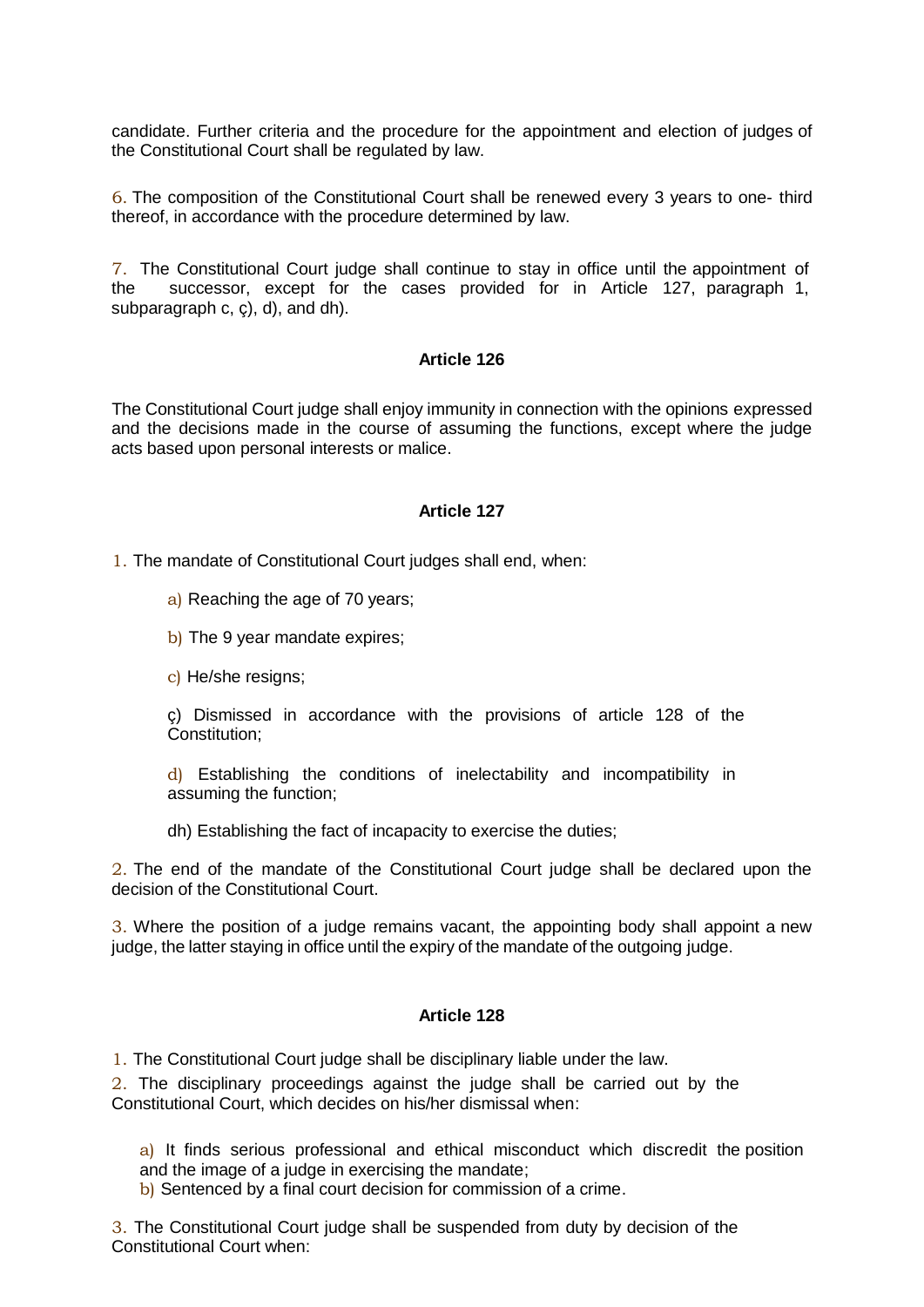a) Upon him/her is imposed the personal security measure of "arrest in prison" or "house arrest" for commission of a criminal offence;

b) He/she obtains the capacity of the defendant for an offence committed intentionally;

c) Disciplinary proceedings being initiated under the law".

#### **Article 129**

The judge of the Constitutional Court starts the duty after he makes an oath in front of the President of the Republic.

#### **Article 130**

Being a Constitutional Court judge shall not be compatible with any other political, state activity, as well as any other professional activity exercised against payment, except for teaching, academic and scientific activities, in accordance with the law.

### **Article 131**

The Constitutional Court decides on:

a) compatibility of the law with the Constitution or with international agreements as provided for in Article 122;

b) compatibility of international agreements with the Constitution, prior to their ratification;

c) compatibility of normative acts of the central and local bodies with the Constitution and international agreements;

ç) conflicts of competencies between powers, as well as between central government and local government;

d) constitutionality of the parties and other political organizations, as well as their activity, according to Article 9 of this Constitution;

dh) dismissal from duty of the President of the Republic and verification of his inability to exercise his functions;

e) the issues bearing a connection to the electability and compliance in assuming the functions of the President of the Republic, MPs, functionaries of bodies foreseen in the Constitution, as well as to the verification of their election."

ë) constitutionality of the referendum and verification of its results;

f) final examination of the complaints of individuals against the acts of the public power or judicial acts impairing the fundamental rights and freedoms guaranteed by the Constitution, after all effective legal means for the protection of those rights have been exhausted, unless provided otherwise by the Constitution.

2. The Constitutional Court shall, when recourse being sought for examining a law on the revision of the Constitution approved by the Assembly according to Article 177, control only the compliance with the procedural requirements foreseen in the Constitution.

#### **Article 132**

1.The decisions of the Constitutional Court shall be final and binding for enforcement.

2. The decisions of the Constitutional Court shall enter into force on the day of their publication in the Official Journal. The Constitutional Court may decide that its decision,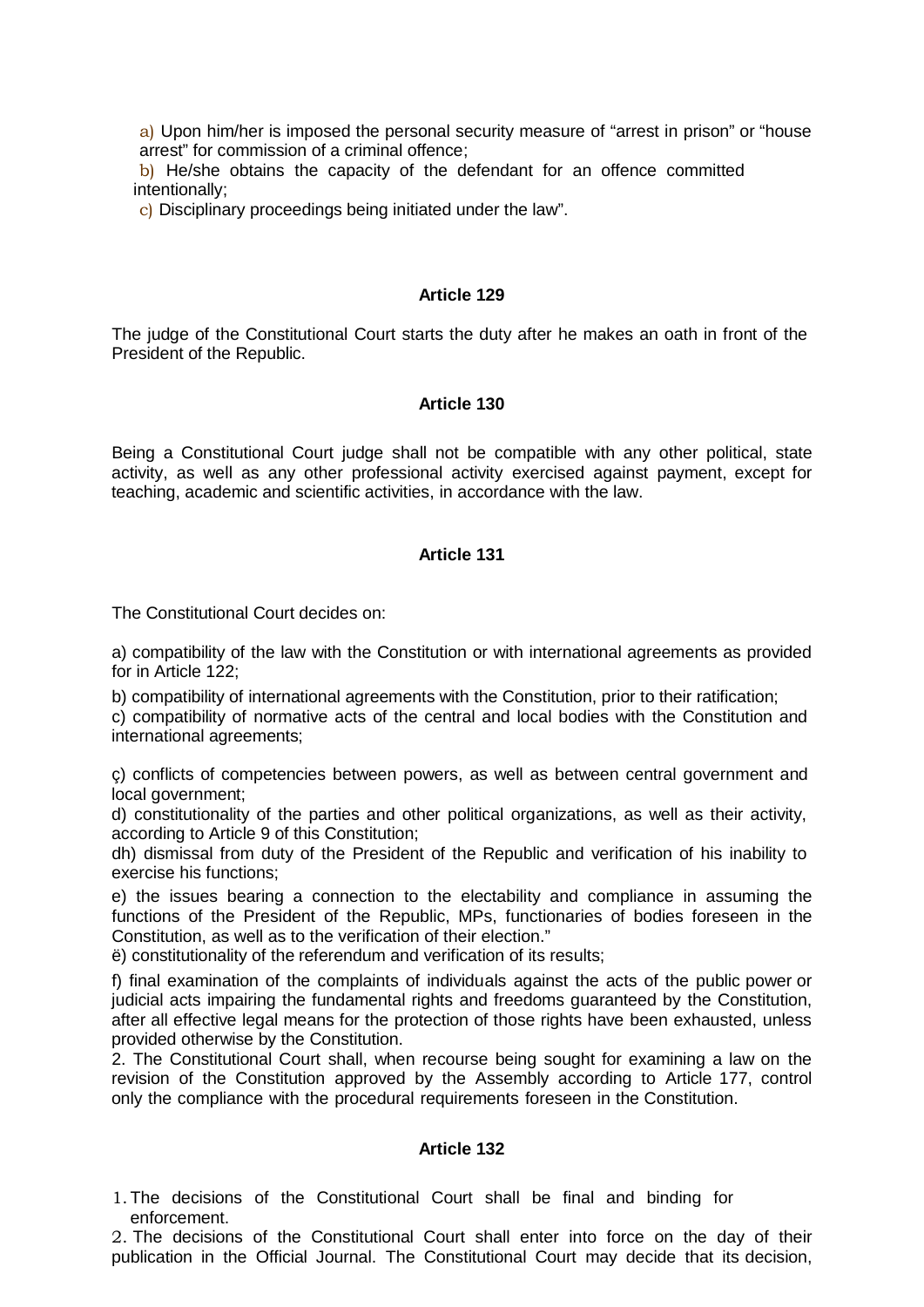which has examined the act, gives effect on another date.

3. The dissenting opinion shall be published along with the final decision.

# **Article 133**

1. Acceptance of complaints for adjudication is decided by a number of judges as determined by law.

2. The Constitutional Court makes its final decisions by the majority of all its members, unless otherwise provided for by law.

# **Article 134**

1. Recourse to the Constitutional Court shall be sought upon the request of:

a) President of the Republic;

b) Prime Minister;

c) Not less than one-fifth of the members of Assembly; ç)

People's Advocate;

d) Head of High State Audit;

- dh) Any court, in the event of Article 145, point 2, of this Constitution;
- e) Any commissioner established by law for the protection of the fundamental rights and freedoms guaranteed by the Constitution;
- ë) High Judicial Council and High Prosecutorial Council;
- f) Local governance units;

g) Religious communities' forums;

- gj) Political parties;
- h) Organizations;
- i) Individuals.

2. The entities provided for in sub-paragraphs d, dh, e, ë, f, g, gj, h, and i of paragraph 1 of this Article may file a request only regarding the issues connected to their interests.

#### **PART NINE THE COURTS**

## **Article 135**

1. The judicial power shall be assumed by the High Court as well as by the appeal courts, first instance courts, which shall be established by law.

2. Specialized courts shall be competent to adjudicate corruption and organized crime, as well as criminal charges against the President of the Republic, Speaker of the Assembly, Prime minister, the member of the Council of Ministers, the judge of the Constitutional Court and High Court, the Prosecutor General, High Justice Inspector, the Mayor, Deputy of the Assembly, deputy minister, the member of the High Judicial Council and High Prosecutorial Council, and heads of central or independent institutions as defined by the Constitution or by law, as well as charges against former officials as mentioned above.

3. The Assembly may establish by law other specialized courts, however, under no circumstances shall it establish extraordinary courts.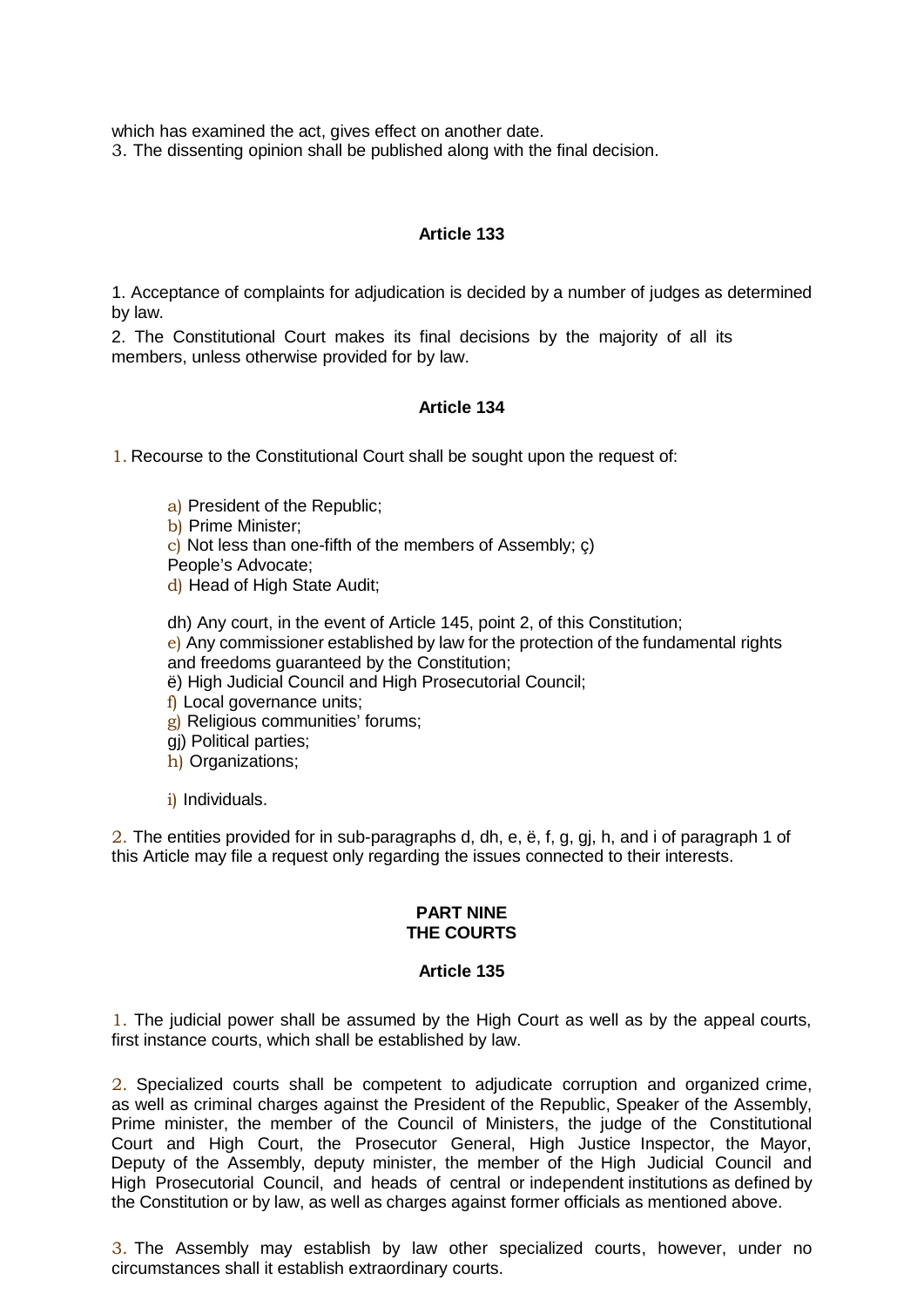4. Judges of the specialized courts provided for in paragraph 2 of this Article shall be appointed by the High Judicial Council in accordance with the law. Judges of the specialized courts may be dismissed from office with a 2/3 majority of the members of the High Judicial Council. The candidates for judges and judicial civil servants in the specialized courts, as well as their close family members, prior to their appointment, shall be subject to the verification of their assets and their background checks and shall consent to periodic reviews of their financial accounts and personal telecommunications, in accordance with the law.

#### **Article 136**

1. The judges of the High Court shall be appointed by the President of the Republic upon proposal of the High Judicial Council, for a 9 year term, without the right to re-appointment.

2. The President of the Republic, within 10 days following the day of the decision of the High Judicial Council, shall appoint the judge of the High Court, except for the cases where the President finds out that the candidate fails to meet the qualification criteria or conditions for electability in accordance with the law. The decree of the President of the Republic rejecting the appointment of the candidate loses its effect when the majority of the members of the High Judicial Council vote against the decree. In this case, as well as in case the President is silent, the candidate shall be deemed appointed and shall take office within 15 days following the date of the High Judicial Council's decision.

3. The judges of the High Court shall be selected from the ranks of the judges with at least 13 years of experience in practicing the profession. One-fifth of the judges in this court shall be selected from among those prominent jurists with not less than 15 years of experience as advocates, law professors or lectors, high level lawyers in the public administration or other fields of law. The candidates selected from among the ranks of lawyers must have a law degree.

4. The candidates who are not judges should not have held political posts in the public administration or leadership positions in a political party in the past 10 years before running as a candidate. Further criteria and the procedure of selection of the judges shall be provided for by law.

5. The High Court judge shall stay in office until the appointment of the successor, except for the cases provided for in Article 139, paragraph 3, subparagraph c), ç), d) and dh).

#### Article 136/a

1. Judge can be an Albanian citizen appointed by the High Judicial Council after graduating the School of Magistrates and after the conduction of a preliminary process of verification of their assets and their background checks, in accordance with the law.

2. Further criteria for the selection and appointment of the judges are provided for by law.

## **Article 137**

The judge shall enjoy immunity in connection with the opinions expressed and the decisions made in the course of assuming the functions, except for the cases where the judge deliberately issues a decision as result of a self-interest or in bad faith.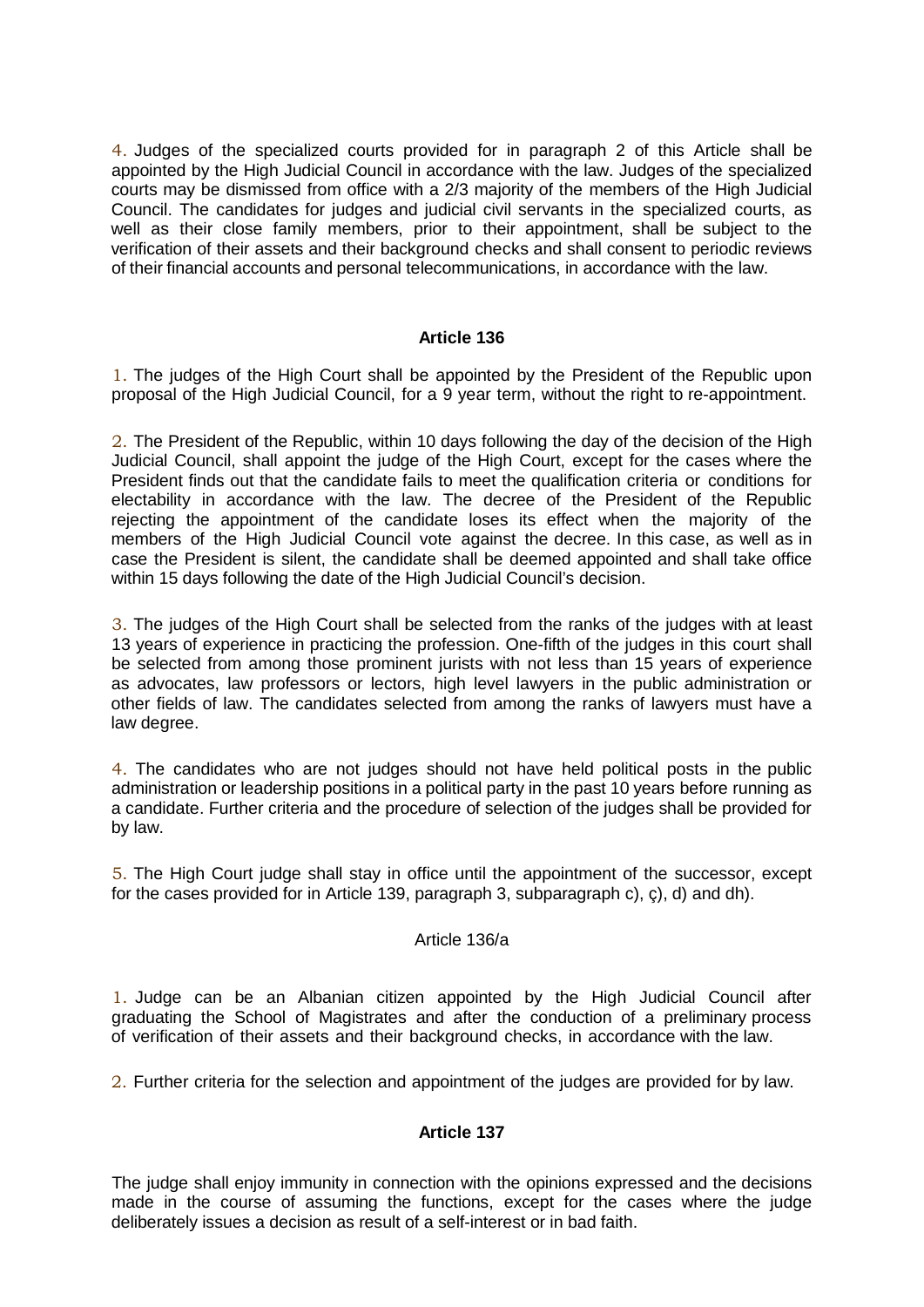The salary and other benefits of judges cannot be reduced, except for cases where:

- a) General economic and financial measures need to be undertaken in order to avoid difficult economic situations of the country or other national emergences;
- b) The judge returns to the previous position which he or she held prior to the appointment;
- c) A disciplinary measure is imposed on him/her or he/she is evaluated professionally incapable, in accordance with the law.

#### Article 139

- 1. The mandate of the High Court judge shall end, when:
	- a) Reaching the retirement age;
	- b) The 9 year mandate expires;
	- c) He/she resigns;
	- ç) Dismissed as provided in Article 140 of the Constitution;
	- d) Establishing the conditions of inelectability and incompatibility in assuming the function;
	- dh) Establishing the fact of incapacity to exercise the duties;

2. The end of the mandate of the High Court judge shall be declared upon the decision of the High Court.

3. The procedure for the appointment of the judge to another court upon the expiry of the mandate is regulated by law.

#### **Article 140**

- 1. The judge shall be disciplinarily liable under the law.
- 2. The judge shall be dismissed by decision of the High Judicial Council when:

a) Committing serious professional or ethical misconduct which discredit the position and the image of the judge in the course of performing the duty;

- b) Sentenced by a final court decision for commission of a crime.
- 3. The judge shall be suspended from duty by decision of the High Judicial Council when: a) Upon him/her is imposed the personal security measure of "arrest in prison" or "house arrest" for commission of a criminal offence;
	- b) He/she obtains the capacity of the defendant for a serious offence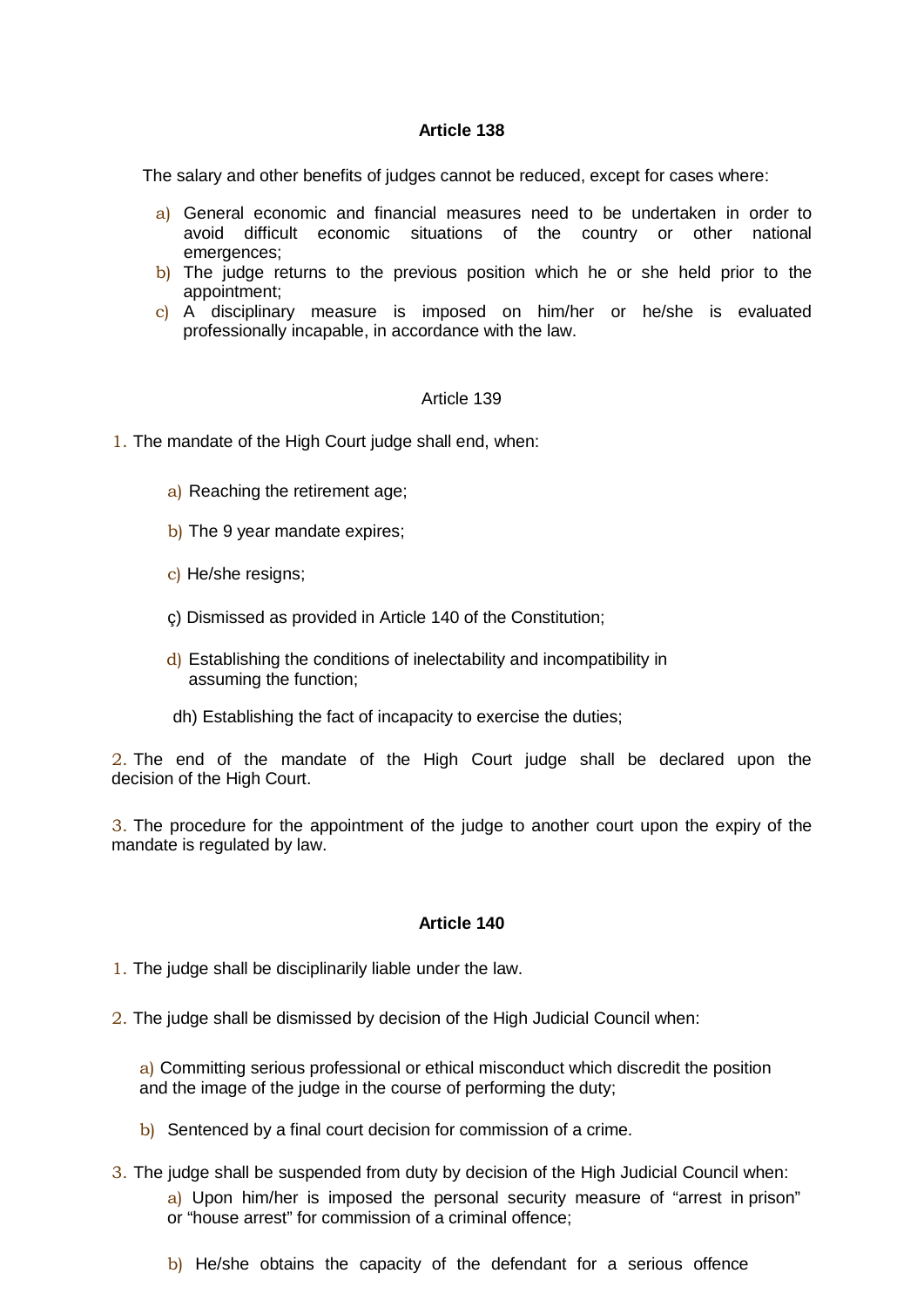committed intentionally;

c) Disciplinary proceedings being initiated under the law".

4. Against the dismissal decision may be appealed to the Constitutional Court.

## **Article 141**

1. The High Court shall examine issues concerning the meaning and application of the law in order to ensure the unification or development of case law, in accordance with the law.

2. For the amendment of the case law, the High Court shall review in the Joint Chambers specific judicial issues decided by the chambers, in accordance with the law.

# **Article 142**

1. Judicial decisions must be reasoned.

2. The High Court must publish its decisions as well as the minority opinions.

3. The state bodies are obliged to execute judicial decisions.

## **Article 143**

Being a judge shall not be compatible with any other political or state activity, as well as any professional activity exercised against payment, except for teaching, academic, scientific activities, or secondment to justice system institutions in accordance with the law.

## **Article 144**

Removed

## **Article 145**

1. Judges are independent and subject only to the Constitution and the laws.

2. When judges find that a law comes into conflict with the Constitution, they do not apply it. In this case, they suspend the proceedings and send the case to the Constitutional Court. Decisions of the Constitutional Court are obligatory for all courts.

3. Interference in the activity of the courts or the judges entails liability according to law.

# **Article 146**

1. Courts give decisions in the name of the Republic.

2. In every case judicial decisions are announced publicly.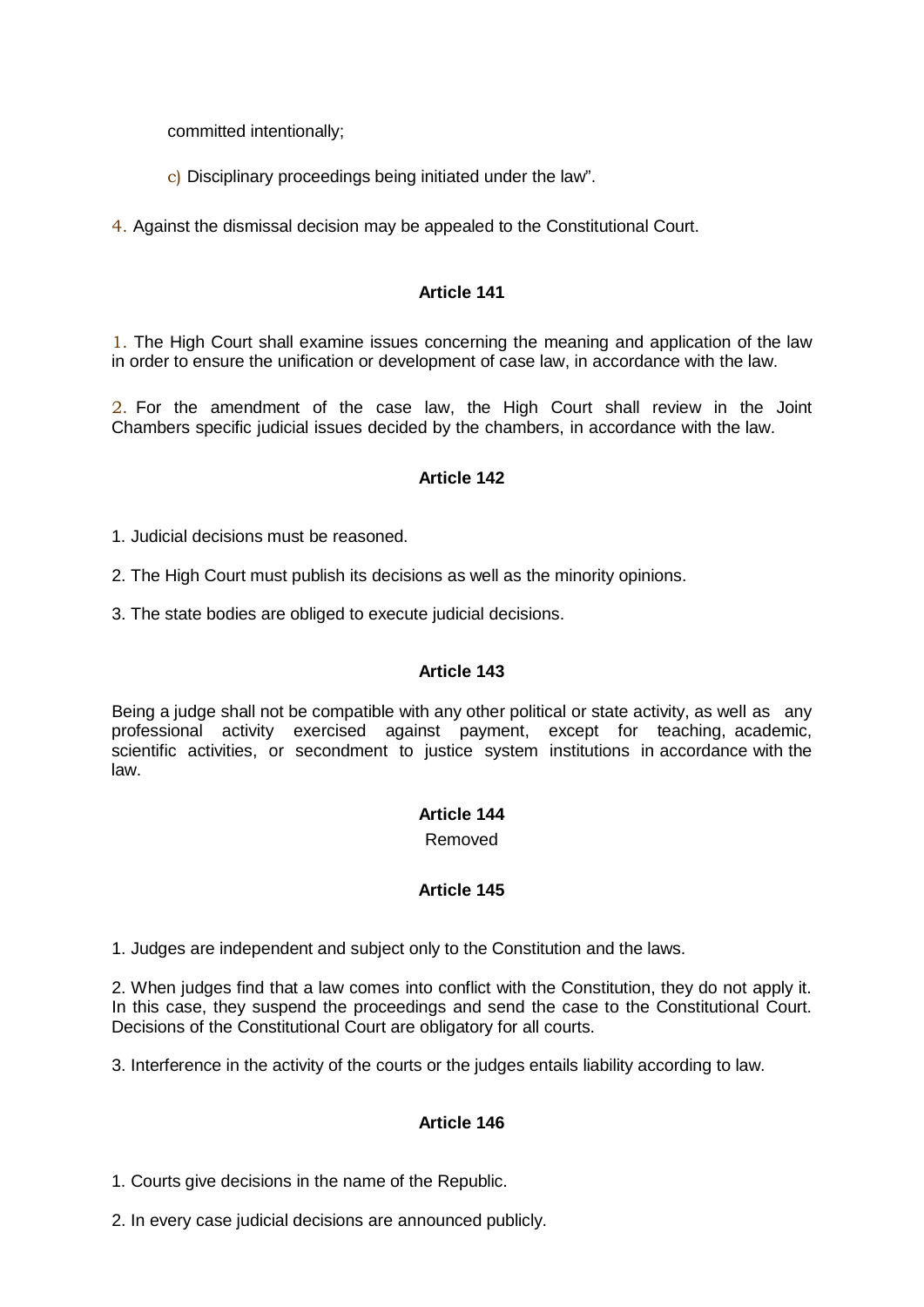1. The High Judicial Council shall ensure the independence, accountability and appropriate functionality of the judicial power in the Republic of Albania.

2. The High Judicial Council shall be composed of 11 members, six of which are elected by the judges of all levels of the judicial power and five members are elected by the Assembly among the ranks of lawyers who are not judges.

3. The judge members shall be selected from the ranks of judges of high moral and professional integrity in accordance with an open and transparent procedure that ensures a fair representation of all levels of the judiciary. The lay members shall be selected among the ranks of prominent jurists, with not less than 15 years of professional experience, of high moral and professional integrity. They should not have held political posts in the public administration or leadership positions in a political party in the last past 10 years before running as candidates. Further criteria and the procedure for selecting the candidates shall be regulated by law.

4. Two lay members shall be elected from the ranks of advocates, two members from the corps of pedagogues of law faculties and the School of Magistrates, and one member from civil society. The Secretary General of the Assembly, based on an open and transparent procedure, shall announce the vacancies in accordance with the law.

5. The Secretary General of the Assembly, not later than 10 days from the submission candidatures, shall verify if the candidates fulfil the criteria foreseen in the Constitution and the law and shall assess the professional and moral criteria for the member of the High Judicial Council and shall prepare the list. In case the candidates do not fulfil the criteria and conditions to be elected, the Secretary General of the Assembly shall not include their names in the list.

6. The Secretary General of the Assembly, upon completion of the verification, shall immediately send the list of candidates who fulfil the formal criteria to the parliamentary subcommittee, in accordance with paragraph 7 of this article.

7. The standing committee responsible for legal affairs in the Assembly shall establish a subcommittee for the further assessment and selection of candidates not later than three days from the submission of the list. The subcommittee is composed of five members of the Assembly, three members nominated by the parliamentary majority and two by the parliamentary minority. The subcommittee may, with at least four votes, include in the list of candidates even those who have been excluded from the list by the Secretary General of the Assembly for failure to comply with formal requirements. The subcommittee shall select the candidates with the support of at least 4 members. In case the required majority cannot be reached, the candidates shall be selected by lot.

8. The names of the candidates selected by the subcommittee are consolidated into one list and sent to the Speaker of the Assembly. Within ten days, the Assembly shall approve the list of candidates by two-thirds of all the members. In case the list is rejected, the procedure shall be repeated in the subcommittee under paragraph 7 of this Article, but not more than two times. In case the Assembly shall, after conducting the procedure for the third time, not approve the presented list, the candidates of this list shall be deemed elected. Detailed procedures shall be regulated by law.

9. The Chairperson of the High Judicial Council shall be elected at the first meeting of the Council from among the lay members in accordance with the law.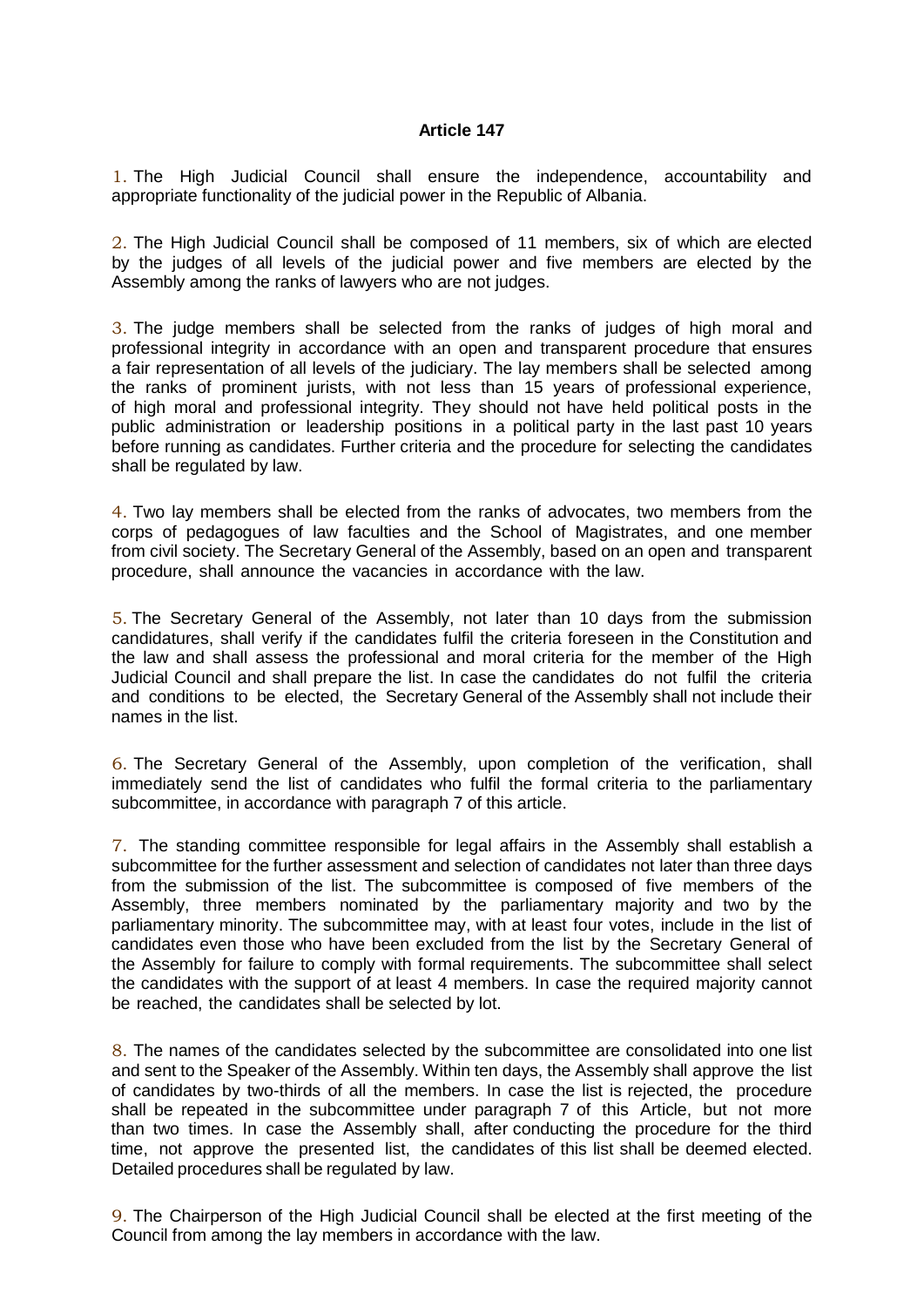10. Members of the High Judicial Council shall practice their duty full-time for a period of five years, without the right to immediate re-election. At the end of the term, the judge members return to their previous working positions. The mandate of judges of the High Court or specialized courts shall be suspended during the period of time of their service as member of High Judicial Council. The lay members, who before the appointment worked full time in the public sector, shall return to the previous working positions or, if not possible, to positions equivalent to them.

## Article 147/a

- 1. The High Judicial Council shall exercise the following powers:
	- a) Appoints, evaluates, promotes and transfers judges of all levels;
	- b) Decides on disciplinary measures on judges of all levels;
	- c) Proposes to the President of the Republic candidates for judges of the High Court, in accordance with the law;
	- ç) Approves the rules of judicial ethics and monitors their observation;
	- $\frac{d}{dx}$  Directs and manages the administration of the courts with the exception of the management of the information technology structure of the courts, which is regulated upon decision of the Council of Ministers;
	- dh) Proposes and administers its own budget and the budget of the courts;
	- e) Informs the public and the Assembly on the state of the judicial system;
	- ë) Exercises other powers defined by law.

2. The law may provide for the establishment of decision making committees of the High Judicial Council.

3. The Minister of Justice may participate, without the right to vote, in the meetings of the High Judicial Council when issues of strategic planning and budget of the judiciary are discussed.

#### Article 147/b

1.The mandate of the member of the High Judicial Council shall end when:

- a) Reaching the retirement age;
- b) The 5 year mandate expires;
- c) He/she resigns;
- ç) Dismissed in accordance with the provisions of Article 147/c of the Constitution;
- d) Establishing the conditions of inelectability and incompatibility in assuming the function;
- dh) Establishing the fact of incapacity to exercise the duties;
- 2.The expiry of the mandate of the member shall be declared upon a decision of the High Judicial Council.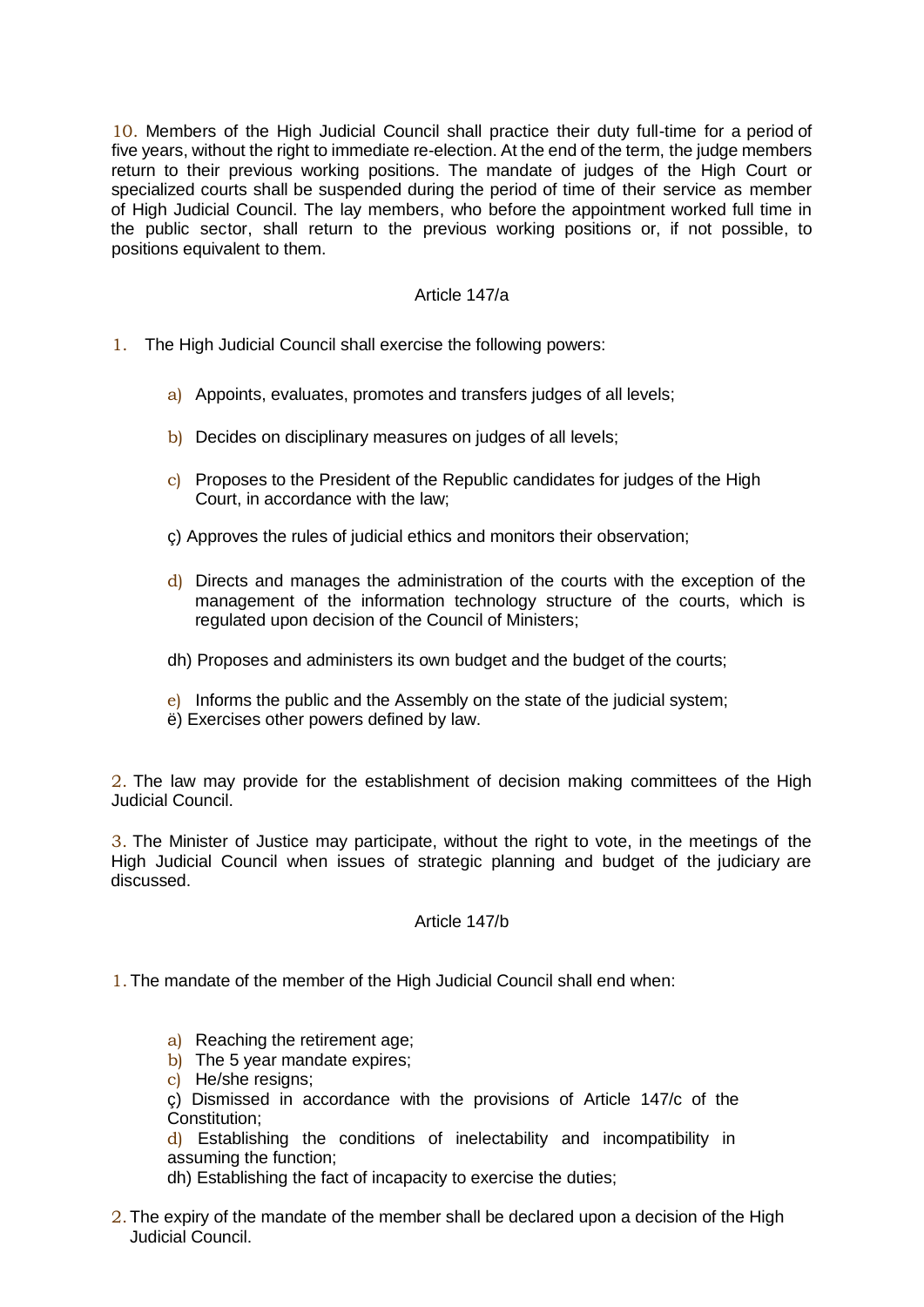3. Where the position of the member remains vacant, the body having appointed the preceding member, shall, under Article 147, appoint the new member, the latter staying in office until the expiry of the member of the outgoing member.

4. The member of the High Judicial Council shall stay in office until the appointment of the successor, except for the cases provided in subparagraph c), ç), d) and dh) of paragraph 1 of this Article.

#### Article 147/c

1. The member of the High Judicial Council shall be disciplinarily liable in accordance with the law.

2. The member shall be dismissed upon decision of the Constitutional Court when:

- a) Committing serious professional or ethical misconduct;
- b) Sentenced by a final court decision for commission of a crime.

3. The member of the High Judicial Council shall be suspended from duty upon decision of the Constitutional Court when:

- a) Upon him/her is imposed the personal security measure of "arrest in prison" or "house arrest" for commission of a criminal offence;
- b) He/she obtains the capacity of the defendant for a serious offence committed intentionally;
- c) Disciplinary proceedings being initiated under the law".

## Article 147/ç

Being a member of the High Judicial Council shall not be compatible with any other political or state activity, as well as any other professional activity exercised against payment, except for teaching, academic and scientific activities in accordance with the law.

#### Article 147/d

1. The High Justice Inspector shall be responsible for the verification of complaints, investigation of violations on its own initiative and the initiation of disciplinary proceedings against judges and prosecutors of all levels, members of the High Judicial Council, High Prosecutorial Council and the Prosecutor General, in accordance with the procedure defined by law.

2. The High Justice Inspector shall also be responsible for the institutional inspection of courts and prosecution offices.

3. The High Justice Inspector is elected upon three fifth majority of all members of the Assembly, for a nine year term, without the right to re-election, among the ranks of prominent jurists with no less than 15 years of professional experience, of high moral and professional integrity. He or she should not have held political posts in the public administration or leadership positions in a political party in the last past 10 years before running as a candidate.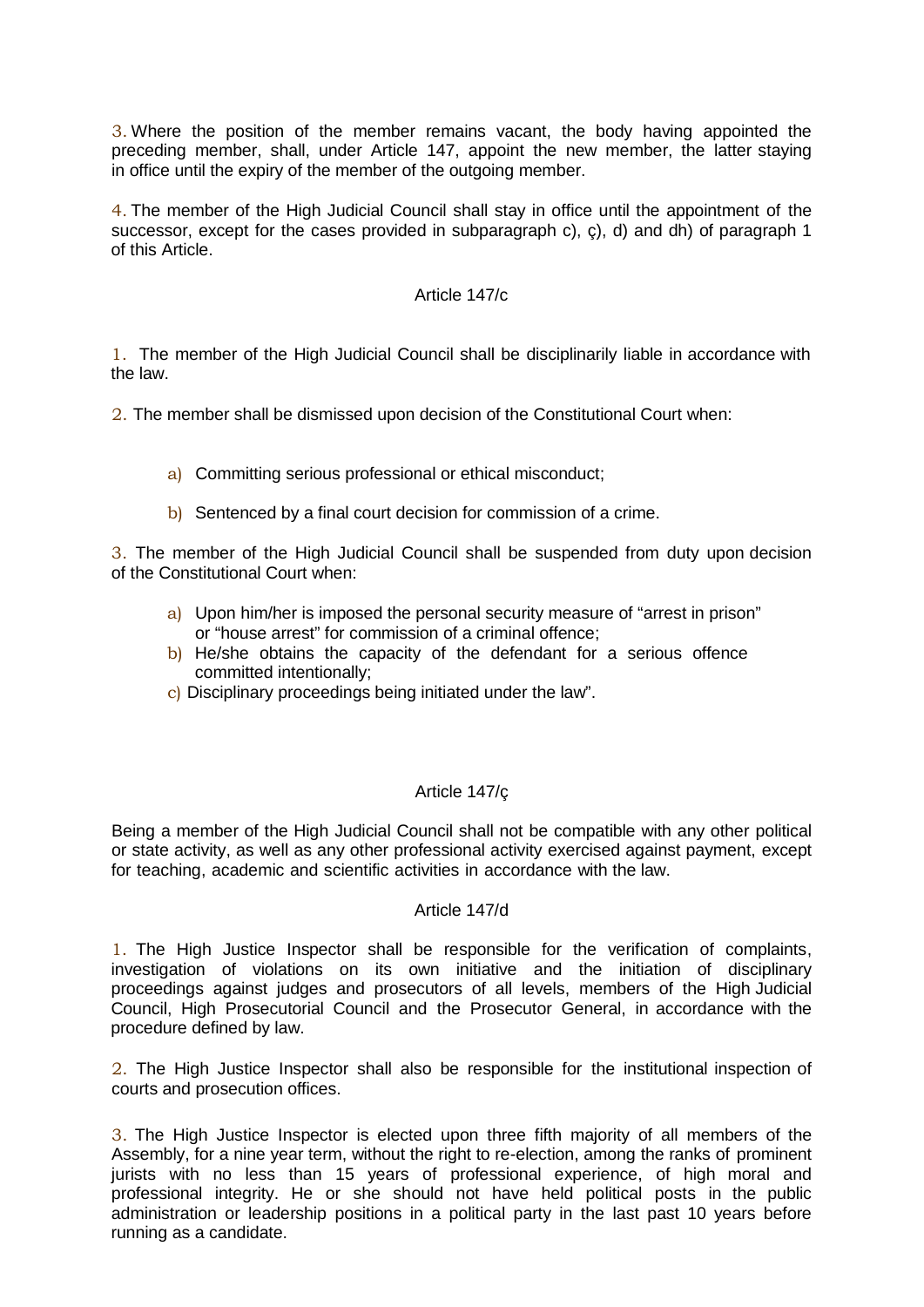4. The High Justice Inspector is elected from the list of five candidates selected and ranked based on merits by the Justice Appointment Council, in compliance with a transparent and open procedure. In case the Assembly does not reach the majority of three-fifths for any of the candidates within 30 days of receiving the list, the candidate ranked first shall be declared appointed.

5. The High Justice Inspector shall enjoy the status of the High Court judge.

6. The procedures for the decision making of the High Justice Inspector are regulated by law. Appeals against decisions relating to disciplinary measures against other inspectors shall be examined by the Constitutional Court.

## Article 147/dh

1. The mandate of the High Justice Inspector shall end when:

- a) Reaching the retirement age;
- b) The 9 year mandate expires;
- c) He/she resigns;
- ç) Dismissed in accordance with Article 147/e of the Constitution;

d) Establishing the conditions of inelectability and incompatibility in assuming the function;

dh) Establishing the fact of incapacity to exercise the duties;

2. The end of the mandate of the High Justice Inspector is declared by decision of the joint meeting of the High Judicial Council and High Prosecutorial Council.

3. The High Justice Inspector shall stay in office until the appointment of the new Inspector, except for the cases under paragraph 1, subparagraph c, ç), d), and dh).

4. Upon completion of the mandate, upon his or her request, the High Justice Inspector shall return to the position he or she held before the appointment or in a position equivalent to it.

## Article 147/e

1. The High Justice Inspector shall be disciplinarily liable in accordance with the law.

2. The High Justice Inspector shall be dismissed upon decision of the Constitutional Court when:

- a) Committing serious professional or ethical misconduct;
- b) Sentenced by a final court decision for commission of a crime;

3. A parliamentary inquiry commission shall investigate allegations of misconduct by the High Justice Inspector, respecting his or her rights to a fair trial. The inquiry commission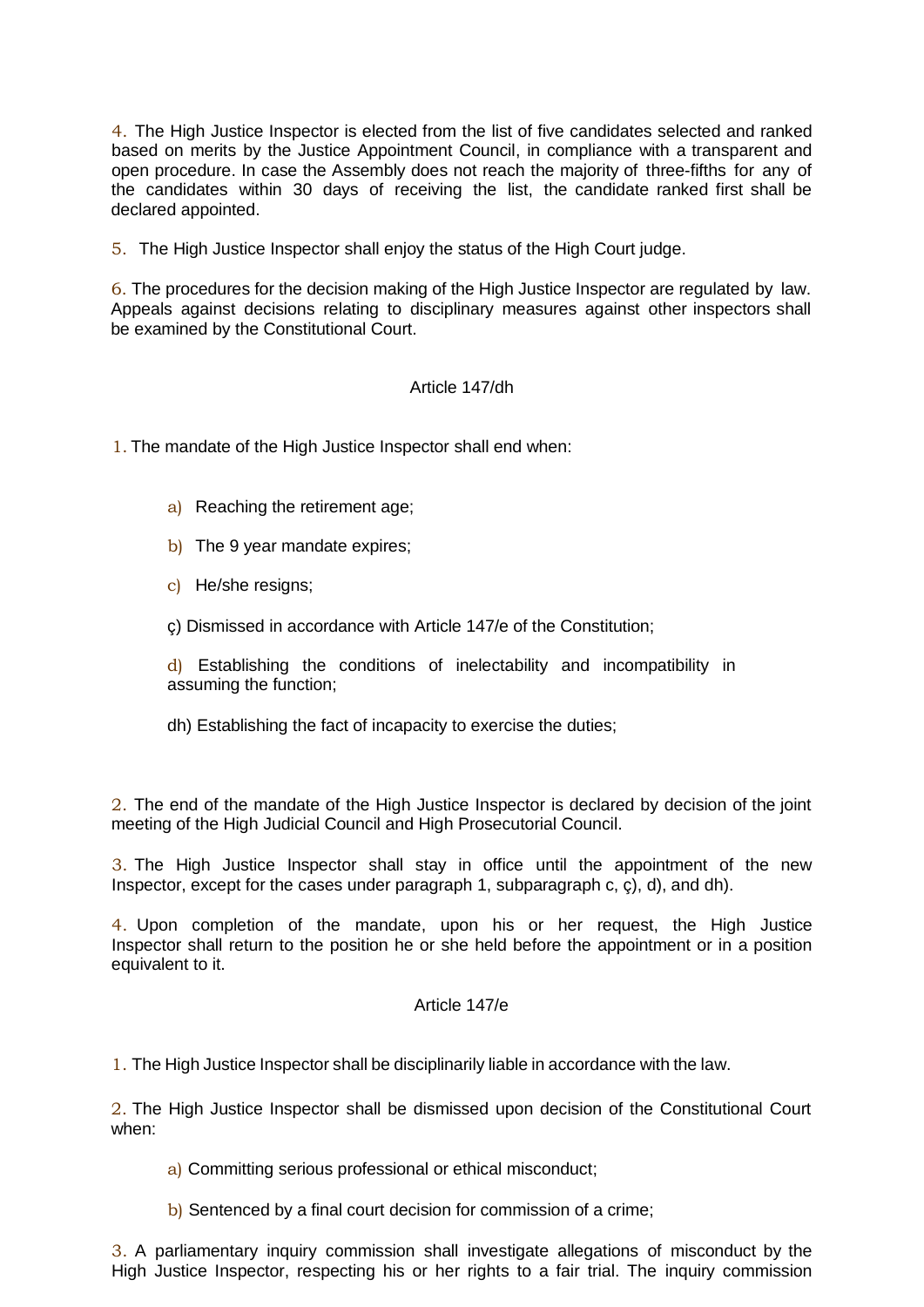shall, in case it finds out misconduct as provided in paragraph 2 of this Article, propose to the Constitutional Court the dismissal of the High Justice Inspector, in accordance with the law.

4. The High Justice Inspector shall be suspended from duty upon decision of the Constitutional Court when:

- a) Upon him/her is imposed the personal security measure of "arrest in prison" or "house arrest" for commission of a criminal offence;
- b) He/she obtains the capacity of the defendant for a serious offence committed intentionally;
- c) Disciplinary proceedings being initiated under the law".

#### Article 147/ë

Being the High Justice Inspector shall not be compatible with any other political or state activity, as well as professional activity exercised against payment, except for teaching, academic or scientific activities, in accordance with the law.

# **PART TEN THE OFFICE OF THE PROSECUTOR**

#### **Article 148**

1. The Prosecution Office exercises criminal prosecution and represents accusation in court on behalf of the state. The Prosecution Office performs other duties defined by law.

2. The Prosecution Office is an independent body, which shall ensure the coordination and control of its actions as well as respects the internal independence of prosecutors to investigate and prosecute, in accordance with the law.

3. The prosecution is organized and functions attached to the judiciary system.

4. The Special Prosecution Office and the Special Investigation Unit for the prosecution and investigation of criminal offences of corruption, organized crime and crimes in accordance with Article 135 paragraph 2 of the Constitution shall be independent from the Prosecutor General. The Special Investigation Unit shall be subordinated to the Special Prosecution Office.

#### Article 148/a

1. The Prosecutor General is appointed by three-fifths of the members of Assembly among three candidates proposed by the High Prosecutorial Council, for a seven-year mandate, without the right to re-appointment.

2. The High Prosecutorial Council shall select and rank the three most qualified candidates, based on an open and transparent procedure and forwards them to the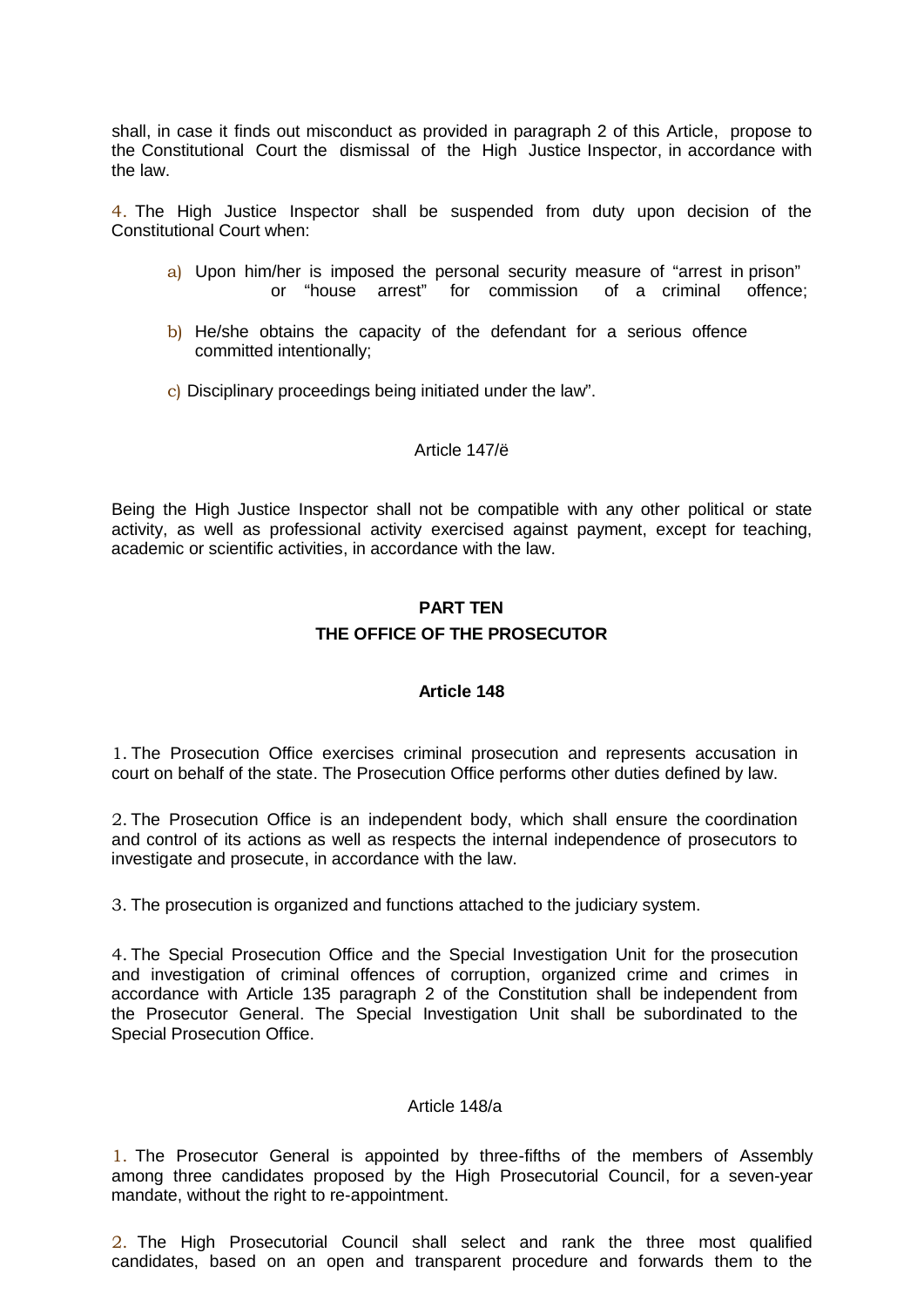Assembly, in accordance with the law.

3. The Prosecutor General shall be elected among the ranks of prominent jurists, with not less than 15 years of professional experience, of high moral and professional integrity, who have graduated from the School of Magistrates or have an academic degree in law. The candidate should not have held political posts in the public administration or leadership positions in a political party in the last past 10 years before running as a candidate.

4. In case the Assembly fails to elect the Prosecutor General within 30 days of receiving the proposals, the candidate ranked first by the High Prosecutorial Council, shall be declared appointed.

5. Upon completion of the mandate and upon his or her request, the Prosecutor General shall be appointed in the position he or she held before the appointment or as judge in the Court of Appeal.

#### Article 148/b

The Prosecutor General exercises these powers:

1. Represents accusation before the High Court and cases before the Constitutional Court, except for the case where the representation is made by the Special Prosecution Office;

2. Issues written general guidance to prosecutors, with the exception of prosecutors of the Special Prosecution Office;

3. Manages the Prosecution Office administration, with the exception of the administration of the Special Prosecution Office. The establishment and management of the information technology structure is regulated upon decision of the Council of Ministers;

4. Proposes and administers the budget of the Prosecution Office, with the exception of the budget for the Special Prosecution Office;

5. Reports to the Assembly on the situation of criminality;

6. Exercises other powers defined by law.

#### Article 148/c

1. The mandate of the Prosecutor General shall end when:

- a) Reaching the retirement age;
- b) The 7 year mandate expires;
- c) He/she resigns;

ç) Dismissed according to a procedure provided in Article 149/c of the Constitution;

d) Establishing the conditions of inelectability and incompatibility in assuming the function;

dh) Establishing the fact of incapacity to exercise the duties;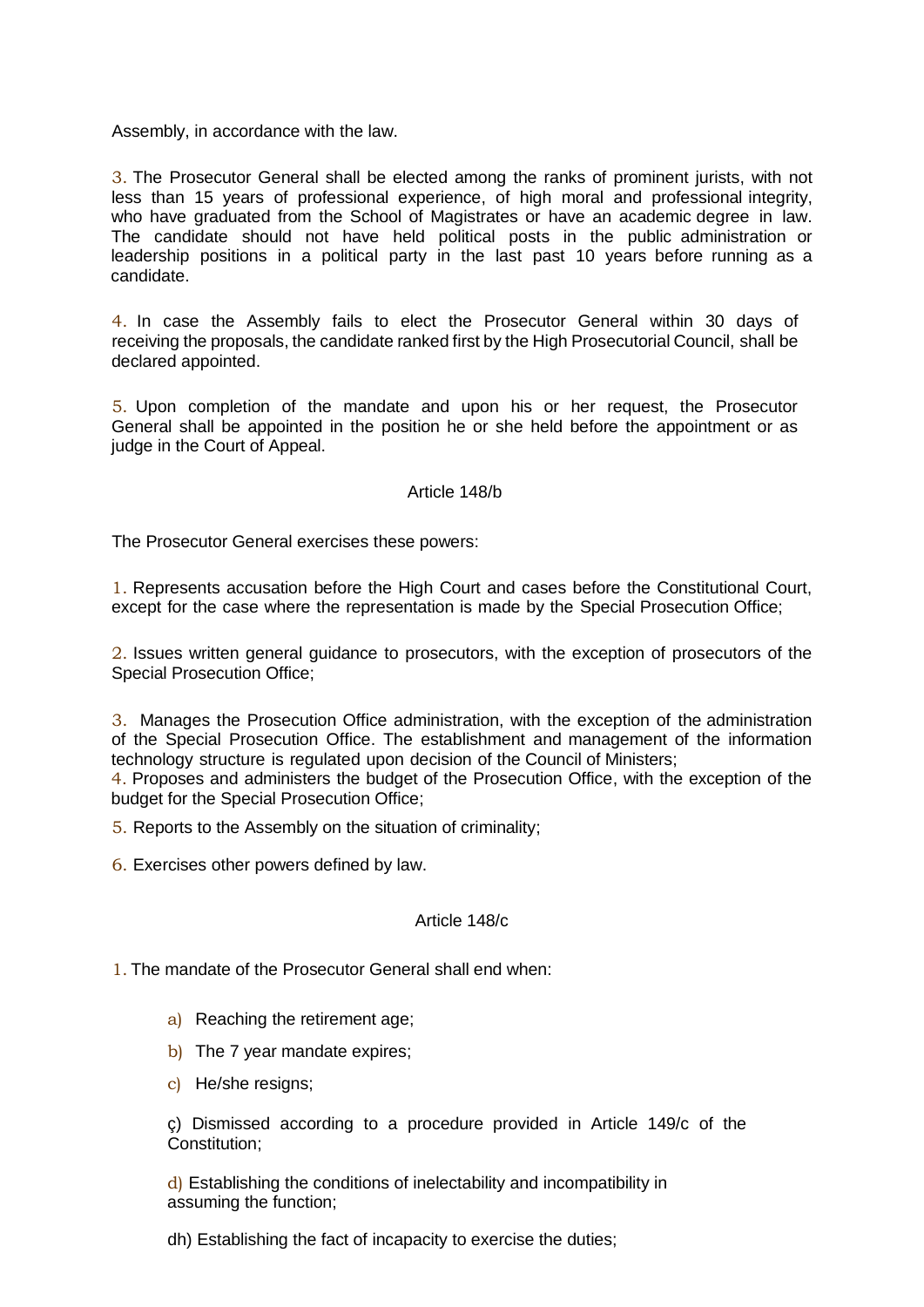2. The termination of the mandate of the Prosecutor General is declared by decision of the High Prosecutorial Council.

### Article 148/ç

1. Prosecutor can be Albanian citizens appointed by the High Prosecutorial Council after being graduated from the School of Magistrates and after the conduction of a preliminary process of verification of their assets and their background checks, in accordance with the law.

2. Further criteria for the selection and appointment of prosecutors are provided for by law.

#### Article 148/d

1. The prosecutor shall be disciplinarily liable in accordance with the law.

2. The prosecutor shall be dismissed upon decision of the High Prosecutorial Council when:

a) Committing serious professional or ethical misconduct which discredit the position and the image of the prosecutor in the course of performing the duty;

b) Sentenced by a final court decision for commission of a crime.

3. Against the dismissal decision may be appealed to the Constitutional Court.

4. The prosecutor shall be suspended from duty upon decision of the High Prosecutorial Council when:

a) Upon him/her is imposed the personal security measure of "arrest in prison" or "house arrest" for commission of a criminal offence;

b) He/she obtains the capacity of the defendant for a serious offence committed intentionally;

c) Disciplinary proceedings being initiated under the law".

#### Article 148/dh

1. The Special Prosecution Office exercises criminal prosecution and represents accusation before the specialized courts under article 135 paragraph 2 of the Constitution as well as before the High Court.

2. The Special Prosecution Office shall consist of at least 10 prosecutors, who shall be appointed by the High Prosecutorial Council for a 9 year term, without the right to reappointment. The law shall provide further criteria for the selection as well as for the transparent and open procedure of appointment.

3. The Chief Special Prosecutor of the Special Prosecution Office shall be elected from the ranks of the prosecutors of this Prosecution Office by a majority of the members of the High Prosecutorial Council for a three-year term, without the right to re- appointment, in accordance with the law.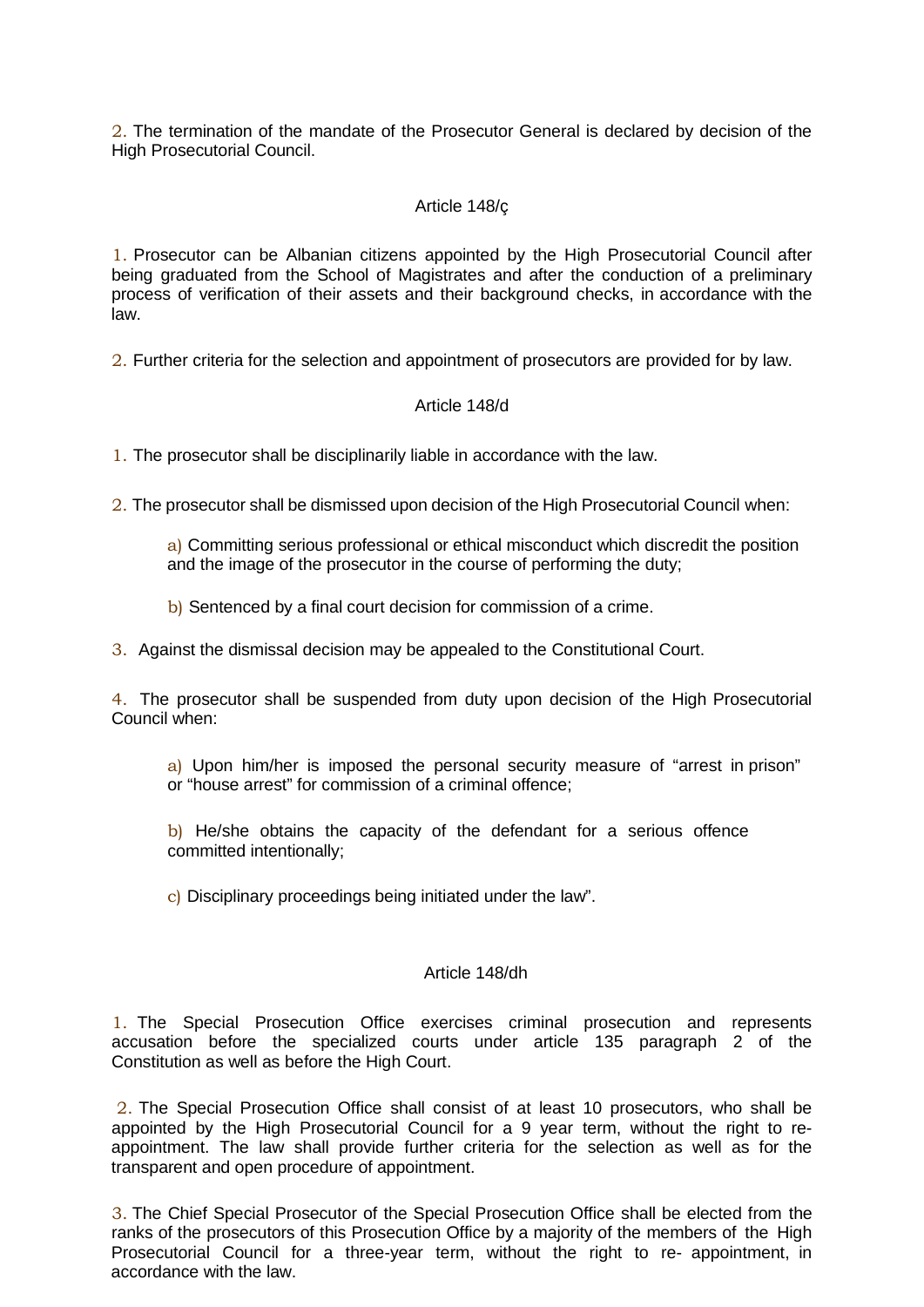4. The prosecutor of the Special Prosecution Office may be dismissed from office for commission of a crime or serious disciplinary misconduct by a 2/3 majority of the members of the High Prosecutorial Council.

5. The candidate for prosecutor, investigation officer, administrative staff of the Special Prosecution Office, Special Investigation Unit, as well as their close family members, prior to their appointment, shall be subject to a verification of their assets and their background checks, shall consent to periodic reviews of their financial accounts and personal telecommunications, in accordance with the law.

#### **Article 149**

1. The High Prosecutorial Council shall guarantee the independence, accountability, discipline, status and career of Prosecutors in the Republic of Albania.

2. The High Prosecutorial Council shall be composed of 11 members, six of whom shall be elected by the prosecutors of all levels of the Prosecution Office and five members shall be elected by the Assembly among lawyers who are not prosecutors.

3. The prosecutor members shall be selected from the ranks of prosecutors of high moral and professional integrity in accordance with an open and transparent procedure that ensures a fair representation of all levels of the prosecution system. The lay members shall be selected among prominent jurists, with not less than 15 years of professional experience, of high moral and professional integrity. They should not have held political posts in the public administration or leadership positions in a political party in the last past 10 years before running as a candidate. Further criteria and the procedure for selecting the candidates shall be regulated by law.

4. Two lay members shall be elected from the ranks of advocates, two members from the corps of pedagogues of law faculties and the School of Magistrates and one member from civil society. The Secretary General of the Assembly, based on an open and transparent procedure, shall announce the vacancies in accordance with the law.

5. The Secretary General of the Assembly, not later than 10 days from the submission of candidatures, shall verify if the candidates fulfil the criteria foreseen in the Constitution and the law and shall assess the professional and moral criteria to be a member of the High Prosecutorial Council and shall prepare the list. In case the candidates do not fulfil the criteria and conditions to be elected, the Secretary General of the Assembly shall not include their names in the list.

6. The Secretary General of the Assembly, upon completion of the verification, shall immediately send the list of candidates who fulfil the formal criteria to the parliamentary subcommittee, in accordance with paragraph 7 of this article.

7. The standing committee responsible for legal affairs in the Assembly shall establish a subcommittee for the further assessment and selection of candidates not later than three days from the submission of the list. The subcommittee is composed of five members of the Assembly, three members nominated by the parliamentary majority and two by the parliamentary minority. The subcommittee may, with at least four votes, include in the list of candidates even those who have been excluded from the list by the Secretary General of the Assembly for failure to comply with formal requirements. The subcommittee shall select the candidates with the support of at least 4 members. In case the required majority cannot be reached, the candidates shall be selected by lot.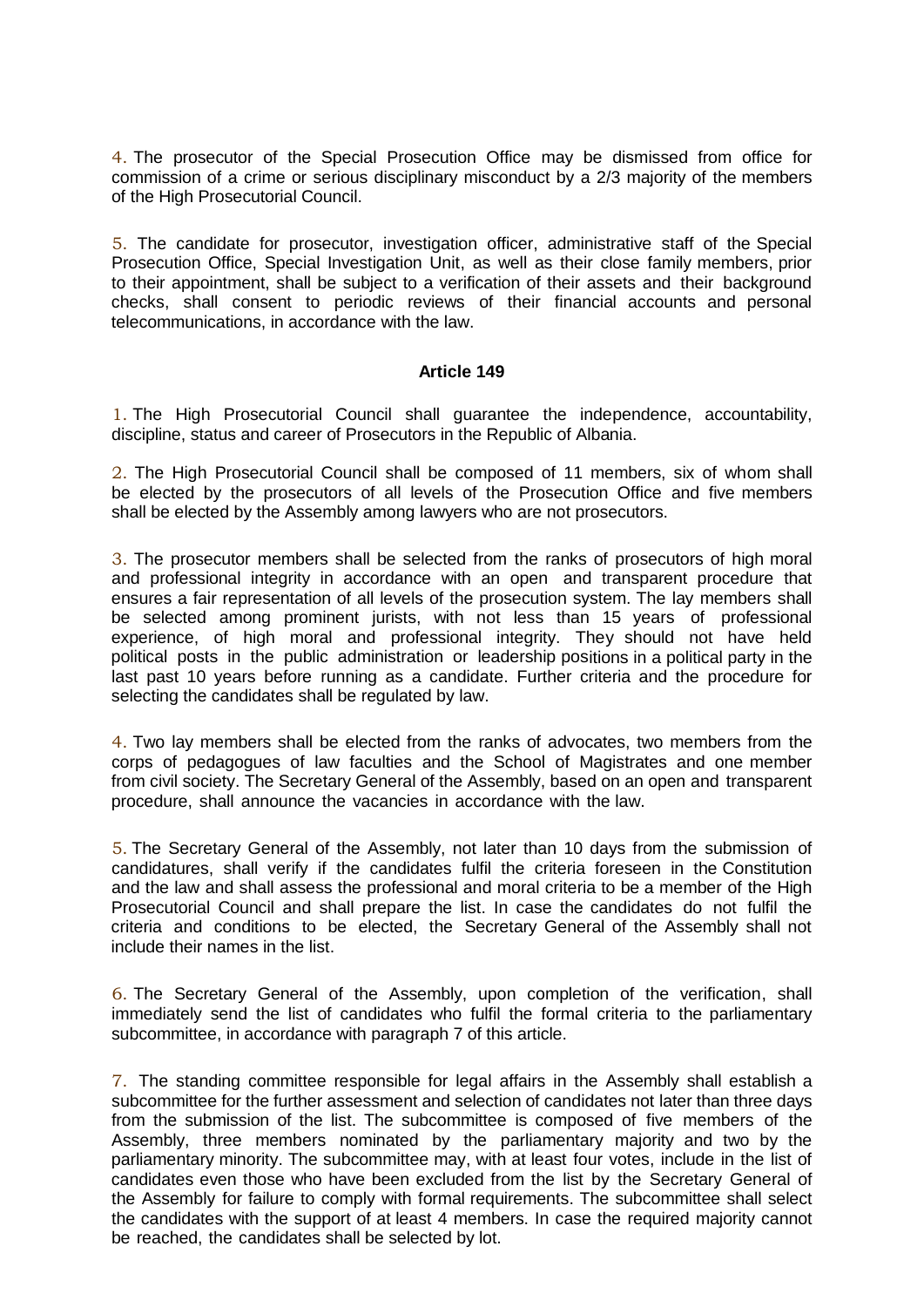8. The names of the candidates selected by the subcommittee are consolidated into one list and sent to the Speaker of the Assembly. Within ten days, the Assembly shall approve the list of candidates by two-thirds of all the members. In case the list is rejected, the procedure shall be repeated in the subcommittee under paragraph 7 of this Article, but no more than two times. In case the Assembly, after conducting the procedure for the third time, shall not approve the presented list, the candidates of this list shall be deemed elected. Detailed procedures shall be regulated by law.

9. The Chairperson of the High Prosecutorial Council shall be elected at the first meeting of the Council from among the lay members in accordance with the law.

10. Members of the High Prosecutorial Council shall practice their duty full-time for a period of five years, without the right of immediate re-election. At the end of the term, the prosecutor members return to their previous working positions. The mandate of the special prosecutor shall be suspended during the period of time of the exercise of the function as member of High Prosecutorial Council. The lay members, who before the appointment worked full time in the public sector, shall return to the previous working positions or, if not possible, to positions equivalent to them.

#### Article 149/a

- 1. The High Prosecutorial Council shall exercise the following powers:
	- a) Appoints, evaluates, promotes and transfers all prosecutors of all levels;
	- b) Decides on disciplinary measures against all prosecutors of all levels;

c) Proposes to the Assembly candidates for Prosecutor General in accordance with the law;

ç) Adopts rules of ethics for prosecutors and supervises their observance;

- d) Proposes and administers its own budget;
- dh) Informs the public and the Assembly on the state of the Prosecution Office;
- e) Performs other functions as defined by law.

2. The law may provide for the establishment of decision making committees of the High Prosecutorial Council.

### Article 149/b

- 1. The mandate of the member of the High Prosecutorial Council shall end when:
	- a) Reaching the retirement age;
	- b) The 5 year mandate expires;
	- c) He/she resigns;
	- ç) Dismissed according to the provisions of article 149/c of the Constitution;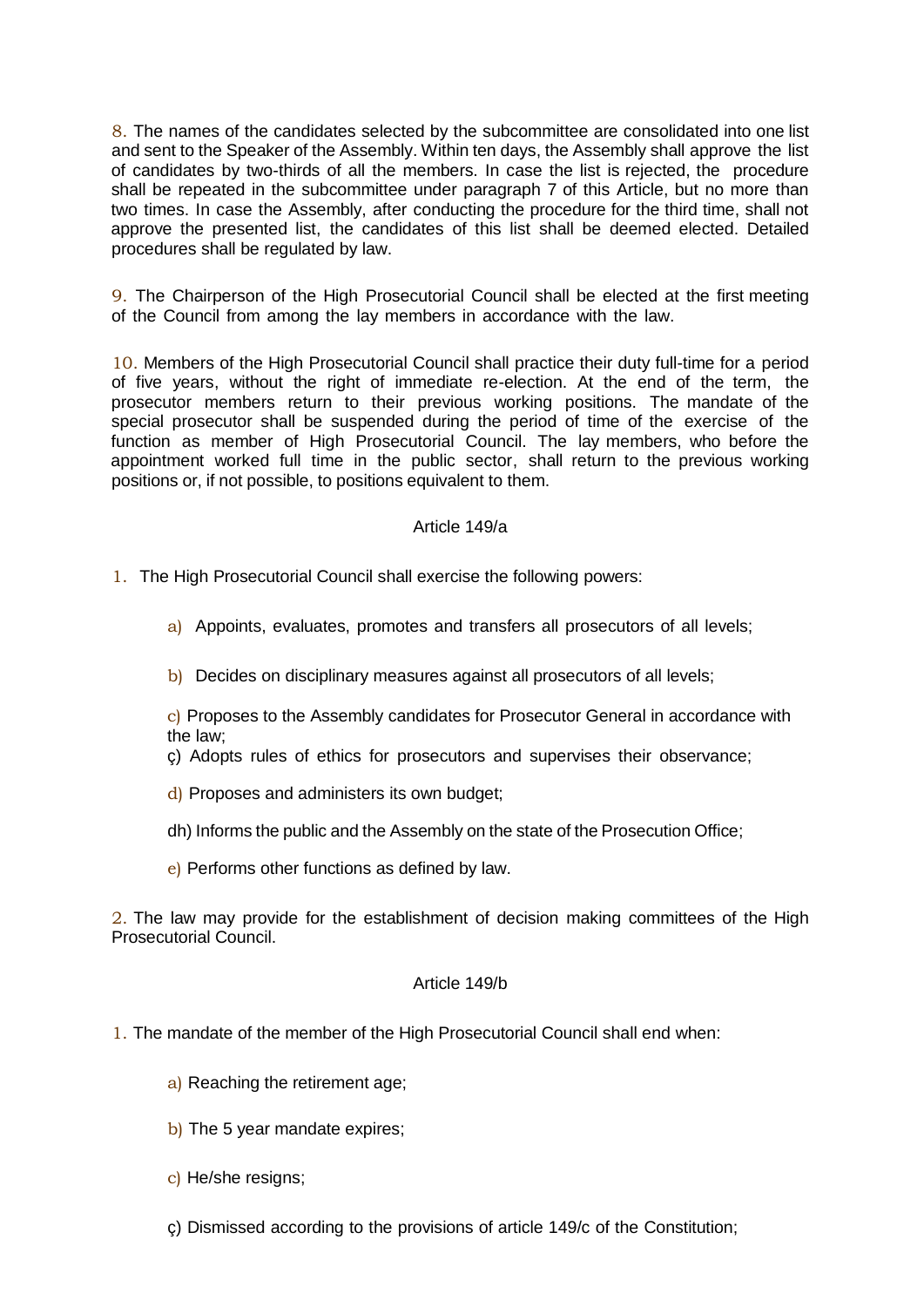d) Establishing the conditions of inelectability and incompatibility in assuming the function;

dh) Establishing the fact of incapacity to exercise the duties;

2. The expiry of the mandate shall be declared upon a decision of the High Prosecutorial Council.

3. Where the position of the member remains vacant, the body having appointed the preceding member, shall under Article 149, appoint the new member, the latter staying in office until the expiry of the member of the outgoing member.

4. The member of the High Prosecutorial Council shall stay in office until the appointment of the successor, except for the cases provided in subparagraph c), ç), d) and dh) of paragraph 1 of this article.

#### Article 149/c

1. The Prosecutor General and the members of the High Prosecutorial Council shall be disciplinarily liable in accordance with the law.

2. The Prosecutor General and the members of the High Prosecutorial Council shall be dismissed upon decision of the Constitutional Court when:

- a) Committing serious professional or ethical misconduct;
- b) Sentenced by a final court decision for commission of a crime.

3. The Prosecutor General and the members of the High Prosecutorial Council shall be suspended from duty upon decision of the Constitutional Court when:

- a) Upon him/her is imposed the personal security measure of "arrest in prison" or "house arrest" for commission of a criminal offence;
- b) He/she obtains the capacity of the defendant for a serious offence committed intentionally;
- c) Disciplinary proceedings being initiated under the law".

#### Article 149/ç

Being Prosecutor General, prosecutor or a member of the High Prosecutorial Council shall not be compatible with any other state or political activity, as well as with any professional activity exercised against payment, except for teaching, academic or scientific activities.

#### Article 149/d

1. The Justice Appointments Council is responsible for verifying the fulfillment of legal requirements and assessment of professional and moral criteria of the candidates for the High Justice Inspector, as well as for the members of the Constitutional Court. The Justice Appointments Council examines and ranks the candidates according to their professional merits. The ranking of candidates is not binding, except when the Assembly fails to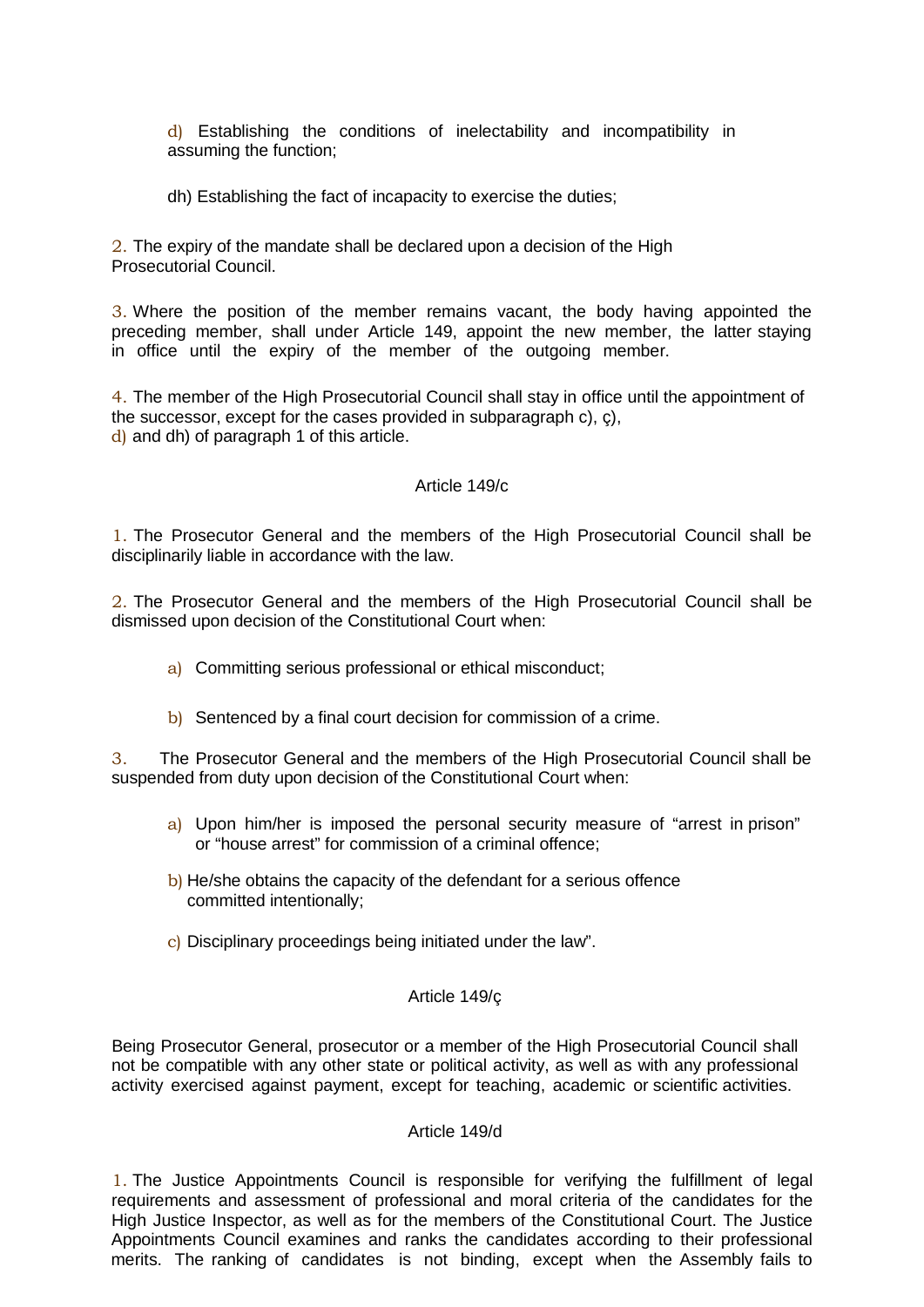make an appointment.

2. The Justice Appointments Council meets whenever it is necessary.

3. The Justice Appointments Council shall consist of nine members selected by lot from the ranks of judges and prosecutors, who are not under disciplinary measures. They shall serve a one-year term beginning on January 1 of each calendar year. Between December 1 and December 5 of each year, the President of the Republic shall select by lot two judges of the Constitutional Court, one judge of the High Court, one prosecutor of the General Prosecution Office, two judges and two prosecutors from the Courts of Appeal and one judge from the Administrative Courts. If the President of the Republic fails to select the members by December 5, the Speaker of the Assembly shall make the selection by lot before December 10 of that calendar year. The People's Advocate shall participate as an observer in the selection by lot and in the meetings and operations of the Justice Appointment Council.

4. The member from the High Court shall be the Chairperson of the Justice Appointments Council. The High Court creates working conditions for the operation of the Justice Appointments Council.

5. Further criteria on the scale of qualification of candidates participating in the lot shall be provided by law. The organization and functioning of the Justice Appointments Council shall be regulated by law.

#### **PART ELEVEN REFERENDUM**

## **Article 150**

1. The people, through 50 thousand citizens, who enjoy the right to vote, have the right to a referendum for the abrogation of a law, as well as to request the President of the Republic to hold a referendum about issues of special importance.

2. The Assembly, upon the proposal of not less than one-fifth of the deputies or the Council of Ministers, can decide that an issue or a draft law of special importance be presented for referendum.

3. Principles and procedures for holding a referendum, as well as its validity, are provided by law.

#### **Article 151**

1. A law approved by referendum is promulgated by the President of the Republic.

2. Issues related to the territorial integrity of the Republic of Albania, limitations of fundamental human rights and freedoms, budget, taxes, financial obligations of the state, declaration and abrogation of the state of emergency, declaration of war and peace, as well as amnesty, cannot be voted upon in a referendum.

3. A referendum upon the same issue cannot be repeated before 3 years have passed since it was held.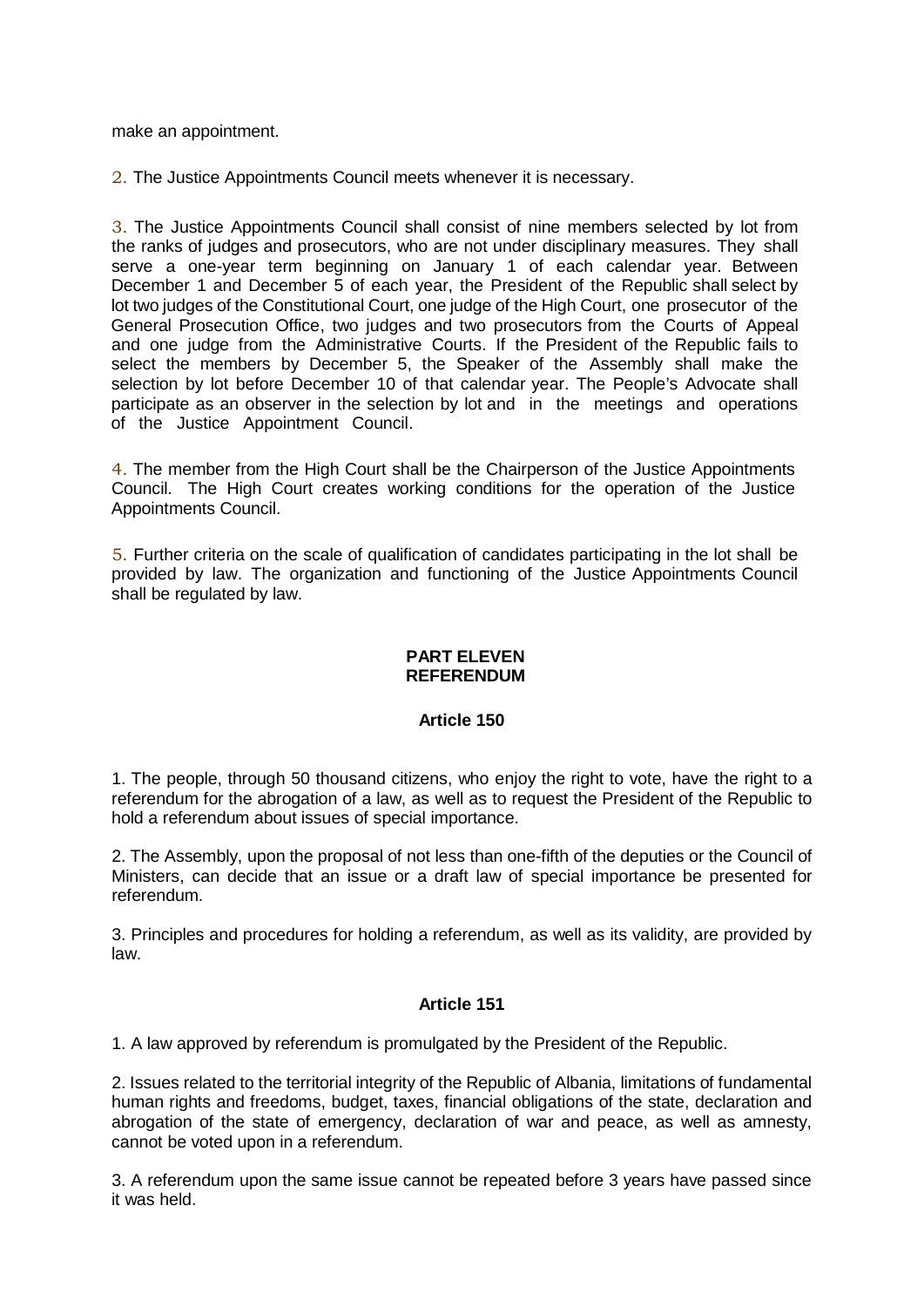1. The Constitutional Court reviews preliminarily the constitutionality of the issues presented for a referendum according to Article 150, paragraphs 1 and 2, Article 151, paragraphs 2 and 3, as well as Article 177, paragraphs 4 and 5, within 60 days.

2. The importance of special issues, as provided in paragraphs 1 and 2 of article 150, is not subject to adjudication in the Constitutional Court.

3. The date of the referendum is set by the President of the Republic within 45 days after the promulgation of the positive decision of the Constitutional Court or after the term within which the Constitutional Court had to have expressed itself has expired. Referenda can be held only in one day of the year.

### **PART TWELVE CENTRAL ELECTION COMMISSION**

**Article 153** Repealed

**Article 154** Repealed

### **PART THIRTEEN PUBLIC FINANCES**

## **Article 155**

Taxes, fees, and other financial obligations, national and local, reductions or exemptions of certain categories of taxpayers as well as the method of their collection are specified by law. In such cases, the law may not be given retroactive effect.

## **Article 156**

The State can take and guarantee loans and financial credits when so authorized by law.

## **Article 157**

1. The budgetary system is composed of the state budget and local budgets.

2. The state budget is created by revenues collected from taxes, fees and other financial obligations as well as from other legitimate revenues. It includes all state expenses.

3. Local bodies define and collect taxes and other obligations as provided by law.

4. State and local bodies are obliged to make public their revenues and expenses.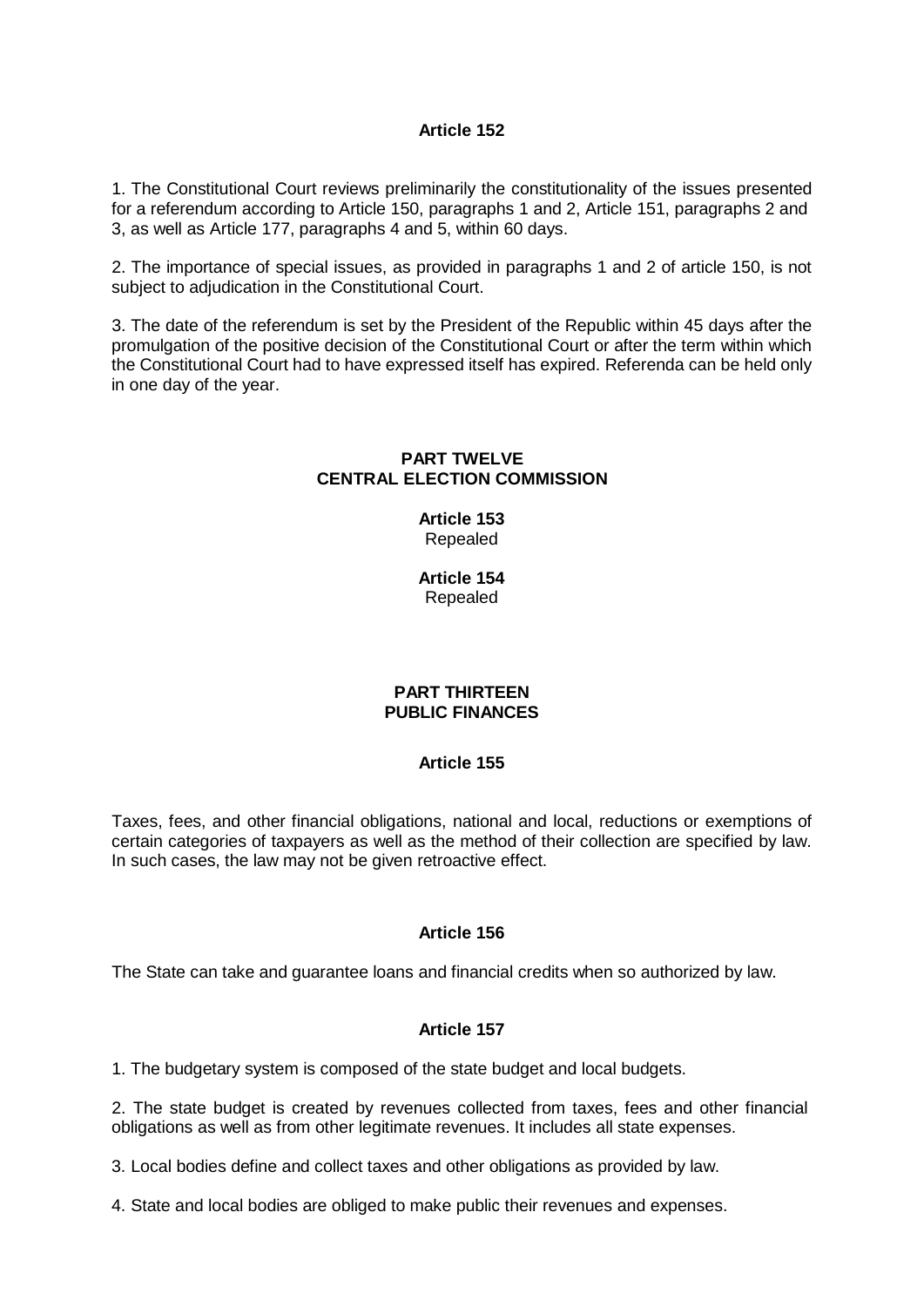1. The Prime Minister, on behalf of the Council of Ministers, presents to the Assembly the draft law on the budget during the autumn session, which cannot be closed without approving it.

2. If the draft law is not approved until the beginning of the next financial year, the Council of Ministers implements every month one-twelfth of the budget of the previous year, until the new budget is approved.

3. The Assembly approves the new budget within three months from the last day of the previous financial year, except when extraordinary measures have been decided.

4. The Council of Ministers is obligated to present to the Assembly a report about the implementation of the budget and about the state debt from the previous year.

5. The Assembly takes a final decision after having also listened to the High State Audit report.

#### **Article 159**

Principles and procedures for drafting the draft-budget, as well as for implementing it are defined by law.

## **Article 160**

1. During the financial year, the Assembly may make changes in the budget.

2. The changes in the budget are made based on defined procedures for drafting and approving it.

3. Expenses foreseen in other laws cannot be reduced as long as these laws are in force.

## **Article 161**

1. The Central State Bank is the Bank of Albania. It has the exclusive right to issue and circulate the Albanian currency, to independently implement monetary policy, and maintain and administer the exchange reserves of the Republic of Albania.

2. The Bank of Albania is directed by a council, which is chaired by the Governor. The Governor is elected by the Assembly for 7 years, upon proposal of the President of the Republic, with the right of re-election.

### **PART FOURTEEN THE HIGH STATE AUDIT**

## **Article 162**

1. The High State Audit is the highest institution of economic and financial control. It is subject only to the Constitution and laws.

2. The Head of the High State Audit is appointed and dismissed by the Assembly upon proposal of the President of the Republic. He stays in office for 7 years, with the right of reelection.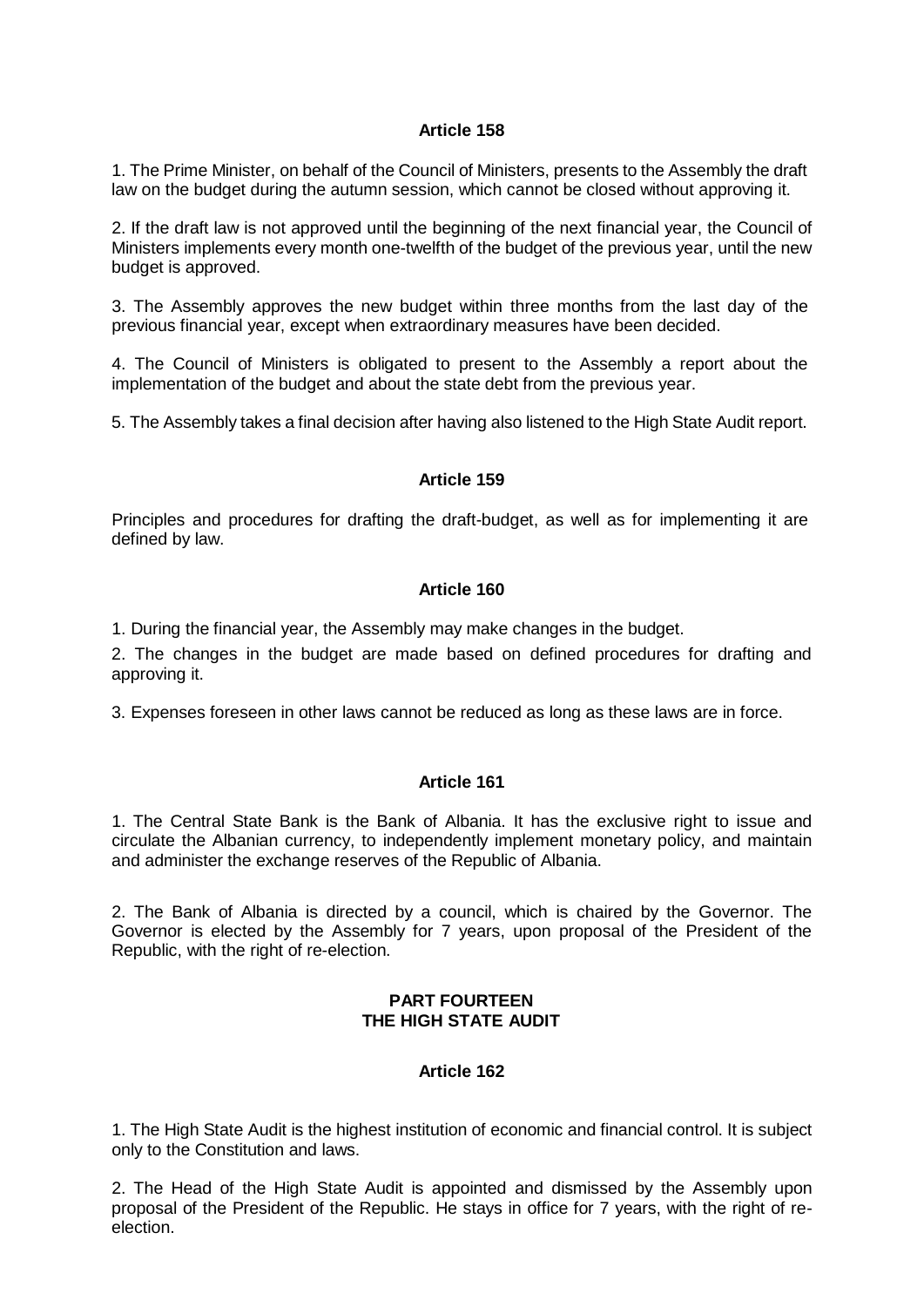The High State Audit supervises:

a) the economic activity of state institutions and other state legal entities;

b) the use and preservation of state funds by the bodies of central and local government;

c) the economic activity of legal entities, in which the state owns more than half of the quotas or shares, or when their debts, credits and obligations are guaranteed by the state.

#### **Article 164**

- 1. The High State Audit presents to the Assembly:
	- a) a report on the implementation of the state budget;
		- b) its opinion on the Council of Ministers' report about the expenses of the previous financial year before it is approved by the Assembly;

c) information about the results of audits any time it is asked by the Assembly.

2. The High State Audit presents to the Assembly a yearly report on its activities.

# **Article 165**

1. The Head of the High State Audit may be invited to participate and speak in the meetings of the Council of Ministers when questions related to its functions are reviewed.

2. The Head of the High State Audit has the immunity of a member of the High Court.

#### **PART FIFTEEN ARMED FORCES**

#### **Article 166**

1. The Albanian citizens have the duty to participate in the defence of the Republic of Albania, as provided by law.

2. The citizen, who for reasons of conscience refuses to serve with weapons in the armed forces, is obliged to perform an alternative service, as provided by law.

#### **Article 167**

1. Military servicemen on active duty cannot be chosen or nominated for other state duties nor participate in a party or political activity.

2. Members of the armed forces or persons who perform an alternative service enjoy all the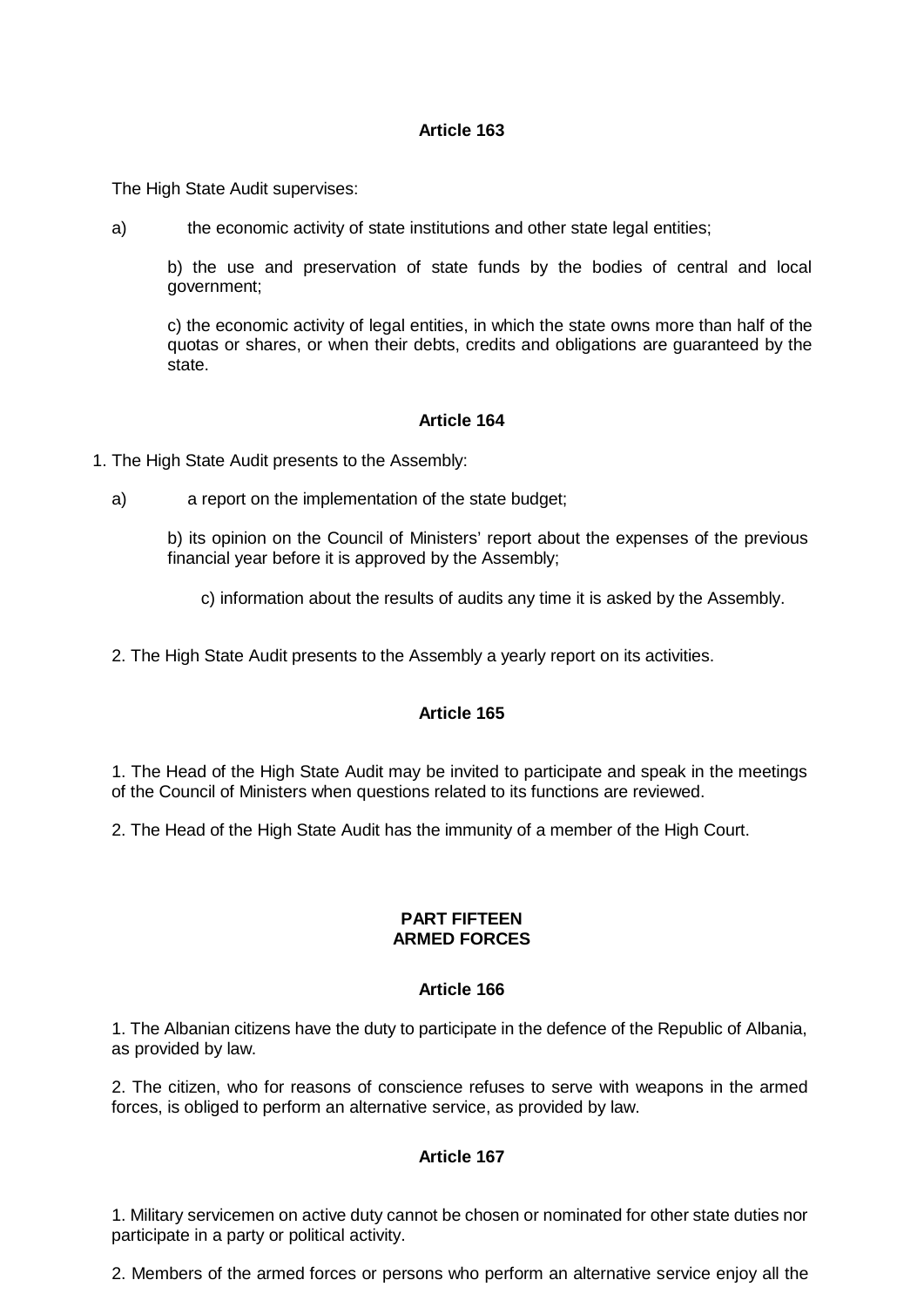constitutional rights and freedoms, apart from cases when the law provides otherwise.

#### **Article 168**

1. The Armed Forces of the Republic of Albania are composed of the army, navy, and air force.

2. The President of the Republic is the General Commander of the Armed Forces.

3. The National Security Council is an advisory body of the President of the Republic.

### **Article 169**

1. The President of the Republic in peacetime exercises the command of the Armed Forces through the Prime Minister and Minister of Defence.

2. The President of the Republic in wartime appoints and dismisses the Commander of the Armed Forces upon proposal of the Prime Minister.

3. The President of the Republic, upon proposal of the Prime Minister, appoints and dismisses the Chief of the General Staff, and upon the proposal of the Minister of Defence appoints and dismisses the commanders of the army, navy, and air force.

4. The powers of the President of the Republic, as General Commander of the Armed Forces, and those of the Commander of the Armed Forces, their subordination to constitutional organs, are defined by law.

#### **PART SIXTEEN EXTRAORDINARY MEASURES**

## **Article 170**

1. Extraordinary measures can be taken due to a state of war, state of emergency, or natural disaster and last for as long as these states continue.

2. The principles of the activity of public bodies, as well as the extent of limitations on human rights and freedoms during the period of the existence of situations that require extraordinary measures, are defined by law.

3. The law must define the principles, the areas, and the manner of compensation for losses caused as a result of the limitation of human rights and freedoms during the period in which extraordinary measures are taken.

4. Acts taken as a result of extraordinary measures must be in proportion with the level of risk and must aim to re-establish the conditions for the normal functioning of the state, as soon as possible.

5. During the situations that require extraordinary measures to be taken, none of these acts may be changed: the Constitution, the laws on the election of the Assembly and local government organs, as well as the laws on extraordinary measures.

6. During the implementation period of extraordinary measures, there may not be held elections for local government bodies, there may not be a referendum, and a new President of the Republic may not be elected. The elections for the local government bodies can be held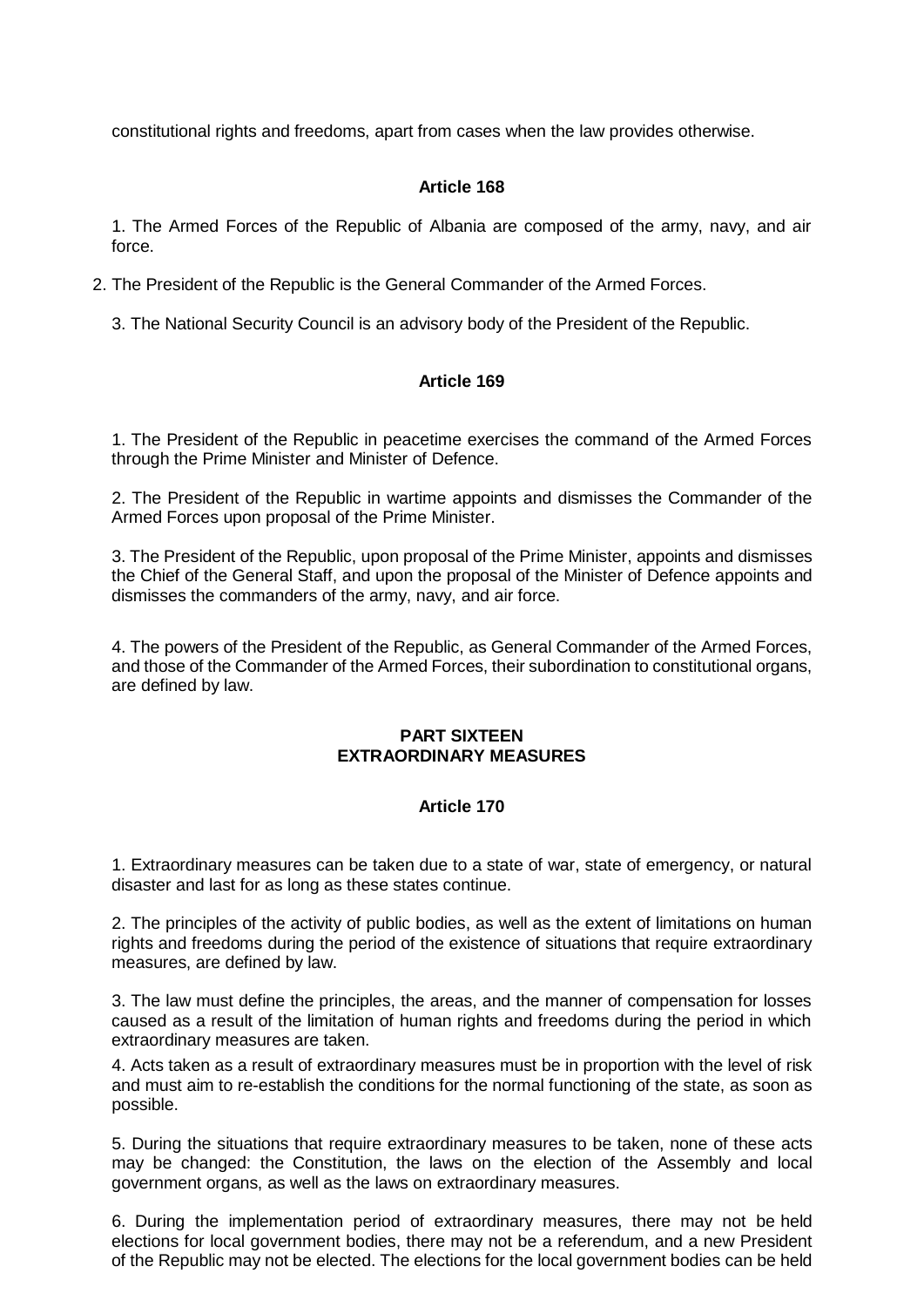only in those places where the extraordinary measures are not implemented.

# **Article 171**

1. In case of armed aggression against the Republic of Albania, the President of the Republic upon request of the Council of Ministers declares the state of war.

2. In case of external threat, or when a common defence obligation derives from an international agreement, the Assembly, upon proposal of the President of the Republic, declares the state of war and decides on the state of general or partial mobilization or demobilization.

#### **Article 172**

1. In the case of paragraph 1 of Article 171, the President of the Republic presents to the Assembly the decree for establishing the state of war within 48 hours from its signing, specifying the rights to be limited.

2. The Assembly immediately reviews and decides with the majority of all its members, upon the decree of the President.

### **Article 173**

1. In case of danger to the constitutional order and to public security, the Assembly, with request of the Council of Ministers, may decide for a state of emergency in one part or the whole territory of the state, which lasts for as long as this danger continues, but not longer than 60 days.

2. Upon establishment of the state of emergency, the intervention of armed forces is done with a decision of the Assembly and only when police forces are not able to restore order.

3. The extension of the term of the state of emergency may be done only with the consent of the Assembly, for each 30 days, for a period of time not longer than 90 days.

#### **Article 174**

1. For the prevention or the avoidance of the consequences of natural disasters or technological accidents, the Council of Ministers may decide on the state of natural disaster for a period not longer than 30 days, in one part or in the whole territory of the state.

2. The extension of the state of natural disaster can be done only with the consent of the Assembly.

#### **Article 175**

1. During the state of war or state of emergency the rights and freedoms provided for in Articles: 15; 18; 19; 20; 21; 24; 25; 29; 30; 31; 32; 34; 39, paragraph 1; 41, paragraphs 1, 2, 3, and 5; 42; 43; 48; 54; 55 may not be limited.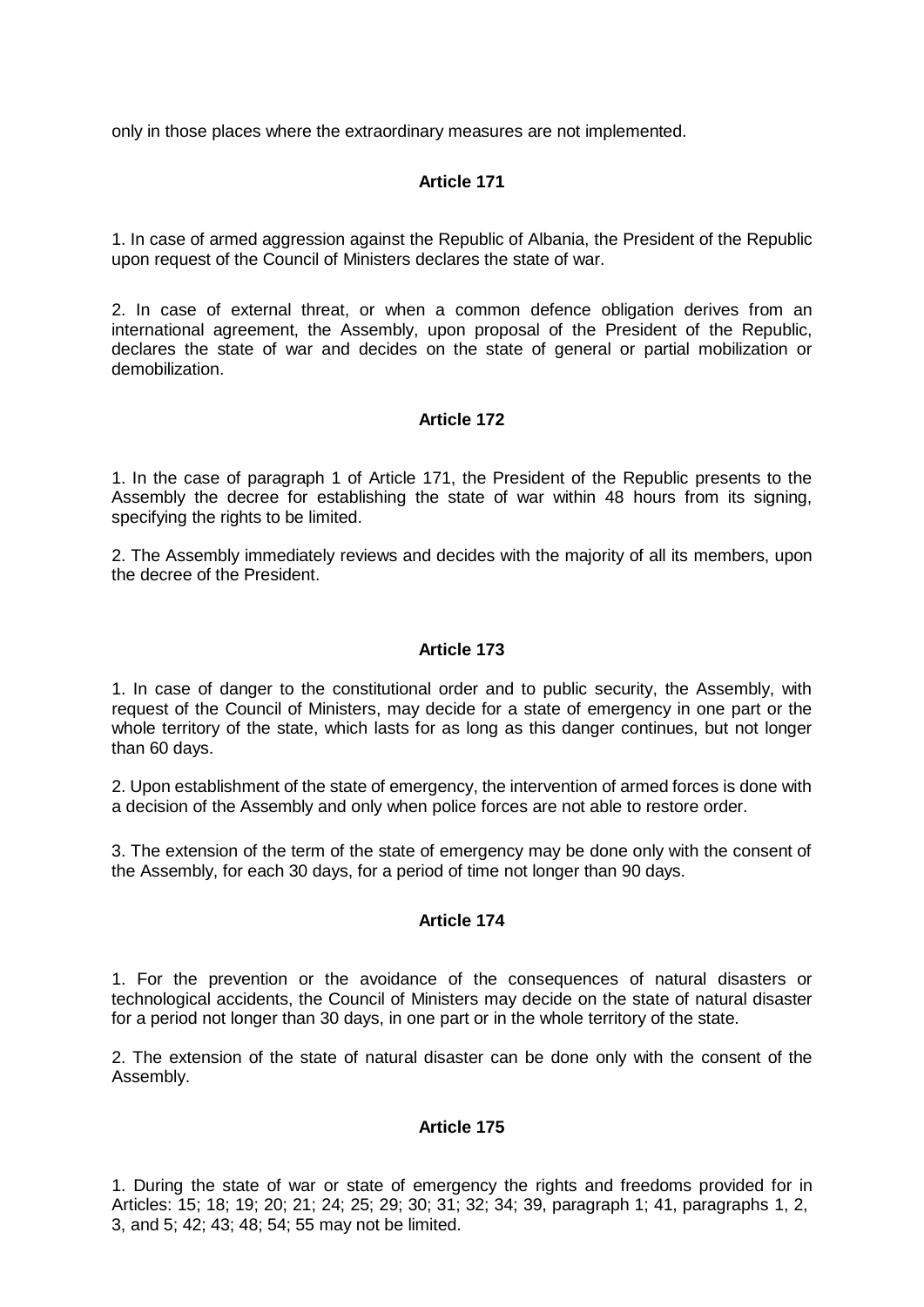2. During the state of natural disaster the rights and freedoms provided for in Articles: 37; 38; 41, paragraph 4; 49; 51 may be limited.

3. The acts for declaring the state of war, emergency or natural disaster must specify the rights and freedoms which are limited according to paragraphs 1 and 2 of this Article.

#### **Article 176**

When the Assembly cannot be convened during the state of war, the President of the Republic, with the proposal of the Council of Ministers, has the right to issue acts that have the force of the law, which have to be approved by the Assembly in its first meeting.

#### **PART SEVENTEEN REVISION OF THE CONSTITUTION**

#### **Article 177**

1. Initiative for revision of the Constitution may be undertaken by not less than one-fifth of the members of the Assembly.

2. No revision of the Constitution may be undertaken during the time when the extraordinary measures are taken.

3. The draft law is approved by not less than two-thirds of all members of the Assembly.

4. The Assembly may decide, with two-thirds of all its members that the draft constitutional amendments be voted in a referendum. The draft law for the revision of the Constitution enters into force after ratification by referendum, which takes place not later than 60 days after its approval in the Assembly.

5. The approved constitutional amendment is put to a referendum when this is required by one-fifth of the members of the Assembly.

6. The President of the Republic does not have the right to return for review the law approved by the Assembly for revision of the Constitution.

7. The law approved by referendum is declared by the President of the Republic and enters into force on the date provided for in this law.

8. Revision of the Constitution for the same issue cannot be done before a year from the day of the rejection of the draft law by the Assembly and 3 years from the day of its rejection by the referendum.

### **PART EIGHTEEN TRANSITORY AND FINAL DISPOSITIONS**

## **Article 178**

1. Laws and other normative acts approved before the date this Constitution enters into force will be applied as long as they have not been abrogated.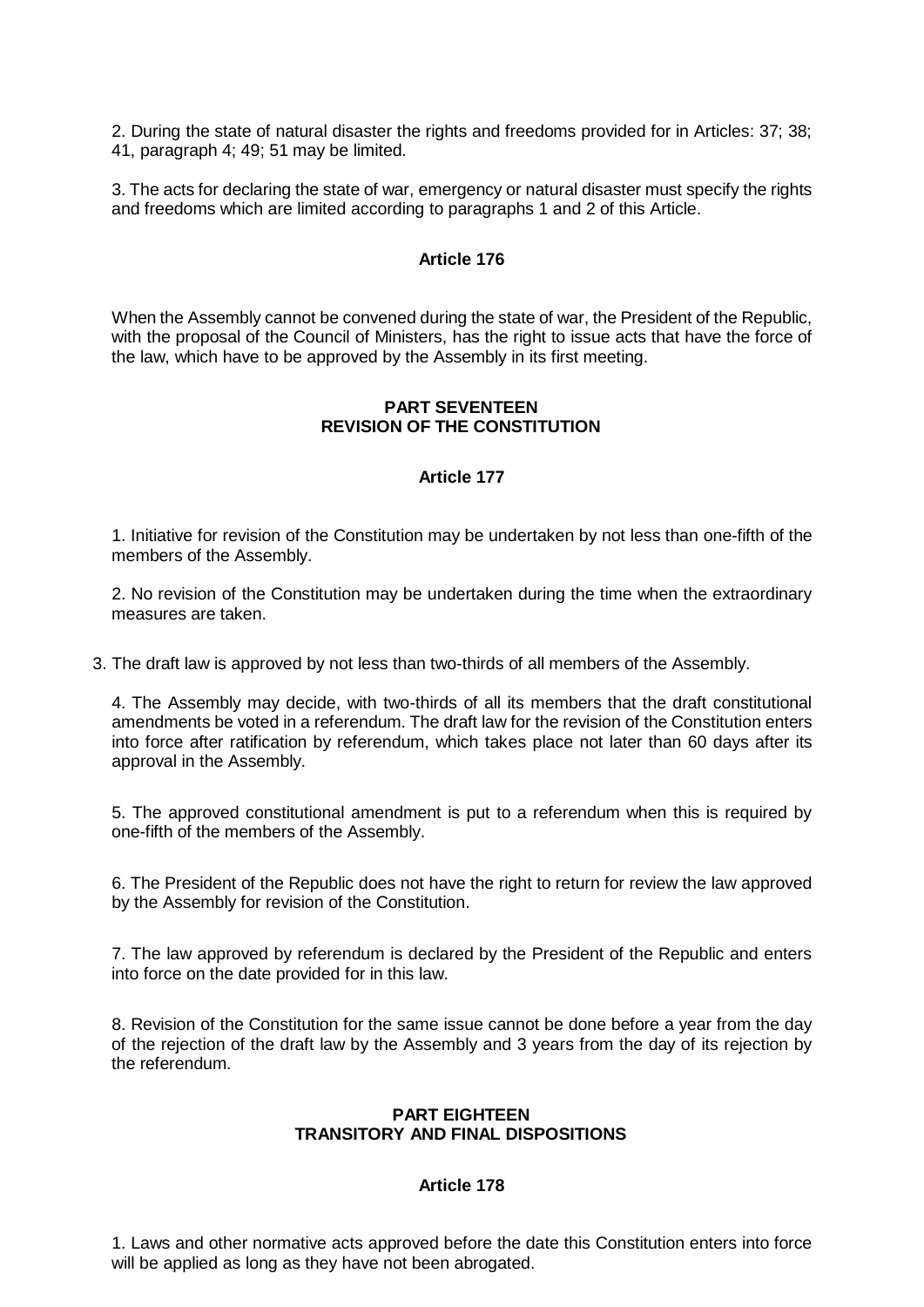2. The Council of Ministers presents to the Assembly draft laws necessary for implementing this Constitution.

#### **Article 179**

1. Members of the Constitutional Court shall continue their activity as members of the Constitutional Court, in accordance with the previous mandate.

2. The first member to be replaced in the Constitutional Court shall be appointed by the President of the Republic, the second shall be elected by the Assembly and the third shall be appointed by the High Court. This shall be the order for all future appointments after the entry into force of this law.

3. Aiming at the regular renewal of the Constitutional Court, the new judge who shall succeed the judge whose mandate will end in 2017 shall remain in office until 2025 and the new judge who will succeed the judge whose mandate will end in 2020 shall remain in office until 2028. The other Constitutional Court judges shall be appointed for the entire duration of the mandate in accordance with the law.

4. Members of the High Court shall continue their activities in accordance with the previous mandate. The new members due to replace the members whose mandate expires, shall be appointed under the provisions of this law.

5. The High Judicial Council shall be established within 8 months from the entry into force of this law. Three judge members and two lay members of the High Judicial Council shall be appointed initially for a 3-year term, with the purpose of partial renewal of this body. The members of the High Council of Justice shall end their mandate after the establishment of the High Judicial Council, but not later than after all members of the High Judicial Council are elected as determined by law. For the first appointment of the lay members of the High Judicial Council that shall be made after the entry into force of this law, the verification of the candidates as provided in article 147 of the Constitution shall be conducted by the General Secretary of the Assembly and the International Monitoring Operation.

6. The High Prosecutorial Council shall be established within 8 months from the entry into force of this law. Three prosecutor members and two lay members of the High Prosecutorial Council shall be appointed initially for a 3-years term, with the purpose of partial renewal of this body. For the first appointment of the lay members of the High Prosecutorial Council that shall be made after the entry into force of this law, the verification of the candidates as provided in article 149 of the Constitution shall be conducted by the General Secretary of the Assembly and the International Monitoring Operation.

7. During their 9 year mandate, the judges of the Appeal Chamber under Article 179/b shall have disciplinary jurisdiction over all Constitutional Court judges, the members of High Judicial Council, the High Prosecutorial Council, the Prosecutor General, and the High Justice Inspector. The Appeal Chamber shall also have jurisdiction on the appeals against decisions of the High Judicial Council, High Prosecutorial Council as well as High Justice Inspector, imposing disciplinary sanctions respectively against judges, prosecutors and other inspectors.

8. The Serious Crimes Court of First Instance and the Serious Crimes Court of Appeal shall assume the name, function and competence of the first instance court and appeals court within 2 months of the establishment of the High Judicial Council, in accordance with the law. The transfer of cases shall be done in accordance with the law. The incumbent judges of these courts shall be transferred to other courts, if they or their close family members refuse to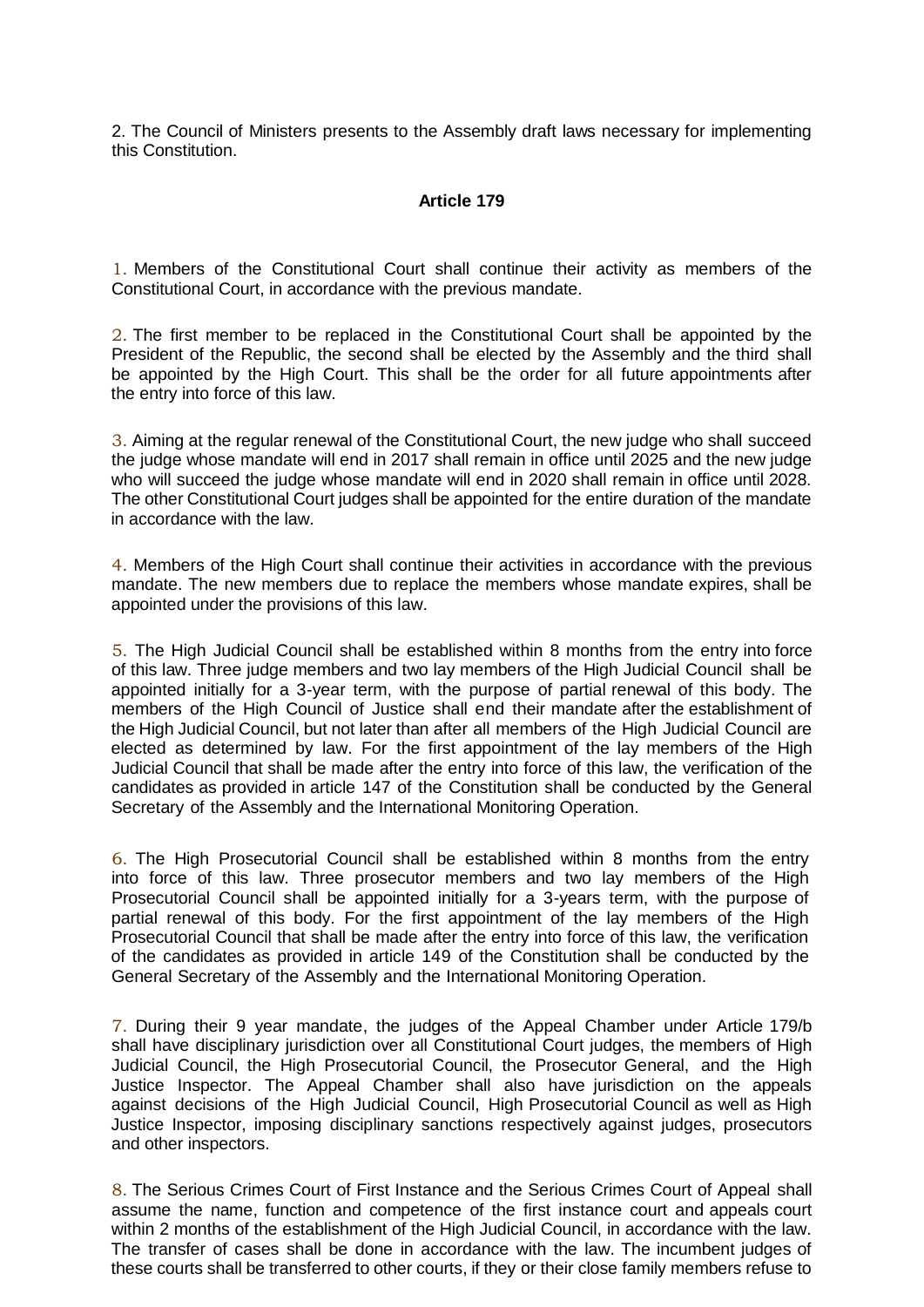agree to the periodic reviews of their financial accounts and personal telecommunication. The prosecutors attached to the Special Prosecution Office shall be appointed within 2 months of the establishment of the High Prosecutorial Council. The Serious Crimes Prosecution Office shall cease to exist. The transfer of cases under investigation and adjudication shall be done in accordance with the law.

9. The High Justice Inspector shall be appointed within 6 months after the entry into force of this law. The manner of functioning of the existing inspectorates during the transition period shall be regulated by law.

10. Judges and prosecutors who have not finished the School of Magistrate shall hold their office and shall be subject to the process of transitional re-evaluation of the qualification of judges and prosecutors under Article 179/b and the Annex to this law.

11. Within 5 days of the entry into force of this law, the President of the Republic shall elect by lot the members of the Justice Appointments Council in accordance with Article 149/d paragraph 3 of the Constitution. If the President of the Republic fails to select the members within 5 days of the entry into force of this law, the Speaker of the Assembly shall select them by lot within 10 days of the entry into force of this law. Those selected shall hold office until December 31 of the year that this law enters into force. The People's Advocate shall participate as an observer in the selection by lot, as well as in the meetings and operations of the Justice Appointments Council. The members of the Justice Appointments Council shall be as soon as possible subject to the transitional reevaluation of the qualification of judges and prosecutors under Article 179/b of this law.

12. The President of the Republic shall remain as Chairperson of the High Council of Justice until the High Judicial Council is established within 8 months from the entry into force of this law. Upon the establishment of the High Judicial Council, the President shall appoint the judges of the High Court in accordance with Article 136 of the Constitution. The President of the Republic shall fill in the first vacancy in the Constitutional Court under paragraph 2 of this Article and Article 125 of the Constitution.

13. Until the Parliamentary elections, which will be held after the entry into force of this law, but not later than 1 September 2017, the election of the High Justice Inspector and the Prosecutor General, shall be made by 2/3 of the members of the Assembly. Other elections shall be made by 3/5 of the members of the Assembly.

## **Article 179/a**

1. The mandate of the functionaries being elected or appointed to the constitutional bodies or bodies established by law, being obtained prior to the entry of this law into effect shall end or become invalid, upon the elected or appointed person falling under the circle of persons being exempted from the right to the elected, under Articles 6/1 and 45, point 3, of the Constitution.

2. The Assembly shall, under procedure of Article 81, point 2, of the constitution, within 30 days since the entry of this law into effect, approve the law setting out the conditions and rules for guaranteeing the integrity of the bodies being elected, appointed or assuming public functions."

#### Article 179/b

1. The re-evaluation system shall be established in order to guarantee the proper functioning of the rule of law, the independence of the judicial system, as well as to reestablish the public trust and confidence in these institutions.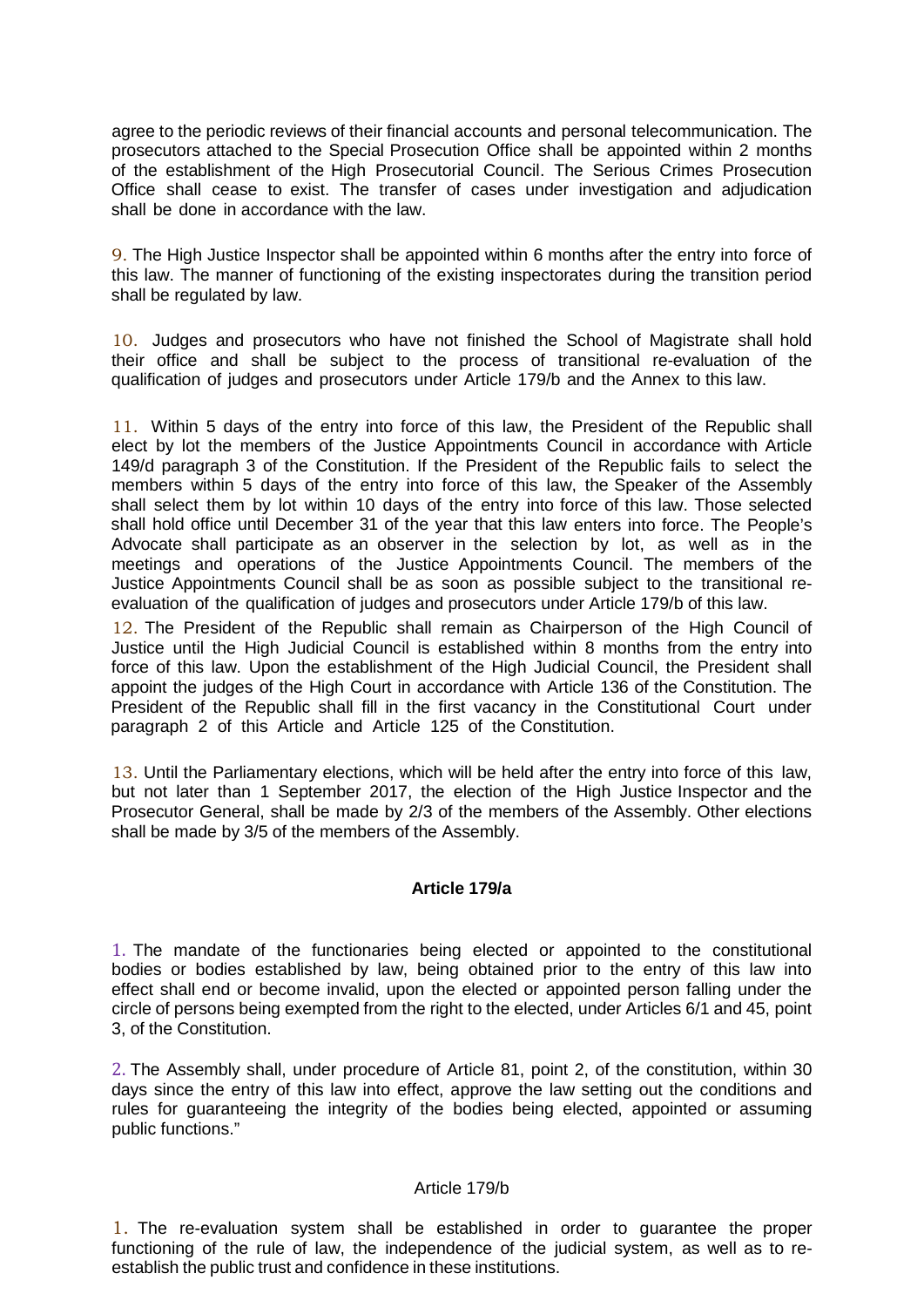2. The re-evaluation shall be carried out on the basis of the principles of the fair trial and conducted by respecting the fundamental rights of the assessee.

3. All judges, including judges of the Constitutional Court and High Court, all prosecutors, including the Prosecutor General, the Chief Inspector and the other inspectors of the High Council of Justice shall *ex officio* be re-evaluated.

4. All legal advisors of the Constitutional Court and High Court, legal assistants of the administrative courts, legal assistants of the General Prosecution Office shall *ex officio* be re-evaluated. Former judges or prosecutors, and former legal advisors of the Constitutional Court and High Court with at least three years of work experience in this function may undergo upon their request the re-evaluation process, if they fulfill the criteria regulated by law.

5. The re-evaluation shall be conducted by an Independent Qualification Commission, while the appeals filed by the assesses or the Public Commissioners shall be considered by the Appeal Chamber attached to the Constitutional Court. During the transition period of 9 years, the Constitutional Court shall consist of two chambers.

6. The Commission and the Appeal Chamber shall be independent and impartial.

7. Failure to successfully pass the re-evaluation process constitutes a ground for the immediate termination of the exercise of functions, in addition to the grounds provided for in the Constitution. Judges and prosecutors including those seconded in other positions, former judges or former prosecutors, who successfully pass the re-evaluation, shall hold the office or will be appointed judges and prosecutors. All other assesses, who successfully pass the re- evaluation shall be appointed as judges or prosecutors under the law.

8. The mandate of the members of the Independent Qualification Commission and the Public Commissioner shall expire after five years from the date of commencement of their operation, while the mandate of the judges of the Appeal Chamber is nine years. After the dissolution of the Commission, pending re-evaluation cases shall be conducted by the High Judicial Council in accordance with the law. Pending re-evaluation cases of the prosecutors shall be conducted by the High Prosecutorial Council in accordance with the law. After the dissolution of the Public Commissioners, their competences shall be exercised by the Chief Special Prosecutor of the Special Prosecution Office. Any appeals against pending decisions of the Commission shall be considered by the Constitutional Court.

9. The Assembly shall decide on repealing this Annex after the last re- evaluation decision becomes final, following a report submitted by the Chairperson of the Appeal Chamber on the state of affairs of the pending cases or at the end of the mandate of the Special Qualification Chamber.

10. Re-evaluation procedures and criteria shall be regulated in compliance with the provisions of the Annex and the law.

#### **Article 180**

1. International agreements ratified by the Republic of Albania before this Constitution enters into force are considered ratified according to this Constitution.

2. The Council of Ministers presents to the Constitutional Court the international agreements which contain provisions that come in conflict with the Constitution.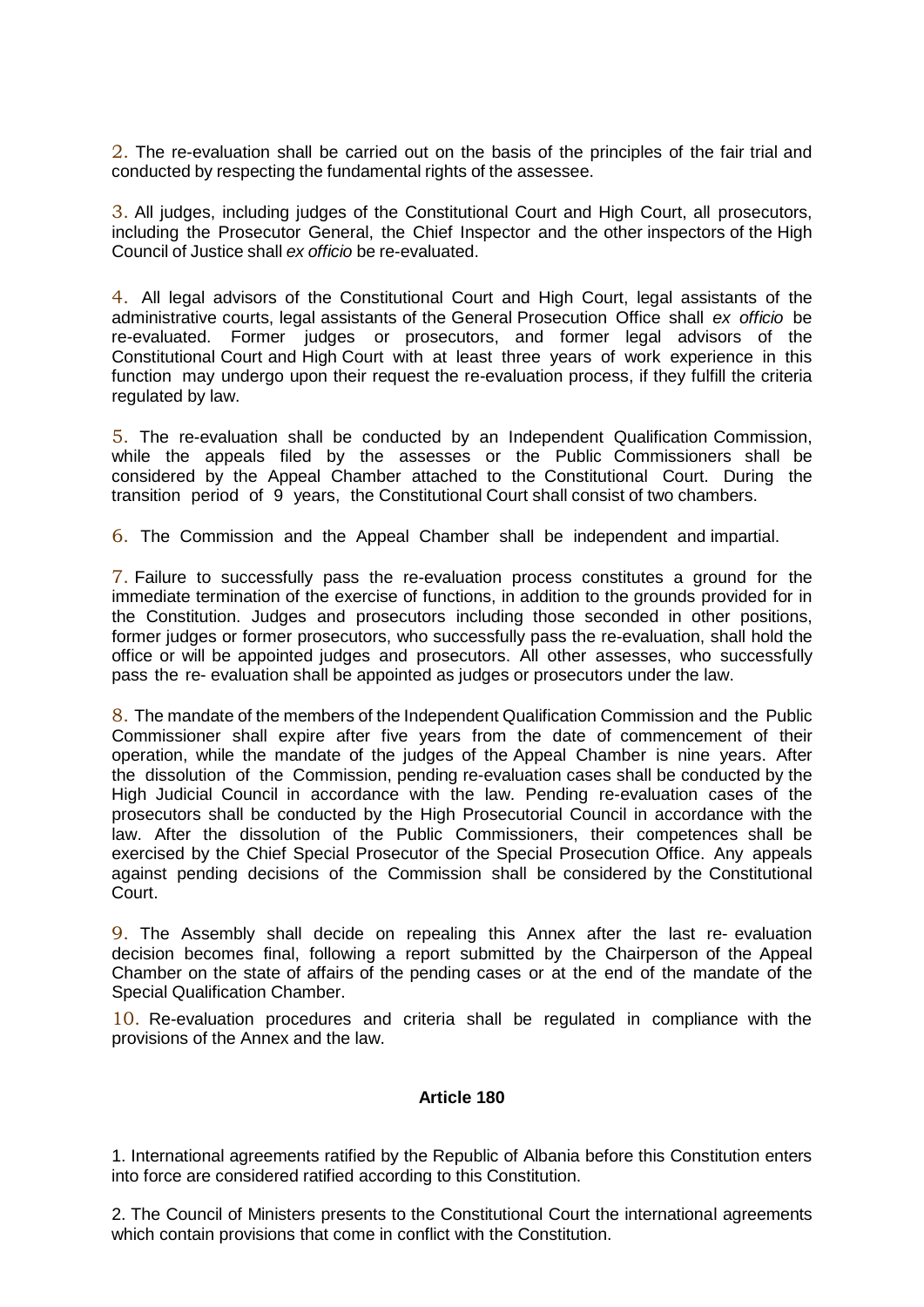1. The Assembly, within two to three years from the date this Constitution enters into force, issues laws for the fair resolution of different issues related to expropriations and confiscations done before the approval of this Constitution, guided by the criteria of Article 41.

2. Laws and other normative acts, adopted before the date this Constitution enters into force, that relate to the expropriations and confiscations shall be applied when they do not come in conflict with it

## **Article 182**

Law No. 7491, dated 29.4. 1991, "On the Main Constitutional Provisions" as well as the other constitutional laws are abrogated the day this Constitution enters into force.

#### **Article 183**

This Constitution enters into force with its promulgation by the President of the Republic.

Approved by referendum on 22.11.1998

Promulgated by Decree no 2260, dated 28/11/1998, of the President of the Republic of Albania, Rexhep Meidani.

#### Annex

## Transitional Qualification Assessment

## Article A

## Limitation of the constitutional rights

1. To the extent necessary to carry out the re-evaluation the application range of some articles of this Constitution, in particular provisions regarding privacy, to include Articles 36 and 37, provisions related to the burden of proof, and other provisions including Articles 128, 131, paragraph f, 135, 138,

140, 145 paragraph 1, 147/a paragraph 1, letter b), 149/a paragraph 1, letter b), are partly limited in accordance with Article 17 of the Constitution.

2. Persons who have passed the re-evaluation as provided in this Annex, are subject to the permanent accountability system regulated by the ordinary rules contained in the Constitution and the relevant Laws.

## Article B

## International Monitoring Operation

1. An International Monitoring Operation shall support the re-evaluation process by monitoring and overseeing the entire process of the re-evaluation. It shall include, partners, within the framework of the European integration process and Euro-Atlantic cooperation and shall be led by the European Commission.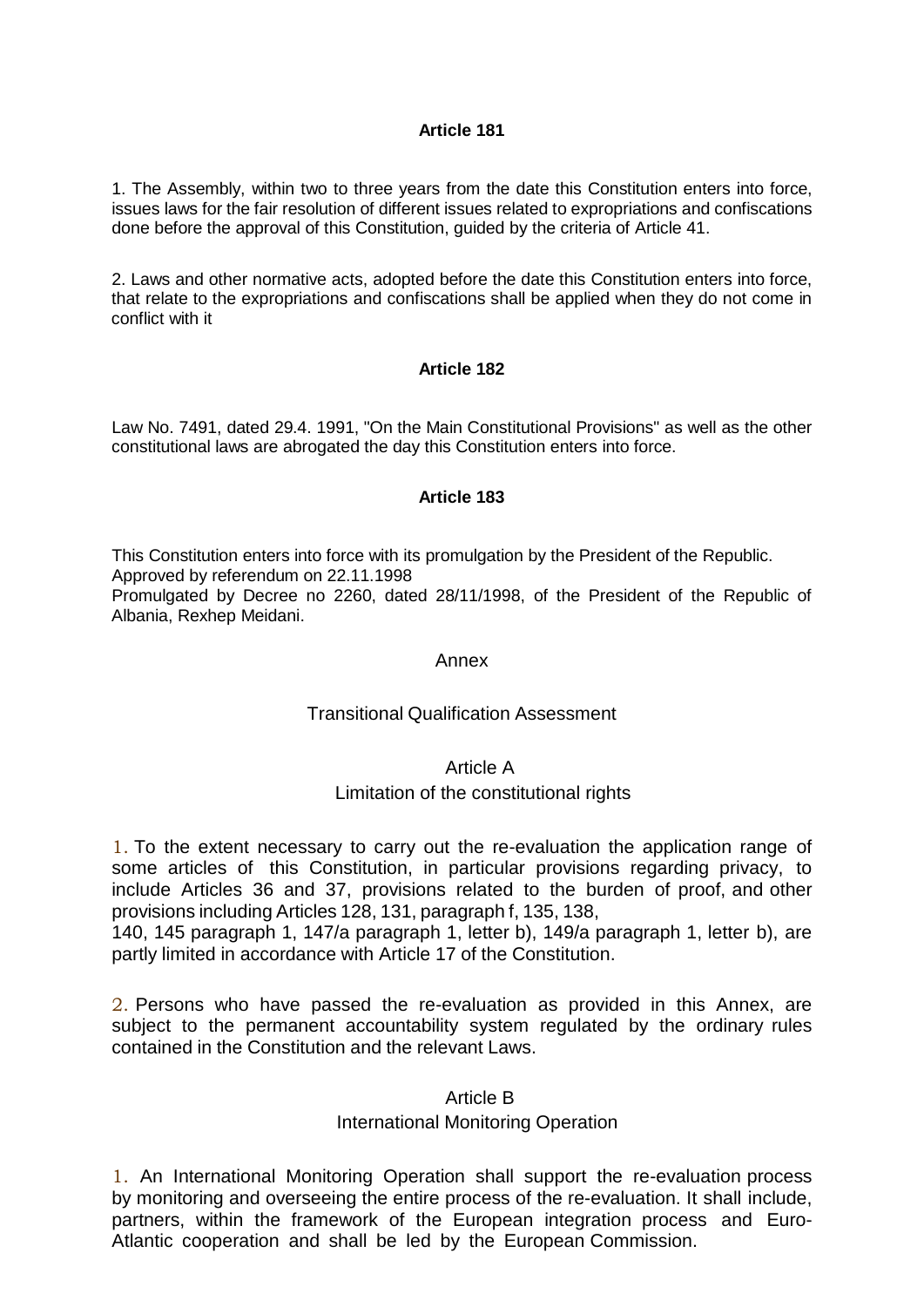2. The International Monitoring Operation shall perform its tasks in the framework of international arrangements in force. The International Monitoring Operation will appoint International Observers following a notification to the Council of Ministers. The International Observers shall be appointed from among the judges or prosecutors with no less than 15 years of experience in the justice system of their respective countries. The mandate of an international observer shall only be revoked for gross misconduct, by the International Monitoring Operation.

3. International Observers shall have the following duties:

a. They may issue recommendations to the Assembly concerning the qualification and selection of the candidates for the position of members of the Commission, the Appeal Chamber judge and Public Commissioners;

b. They are entitled to file findings and opinions on issues examined by the Commission and the Appeal Chamber and contribute to the background assessment regulated in Article DH. In those findings, the International Observers may request that the Commission or the Appeal Chamber consider evidence or may present evidence obtained from state bodies, foreign entities or private persons, in accordance with the law;

c. they are entitled to submit a written recommendation to the Public Commissioners to file an appeal. If the latter decides not to follow this recommendation, the Public Commissioner is required to issue a written report giving the reasons for the refusal;

ç. they are entitled to have immediate access to all information, data on persons and documents necessary to monitor the re-evaluation process at all levels and in all stages.

# Article C

General provisions for the Commission and Appeal Chamber

1. The Independent Qualification Commission shall consist of four permanent panels having three members each.

2. Two Public Commissioners shall represent the public interest and may file appeals against the decisions of the Commission.

3. The Commission and the Special Appeal Chamber shall both operate with accountability, integrity and transparency and with the objective of promoting an independent and competent system of justice free from corruption. During their mandate, the members of the Commission and Public Commissioners shall have the status of the member of the High Court. The Appeal Chamber judges shall have the status of judges of the Constitutional Court and their mandate shall not be subject to age limit, unless provided otherwise by the law.

4. Members of the Commission and judges of the Appeal Chamber, the Public Commissioners and other employees of these institutions shall sign a written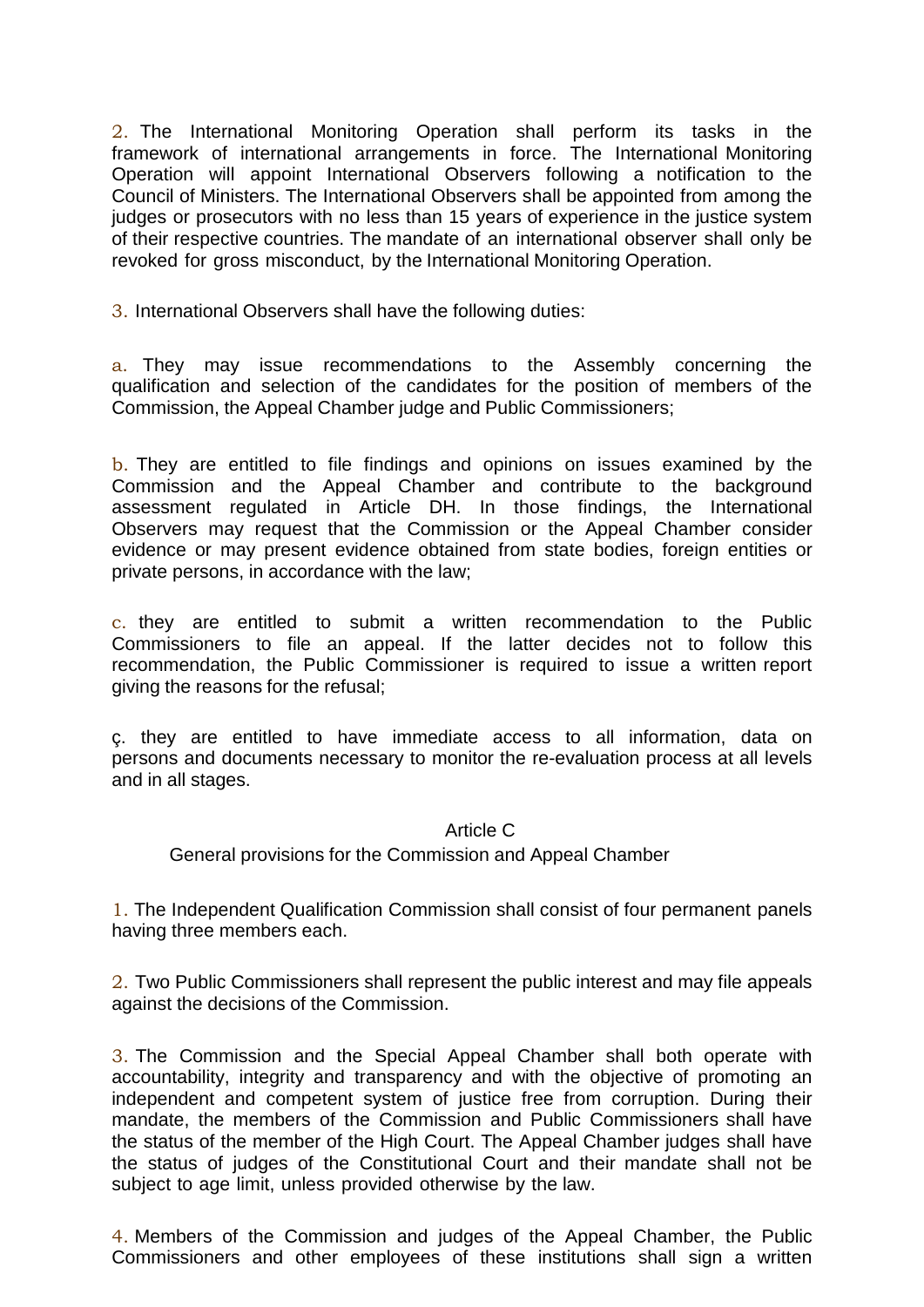declaration, under the law, authorising the annual audit of their assets, constant monitoring of their financial accounts and waiver of the privacy of their communication throughout the duration of their stay in office. All asset declarations shall become public.

5. Members of the Commission and the judges of the Appeal Chamber shall have a university degree in law, and no less than fifteen years' experience as a judge, prosecutor, law professor, advocate, notary, senior lawyer in public administration, or other legal profession related to the justice sector. Candidates for member of the Commission and judges at the Appeal Chamber may not have been judges, prosecutors or legal advisors or legal assistants in the past two years prior to their nomination. The candidates should not have held political posts in the public administration or leadership positions in a political party for the past 10 years before running as a candidate.

6. The President of the Republic of Albania shall conduct an open and transparent application process for the positions of the members in the Independent Qualification Commission, judges of the Special Appeal Chamber and Public Commissioners. All candidates shall send applications and all declarations in accordance with the law to the President. Within 7 days from the deadline for the submission of applications, the President shall compile a candidate list of applicants who meet the formal criteria for each position and a separate list of applicants who do not meet the formal criteria. This process is monitored by the International Monitoring Operation. If the President cannot complete the process within 45 days of the entry into force of this Annex, the duty shall revert to the People's Advocate.

7. A commission composed of at least three representatives of the International Monitoring Operation (IMO) shall assess the candidates, in accordance with the law. Not later than 14 days from the day of submission of the 2 lists by the President, the Commission shall, on the basis of its assessment, submit its recommendations to the President, who then forwards them to the Parliament. If the President cannot exercise his competences within 5 days, the competence shall revert to the People's Advocate.

8. Within three days of receiving the list of applicants who meet the formal criteria, the list of applicants who do not meet the formal criteria and the list of IMO recommendations, the Assembly shall create an ad hoc committee with six members consisting of equal representatives from the majority and opposition. The committee may with at least four votes move a candidate from the list of those who do not meet formal criteria to the list of those who do. The committee may with at least five votes move an applicant from the IMO's recommendations list to the candidate list for voting. Within ten days of its establishment, the ad hoc committee shall forward the candidate list for voting for each position to the ad hoc committees for selection. The other two lists shall not be forwarded for voting.

9. The Assembly shall establish within ten days two ad hoc committees for selection consisting of equal representatives from the majority and opposition, one committee with 12 members and one committee with 6 members.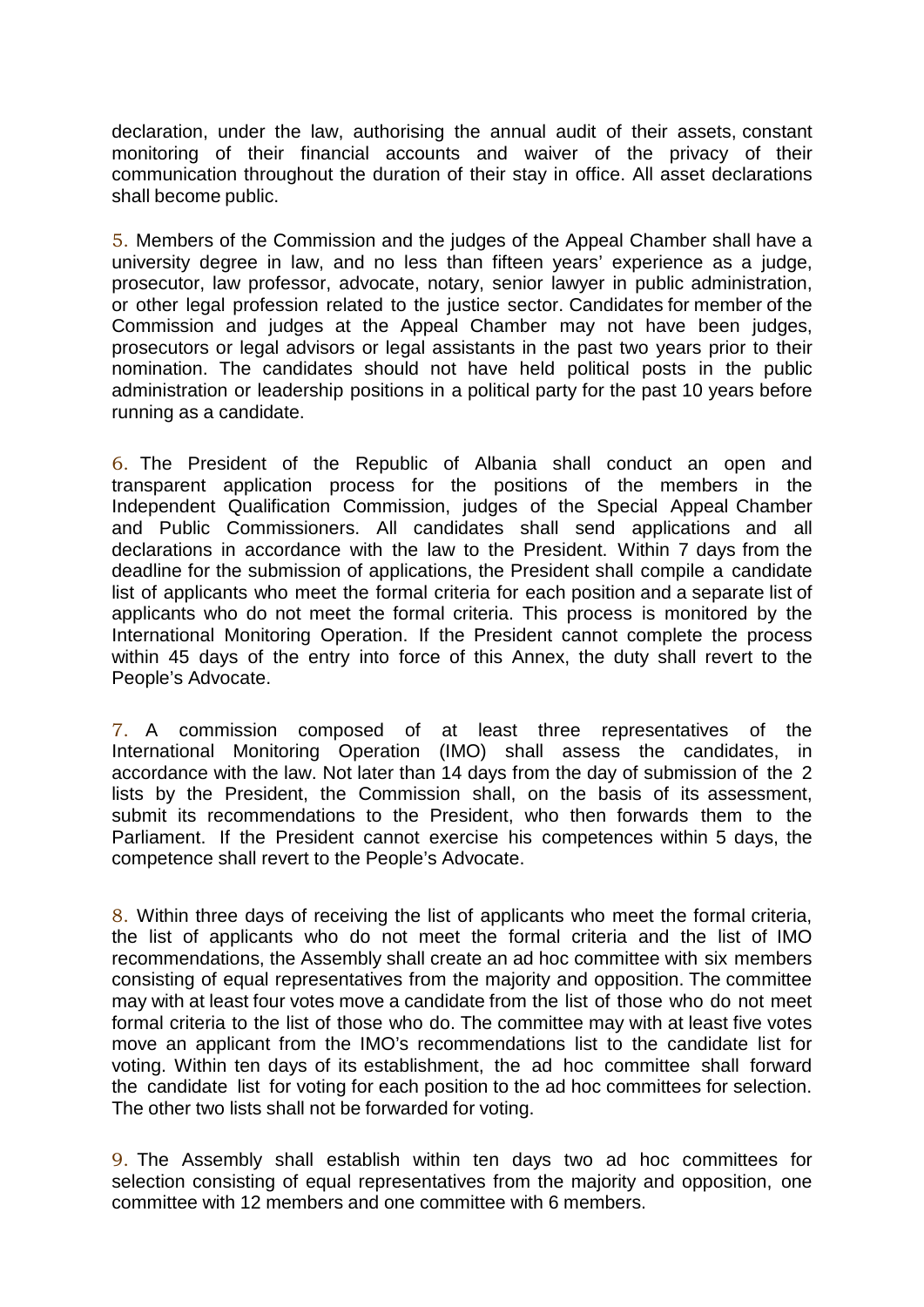10. Within 30 days of the establishment of the ad hoc committee, each member of the 12 member committee shall select, from the candidate list for voting, a candidate for commissioner, without debate and in a secret and electronic vote that ensures that one member may elect one candidate. The committee shall then select two candidates from the candidate list for voting for public commissioner, using a simple vote where the two candidates with the most votes are selected. In case of a tie, a lot shall be used. Two alternate members for each position shall be selected in the same manner used for the Public Commissioner.

11. Within 30 days of the establishment of the ad hoc committee, each member of the 6 member committee shall select from the candidate list for voting a candidate for judges of the Special Appeal Chamber, without debate and in a secret and electronic vote that ensures that one member may elect one candidate. The committee shall then select the seventh judge from the remaining candidates on the candidate list for voting, using a simple vote where the candidate with the most votes is selected. In case of a tie, a lot shall be used. Two alternate judges for each position shall be selected in the same manner used for the seventh judge.

12. The selections from the two ad hoc committees are consolidated into one list and sent to the Speaker of the Assembly. Within ten days, the Assembly shall approve the entire list of candidates as a block by a majority of three- fifths. If the Assembly fails to approve the list of candidates as a block, the Speaker of the Assembly shall send it to the ad hoc committees to repeat their selection process and submit a second list within 10 days. Within ten days, the Assembly may reject the entire list of candidates as a block by a majority of two-thirds. If the list is not rejected, those selected shall be considered appointed. The details of this procedure are regulated by law.

13. Members of the Independent Qualification Commission, judges of the Special Appeal Chamber and Public Commissioners shall work full time and may not hold any other position or employment during their mandate.

14. The Commission, the Appeal Chamber and the Public Commissioners shall have a budget, staff and facilities sufficient to support their duties and the duties of the international observers, in accordance with the law.

15. The official languages of the Commission, the Appeal Chamber and Public Commissioners shall be Albanian and English. Both bodies shall employ translators and interpreters for this purpose.

16. Members of the Commission, judges of the Appeal Chamber and Public Commissioners are subject to disciplinary liability. Cases of disciplinary misconduct shall be reviewed by the Appeal Chamber, in accordance with the law.

17. Members of the Commission, judges of the Appeal Chamber, Public Commissioners, international observers, the administration staff, and their families shall be guaranteed protection of the highest level in accordance with the law.

# Article Ç Re-evaluation

1. The re-evaluation will include an Asset Assessment, a Background Assessment and a Proficiency Assessment under Article D, DH, and E of this Annex and the law.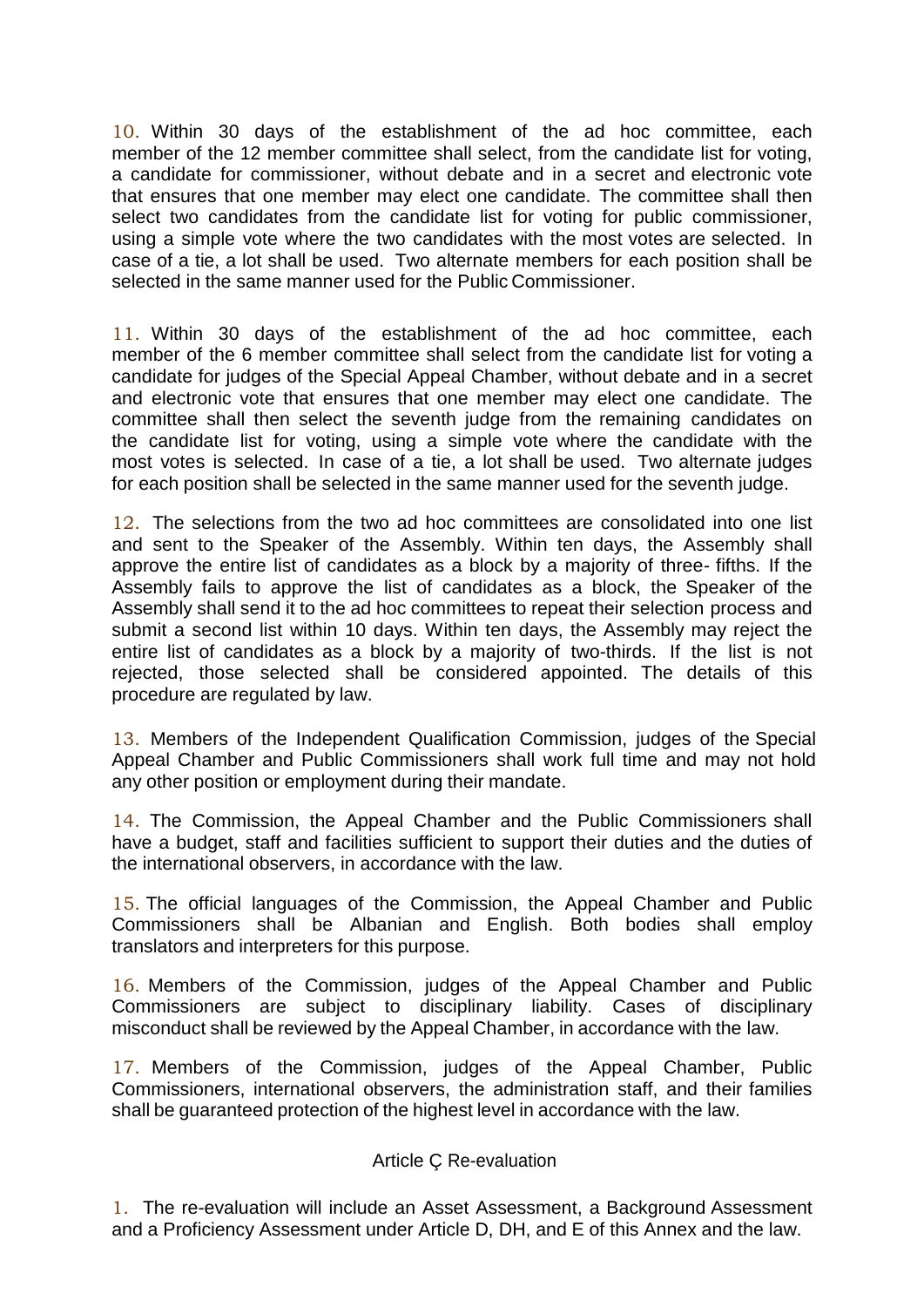2. The Commission and Appeal Chamber publish their decisions and any other required information obtained from the public. These bodies shall take into account the information from the public observing the principle of proportionality between privacy and investigation needs, and shall guarantee the right to a fair trial.

3. Official bodies of the Republic of Albania shall cooperate with the Commission and Appeal Chamber by putting at their disposal the information required and granting direct access to their databases. They may provide opinions and concrete proposals in accordance with the law.

4. The Commission or the Appeal Chamber, where appropriate, through their staff, the Public Commissioners or the international observers, shall review the assessee's completed background declarations, may interview people named in the declaration or other persons, and shall seek cooperation with other state or foreign institutions to confirm the veracity and accuracy of the disclosure. The Commission, the Appeal Chamber and the international observers shall have direct access to all relevant government databases and files, except for those classified as "state secret", including the assessees' personal files, statistical data, files selected for evaluation, self-evaluations, opinions of supervisors, training records and complaints, verification of complaints, disciplinary decisions against the assessees, data on the assessee's property, bank accounts, tax records, car registration data bases, data on entry and exits at the border as well as any other relevant documents. The Commission or the Appeal Chamber may order private individuals and companies to provide testimony or evidence in accordance with the law.

5. The shift of the burden of proof to the assessee applies only for this assessment excluding any other process, in particular, criminal proceedings.

# Article D Asset Assessment

1. Assesses shall be subject to declaration and audit of their assets with the purpose of identifying assesses, who possess or have the use of assets greater than it can be legitimately explained, or those assessees who have failed to accurately and fully disclose their assets and those of their related persons.

2. Assessees shall submit a new and fully detailed asset declaration in accordance with the law. The High Inspectorate for the Declaration and Audit of Assets and Conflict of Interests shall audit the asset declaration and submit to the Commission a report about the legitimacy of the assets and the accuracy and fullness of the disclosure, in accordance with the law.

3. The assessee has to credibly explain the lawful origin of assets, property and income. Income shall only be considered legitimate if it has been declared and taxes have been paid. Other elements of the legitimate property shall be defined by law.

4. If the assessee has assets greater than twice the amount of the legitimate property, he or she shall be presumed guilty of disciplinary misconduct, unless he or she presents evidence to prove the contrary.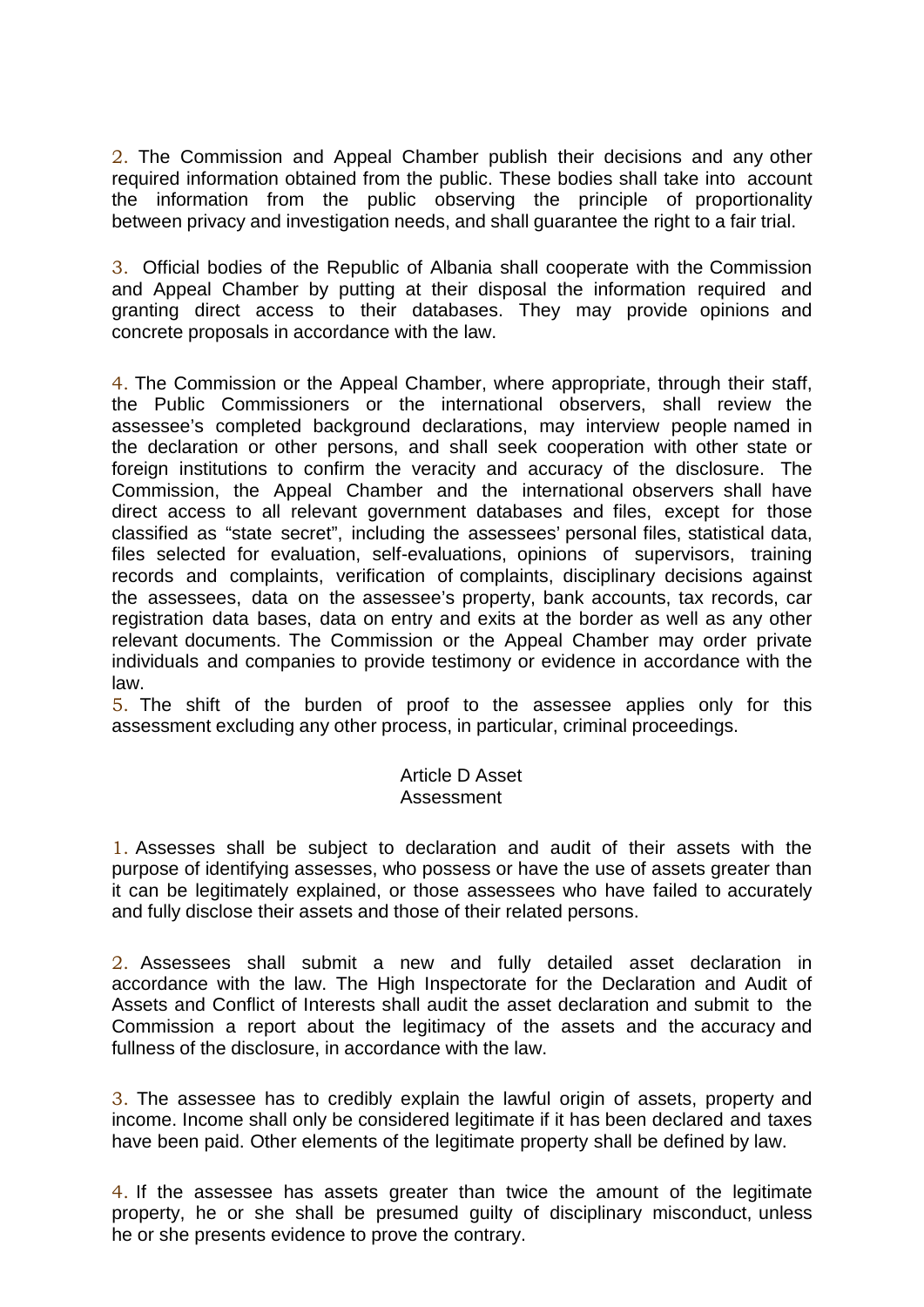5. If the assessee has not submitted the asset declaration in time in accordance with the law, he or she shall be dismissed from office. If the assesse takes steps to inaccurately disclose or hide assets in his or her ownership, possession or use, a presumption for the disciplinary measure of dismissal shall be established which the assessee shall have the burden to dispel.

# Article DH

# Background Assessment

1. Assesses shall be required to submit a background declaration and be subject to a background assessment with the purpose of identifying the assessees with inappropriate contacts with persons involved in organized crime. The background assessment on persons involved in organized crime will be based on the background declaration and other evidence as appropriate, including Albanian or foreign court decisions.

2. Assessees shall submit a duly filled-in detailed background declaration to the Commission for the period January 1, 2012 to the day of the declaration, as regulated by law. The completed background declaration can only be used as evidence in this procedure and in no case in a criminal proceedings.

3. If the assessee has inappropriate contacts with persons involved in organized crime, a presumption for the disciplinary measure of dismissal shall be established, which the assessee shall have the burden to dispel.

4. If the assessee does not submit the duly completed background declaration in time in accordance with the law, he or she shall be dismissed. If the assessee takes steps to inaccurately disclose or hide contacts with persons involved in the organized crime, a presumption for the disciplinary measure of dismissal shall be established, which the assessee shall have the burden to dispel.

# Article E Proficiency Assessment

1. Assesses shall be subject to a proficiency assessment, with the purpose of identifying those who are not qualified to perform their role and those who have professional deficiencies which can be remedied through education.

2. The Proficiency Assessment shall be conducted with the assistance of the officials in charge of the ethical and professional evaluation of judges or prosecutors at the time of the assessment. The Proficiency Assessment for judges, legal advisors or legal assistants shall assess judicial capacity, organizational skills, ethics and commitment to judicial values, personal quality and professional commitment, based on standards provided by law. The Proficiency Assessment for prosecutors shall assess prosecutorial capacity, organizational skills, ethics and commitment to prosecutorial values, personal quality and professional commitment based on standards provided by law. The Proficiency Assessment for legal advisors or legal assistance includes a test at the School of Magistrate. The Proficiency Assessment shall not consider pending cases.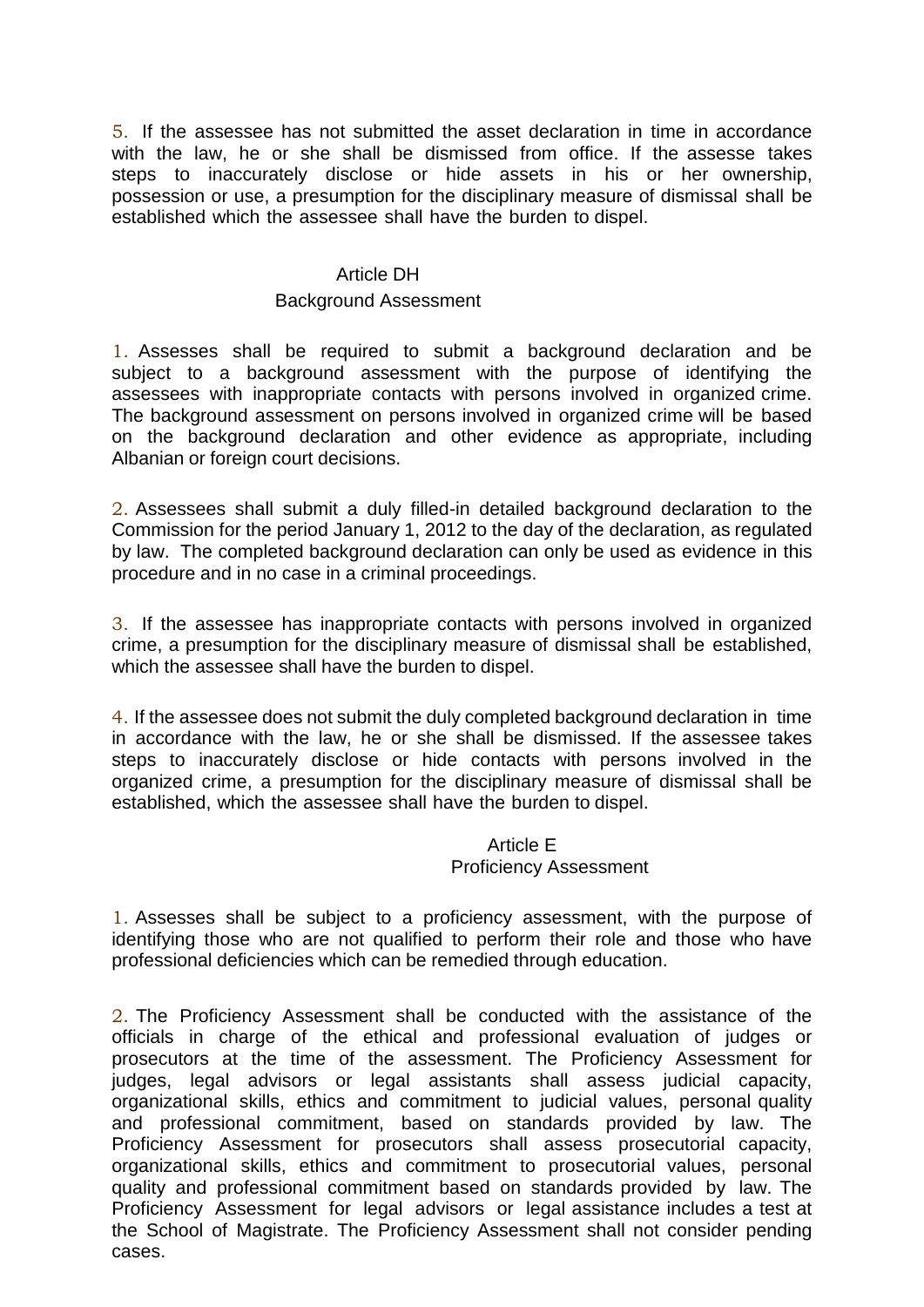3. If the assessee has demonstrated poor knowledge, skill, judgment, or aptitude, or there is a pattern of work which is non-compliable with his/her position, then it shall be considered as professional deficiency and a presumption for the disciplinary measure of suspension shall be established coupled with an obligation to attend the education program, which the assessee shall have the burden to dispel.

4. If the assessee has demonstrated inadequate knowledge, skill, judgment, or aptitude, or there is a pattern of work which is non-compliable with his/her position, and the noticed deficiency is unlikely to be remedied through the one year education program, a presumption for the disciplinary measure of dismissal shall be established, which the assessee shall have the burden to dispel.

5. If the assessee acts to substantially prevent or confound his or her assessment, or has demonstrated such insufficient knowledge, skill, judgment, aptitude, or a pattern of work so weak that it endangers or violates the rights of citizens, the assesse shall be considered inconvenient to perform the duty. In this case, a presumption for the disciplinary measure of dismissal shall be established, which the assessee shall have the burden to dispel.

# Article Ë Disciplinary Measures

1. The Commission or the Appeal Chamber, after reviewing the matter, determines disciplinary measures, the assessee's suspension from duty for one year coupled with compulsory education or his/her dismissal from office. In any case, the decision shall be reasoned.

2. A decision ordering suspension from duty coupled with an obligation to attend the education program shall identify the assessee's deficiencies. During the suspension period, the assessee shall be entitled to 75 % of the relevant salary. The assessee shall be ordered to attend a one year education program to the School of Magistrates, which is designed to remedy the deficiencies. At the end of the education program, the assessee shall be tested on his skills. This testing shall be overseen by the International Monitoring Operation. The Commission shall dismiss the assessees failing to pass the test.

3. In any case, the dismissal of a judge or prosecutor does not constitute a ground for the re-opening of cases decided or prosecuted by the assessee, except in the cases based on which a review can be requested according to the procedural codes.

# Article F Appeal Chamber

1. The Appeal Chamber shall consist of seven judges and it is the only judicial body that considers appeals against the decisions of the Commission in accordance with the Annex and the law. The Chamber decides in panels composed of five members each.